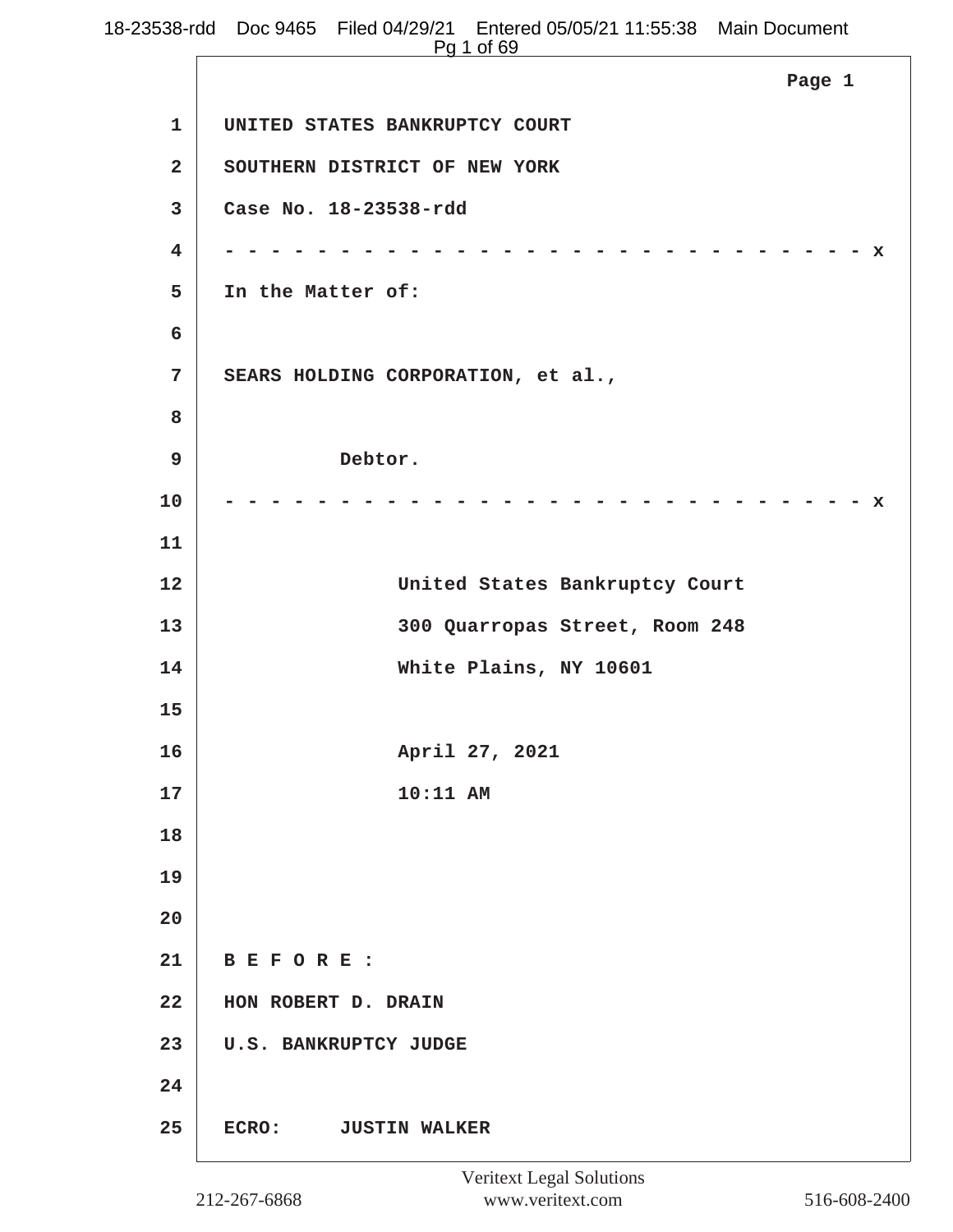|                | Pg 2 of 69                                                   |
|----------------|--------------------------------------------------------------|
|                | Page 2                                                       |
| 1              | HEARING re Case Status Conference                            |
| $\overline{a}$ |                                                              |
| 3              | HEARING re Motion to Compel: Debtors Third Motion to Enforce |
| 4              | the Asset Purchase Agreement (ECF #9395)                     |
| 5              |                                                              |
| 6              | HEARING re Opposition Brief / Transform Holdco LLCs Brief in |
| 7              | Opposition to the Debtors Third Motion to Enforce the Asset  |
| 8              | Purchase Agreement (related document(s)9395) (ECF #9426)     |
| 9              |                                                              |
| 10             | HEARING re Response: Debtors' Reply in Further Support of    |
| 11             | Third Motion to Enforce the Asset Purchase Agreement         |
| 12             | (related document(s)9426, 9395) filed by Jacqueline Marcus   |
| 13             | on behalf of Sears Holdings Corporation. (ECF #9436)         |
| 14             |                                                              |
| 15             | HEARING re Declaration of Charles W. Allen in Support of     |
| 16             | Transform Holdco LLCs Brief in Opposition to the Debtors     |
| 17             | Third Motion to Enforce the Asset Purchase Agreement         |
| 18             | (related document(s)9395) (ECF #9427)                        |
| 19             |                                                              |
| 20             | HEARING re Declaration of Jennifer Brooks Crozier in Support |
| 21             | of Debtors' Third Motion to Enforce the Asset Purchase       |
| 22             | Agreement (related document(s)9395) filed by Jacqueline      |
| 23             | Marcus on behalf of Sears Holdings Corporation. (ECF #9396)  |
| 24             |                                                              |
| 25             |                                                              |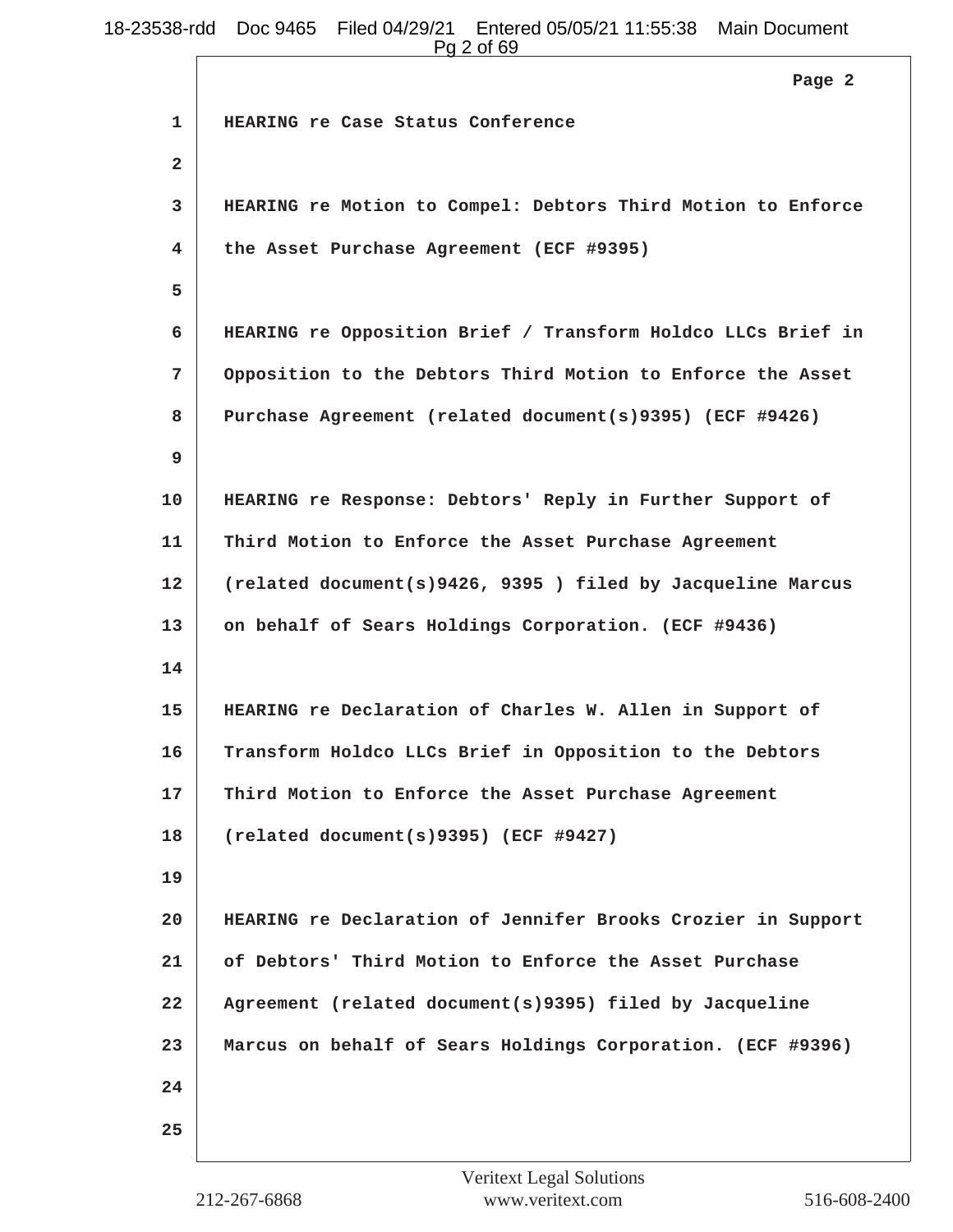|                         | <u>. y o or oo </u>                                          |
|-------------------------|--------------------------------------------------------------|
|                         | Page 3                                                       |
| $\mathbf{1}$            | HEARING re Declaration of Enrique Acevedo in Support of      |
| $\mathbf{2}$            | Debtors' Reply in Further Support of Third Motion to Enforce |
| 3                       | the Asset Purchase Agreement (related document(s)9436) filed |
| $\overline{\mathbf{4}}$ | by Jacqueline Marcus on behalf of Sears Holdings             |
| 5                       | Corporation. (ECF #9437)                                     |
| 6                       |                                                              |
| $7\phantom{.}$          |                                                              |
| 8                       |                                                              |
| $\boldsymbol{9}$        |                                                              |
| 10                      |                                                              |
| 11                      |                                                              |
| 12                      |                                                              |
| 13                      |                                                              |
| 14                      |                                                              |
| 15                      |                                                              |
| 16                      |                                                              |
| 17                      |                                                              |
| 18                      |                                                              |
| 19                      |                                                              |
| 20                      |                                                              |
| 21                      |                                                              |
| 22                      |                                                              |
| 23                      |                                                              |
| 24                      |                                                              |
| 25                      | Transcribed by: Sonya Ledanski Hyde                          |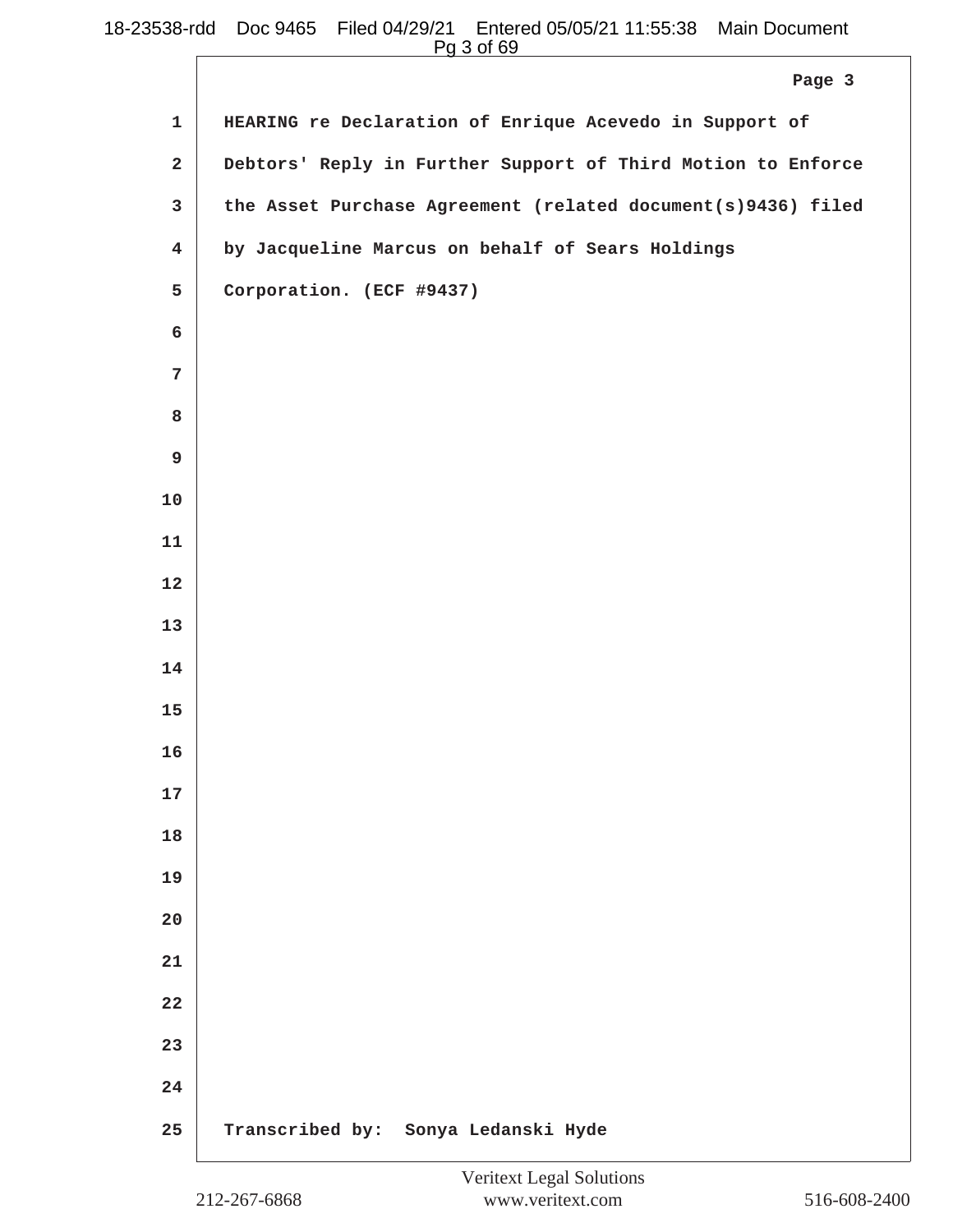|                         | 538-rdd Doc 9465 Filed 04/29/21 Entered 05/05/21 11:55:38 Main Document<br>Pg 4 of 69 |  |
|-------------------------|---------------------------------------------------------------------------------------|--|
|                         | Page 4                                                                                |  |
| $\mathbf 1$             | A P P E A R A N C E S :                                                               |  |
| $\overline{\mathbf{2}}$ |                                                                                       |  |
| $\mathbf{3}$            | WEIL, GOTSHAL & MANGES LLP                                                            |  |
| $\overline{4}$          | Attorneys for the Debtors                                                             |  |
| 5                       | 767 Fifth Avenue                                                                      |  |
| 6                       | New York, NY 10153                                                                    |  |
| 7                       |                                                                                       |  |
| 8                       | BY: GARRETT FAIL (TELEPHONICALLY)                                                     |  |
| 9                       | JENNIFER CROZIER (TELEPHONICALLY)                                                     |  |
| 10                      |                                                                                       |  |
| 11                      | SARACHEK LAW FIRM, PLLC                                                               |  |
| 12                      | Attorneys for Creditors                                                               |  |
| 13                      | 670 White Plains Road                                                                 |  |
| 14                      | Scarsdale, NY 10583                                                                   |  |
| 15                      |                                                                                       |  |
| 16                      | BY: JOSEPH SARACHEK (TELEPHONICALLY)                                                  |  |
| 17                      |                                                                                       |  |
| 18                      |                                                                                       |  |
| 19                      | LOWENSTEIN SANDLER                                                                    |  |
| 20                      | Attorneys for GTM Europe Limited                                                      |  |
| 21                      | 1251 Avenue of the Americas                                                           |  |
| 22                      | New York, NY 07068                                                                    |  |
| 23                      |                                                                                       |  |
| 24                      | BY: ERIC CHAFETZ (TELEPHONICALLY)                                                     |  |
| 25                      |                                                                                       |  |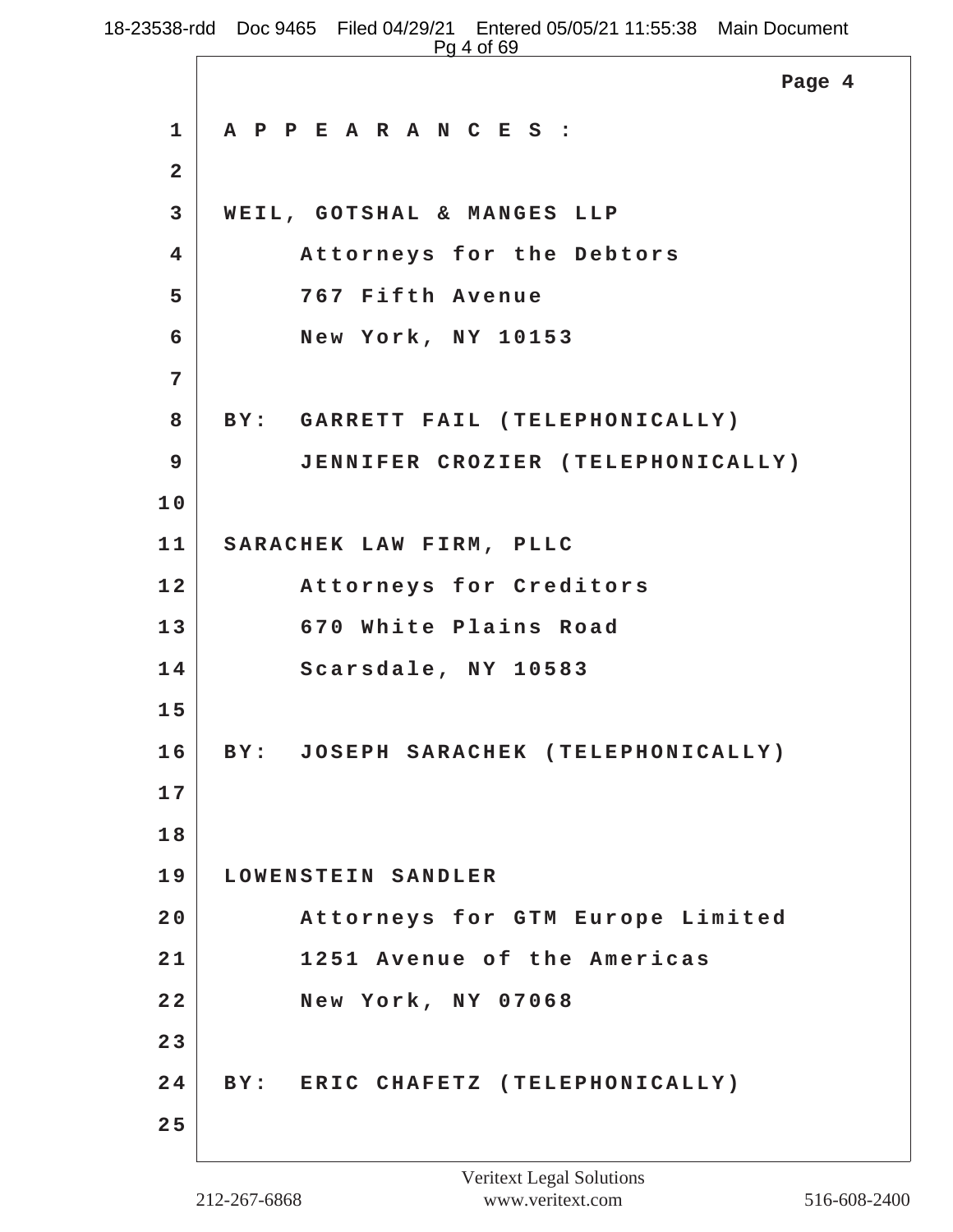|                         | 18-23538-rdd Doc 9465 Filed 04/29/21 Entered 05/05/21 11:55:38 Main Document<br>Pg 5 of 69 |
|-------------------------|--------------------------------------------------------------------------------------------|
|                         | Page 5                                                                                     |
| $\mathbf{1}$            | CLEARY GOTTLIEB                                                                            |
| $\overline{2}$          | Attorneys for Transform Holdco LLC                                                         |
| $\overline{3}$          | One Liberty Plaza                                                                          |
| $\overline{\mathbf{4}}$ | New York, NY 10006                                                                         |
| 5                       |                                                                                            |
| 6                       | BY: ANDREW WEAVER (TELEPHONICALLY)                                                         |
| $\overline{7}$          |                                                                                            |
| 8                       |                                                                                            |
| 9                       |                                                                                            |
| 10                      |                                                                                            |
| 11                      |                                                                                            |
| 12                      |                                                                                            |

**1 3**

**1 4**

**1 5**

**1 6**

**1 7**

**1 8**

**1 9**

**2 0**

**2 1**

**2 2**

**2 3**

**2 4**

**2 5**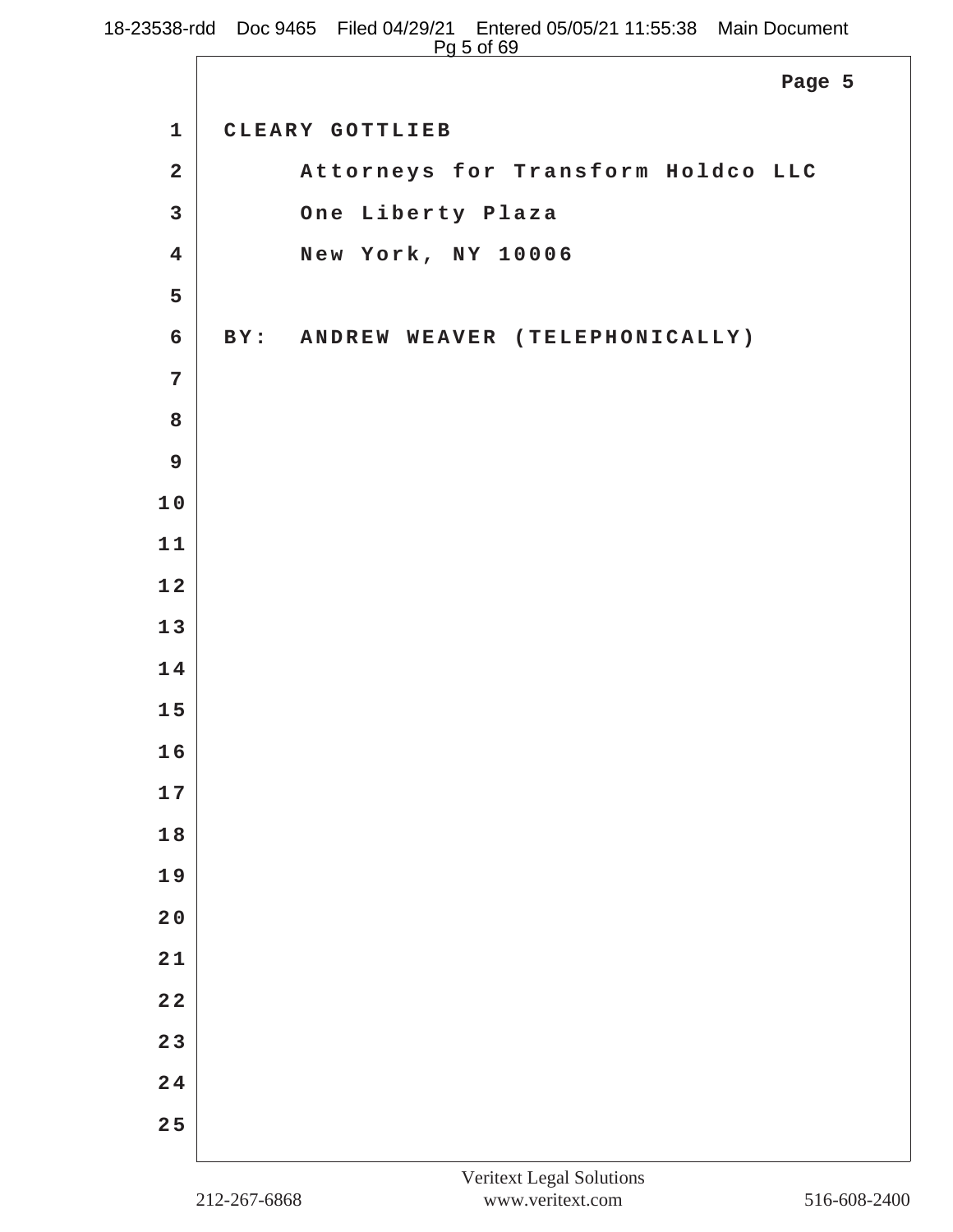Pg 6 of 69

**1 P R O C E E D I N G S 2 THE COURT: Good morning. This is Judge Drain. 3 We're here on In re. Sears Holdings Corporation, et al. 4 This is a completely telephonic hearing. You 5 should introduce yourself and your client the first time 6 that you speak, and you should state your name if you speak 7 later so that the Court Reporter and I can put together your 8 voice with your name. 9 There's one authorized recording of these 10 hearings. It's taken by Court Solutions, which provides a 11 copy to our clerk's office on a daily basis. If you want a 12 transcript of your hearing, you should contact the clerk's 13 office to arrange for the production of one. 14 Because the hearings today are completely 15 telephonic, you need to keep your phone on mute unless 16 you're speaking, at which point, of course, you need to 17 unmute yourself. 18** So with that introduction, I have the agenda for **19 today's calendar and I'm happy to go down that agenda. As I 20 see it, there's only -- there are only two matters on the 21 agenda, the first being a status conference and the second 22 being the Debtors' third motion to enforce the asset 23 purchase agreement. 24 MR. FAIL: Thank you, Your Honor. Garrett Fail, 25 Weil Gotshal & Manges, for the Debtors. Are you able to Page 6**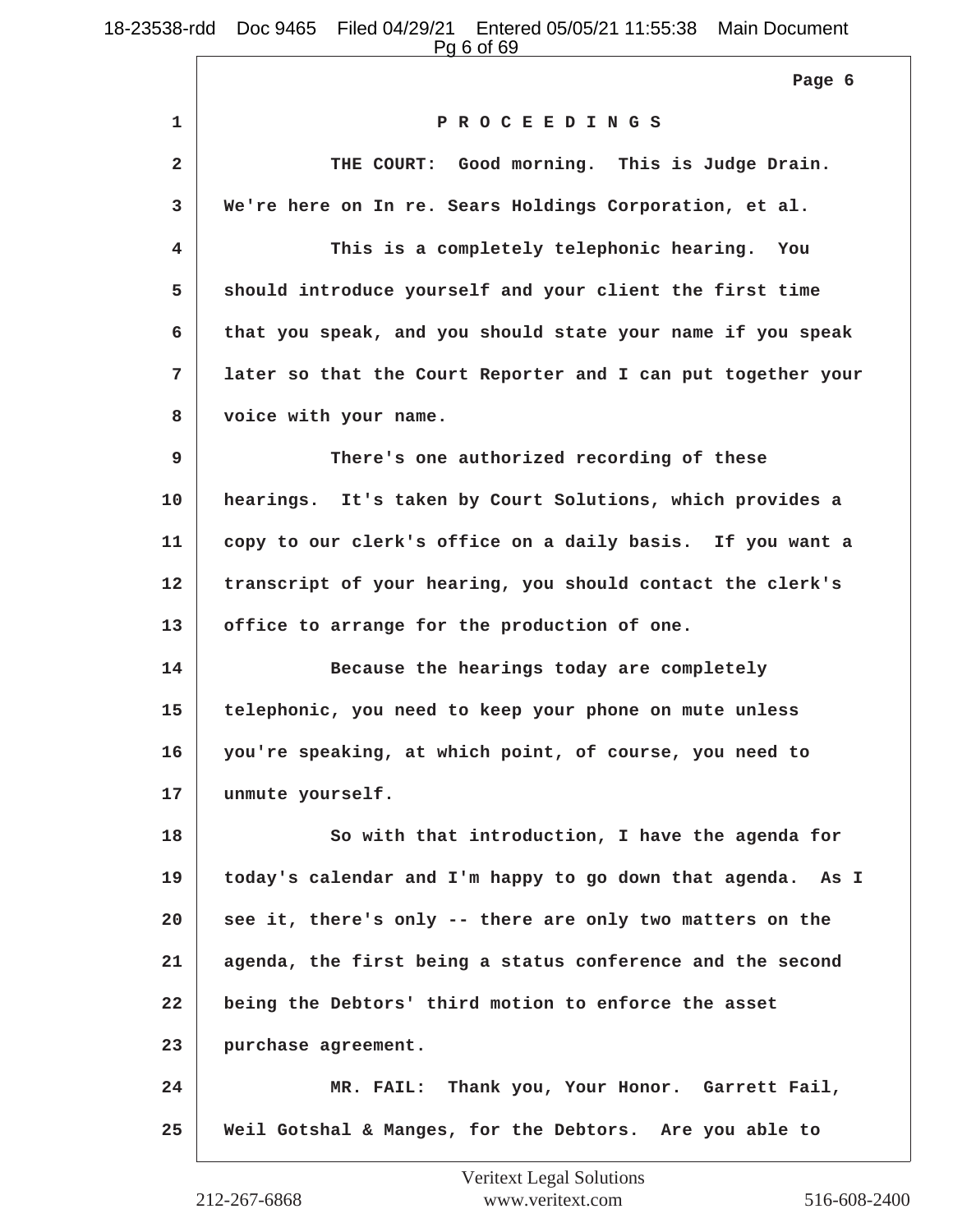**1 hear me? 2 THE COURT: Yes, I can hear you fine, thanks. 3 MR. FAIL: Thank you very much, Your Honor. We'll 4 take the hearing then in the order of the agenda, which for 5 parties' reference is filed at Docket 9440. 6 The status conference listed as agenda item one is 7 in accordance with paragraph 14 of the Court's confirmation 8 order. The report that I'll provide today is an update to 9 the report my partner, Sunny Singh, gave on January 21st, 10 which was an update to ones that I'd previously provided. 11 We filed the presentation online prior to the 12 start of the hearing, and that's at Docket No. 9445 for 13 parties that want to follow along or to refer to it later. 14 Your Honor, do you have it available? 15 THE COURT: Yes, I have a copy of it in front of 16 me. 17 MR. FAIL: Thank you. So the presentation 18 highlights the continued progress that the Debtors have made 19 in reconciling administrative claims. They reconciled more 20 than 3,970 to date, up from 3,942 that was at the time of 21 our last report. The Debtors have eliminated more than \$1.3 22 billion in claims asserting entitlement to administrative or 23 priority status, and the Debtors have allowed 1,669 claims 24 in the process. 25 The chart on the bottom of page 2 of the Page 7**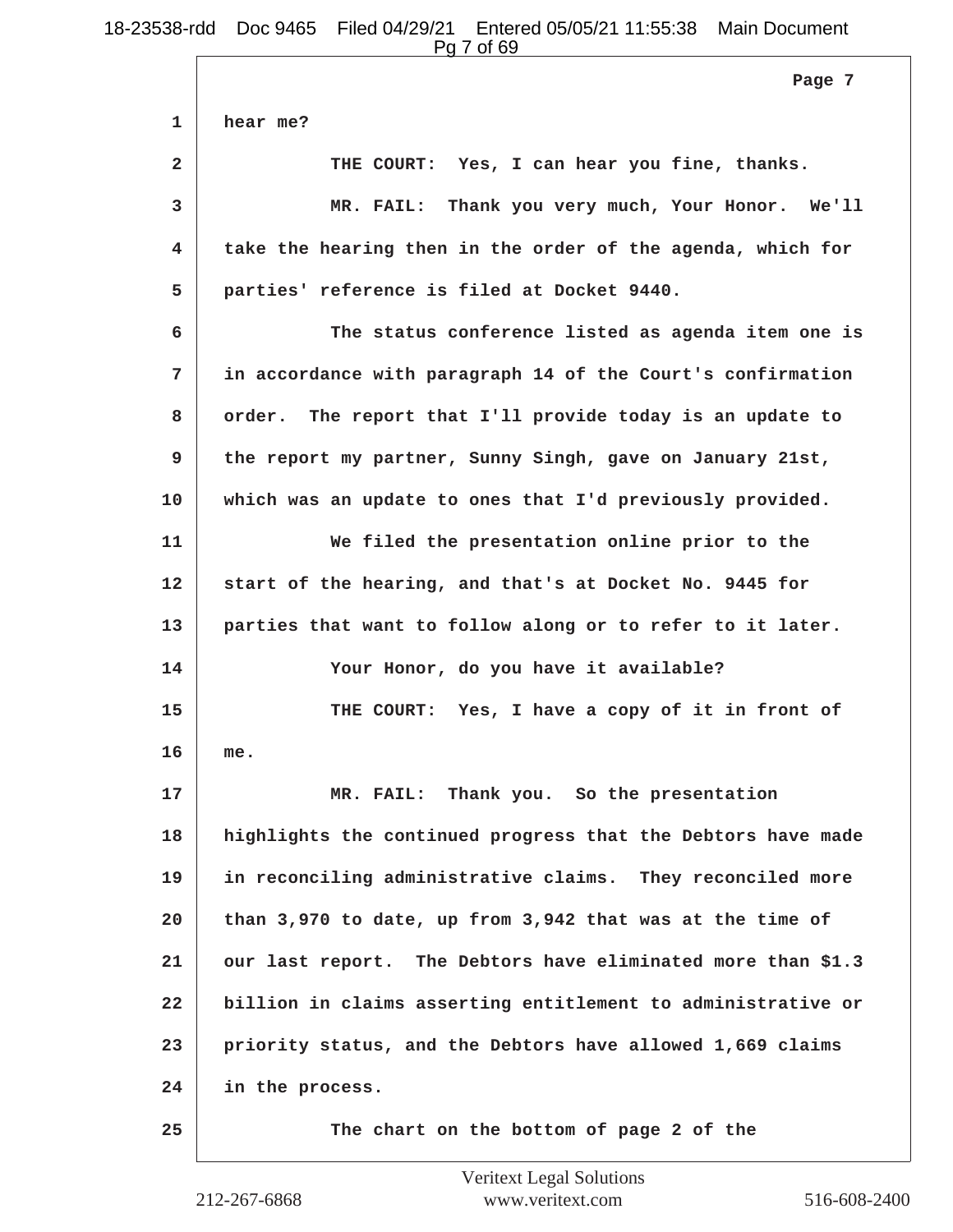Pg 8 of 69

| 1            | presentation shows the positive updates from the last        |
|--------------|--------------------------------------------------------------|
| $\mathbf{2}$ | report, a reduction in the Debtors' estimate of allowed opt- |
| 3            | out claims by \$10 million and an overall reduction in the   |
| 4            | estimate of remaining administrative claims from \$90.1      |
| 5            | million in January to \$75.8 million today.                  |
| 6            | Page 3 of the presentation shows the continued               |
| 7            | progress on post-confirmation distribution, essentially      |
| 8            | catchup payments for parties that have settled subsequent to |
| 9            | the last update. The total now is \$42.8 million has been    |
| 10           | made to creditors post-confirmation pursuant to the program. |
| 11           | Page 4 highlights a reduction in the difference              |
| 12           | between estimated cash available and projected uses of cash  |
| 13           | prior to a plan effective date, and the progress is down     |
| 14           | from \$97.3 million difference to \$80.8 million.            |
| 15           | Page 4 also shows on the source or asset side of             |
| 16           | the balance sheet a slight reduction in cash on hand as a    |
| 17           | result of payments that were made since our last report, a   |
| 18           | decrease in non-cash assets as a result of assets that were  |
| 19           | monetized, so it's really a reclassification. On the uses    |
| 20           | side of the balance sheet, Your Honor, we show a reduction   |
| 21           | in claims estimates and a reduction in other expenses, both  |
| 22           | positive developments.                                       |
| 23           | The sources are broken out in the same level of              |
| 24           | detail as we provided in our last report on page 5 of this   |
| 25           | presentation.                                                |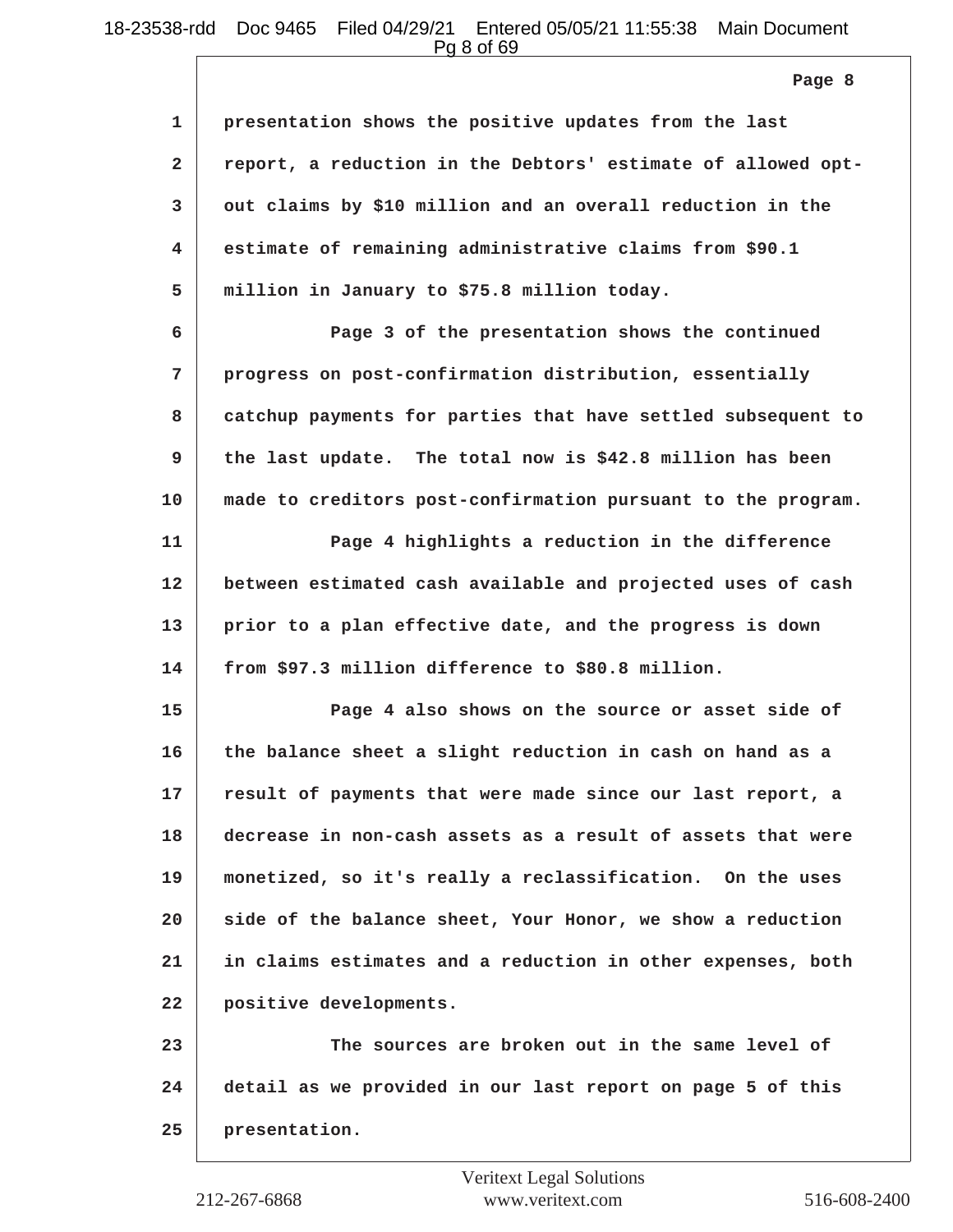Pg 9 of 69

**Page 9**

| 1            | In summary, sources, excluding recoveries from               |
|--------------|--------------------------------------------------------------|
| $\mathbf{2}$ | avoidance actions, increased by \$2 million since the last   |
| 3            | report. We'll also note that there's an increase from        |
| 4            | confirmation date estimates, again, exclusive preference     |
| 5            | recoveries, and the increase from that is \$62.8 million.    |
| 6            | Page 6 of the presentation provides a breakdown of           |
| 7            | the projected uses, again, in the same level of detail as    |
| 8            | we've previously provided. Actual uses to date remain below  |
| 9            | confirmation date estimates, despite the extended time pre-  |
| 10           | effective date. In addition, projected uses through the end  |
| 11           | of the year would remain within the confirmation date        |
| 12           | estimate range.                                              |
| 13           | Page 7 of the report shows progress on the                   |
| 14           | avoidance action front: 35 percent in number of actions have |
| 15           | been settled, up from 33 percent in the last report; \$43.2  |
| 16           | million in cash and administrative claim waivers have been   |
| 17           | achieved, up from \$40 million in the last report. And as    |
| 18           | stated in our last update, emergence remains contingent on   |
| 19           | the successful outcomes of litigation.                       |
| 20           | Your Honor, that would conclude the status update            |
| 21           | portion of today's agenda. And unless you have any           |
| 22           | questions, which I'm happy to answer or try to answer, I'll  |
| 23           | turn the virtual lectern over to Jennifer Crozier, who will  |
| 24           | be handling item two on the agenda.                          |

**25 THE COURT: Okay. Well, before we do that, do any**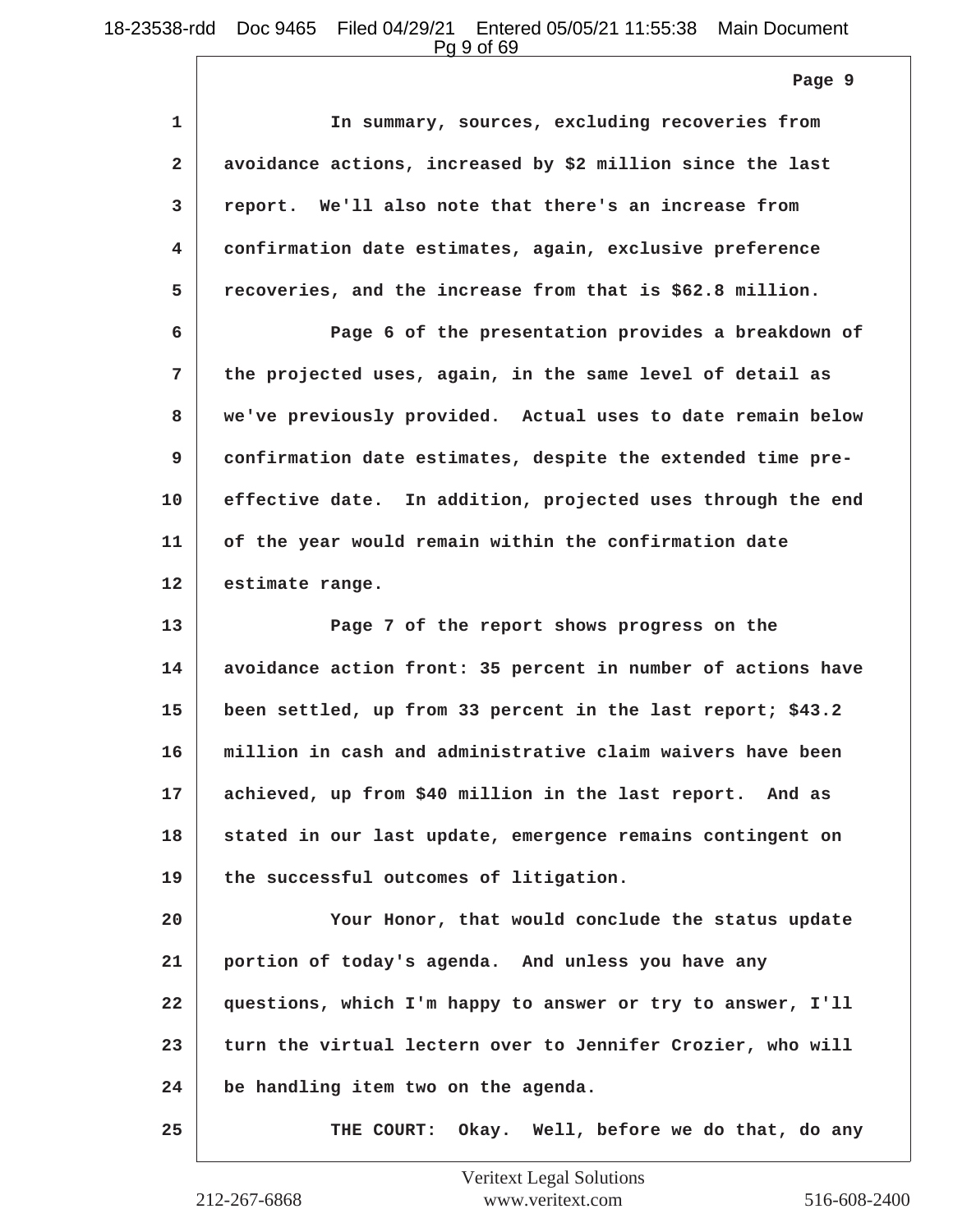Pg 10 of 69

|              | Page 10                                                     |
|--------------|-------------------------------------------------------------|
| 1            | of the parties on the phone have any questions on the case  |
| $\mathbf{2}$ | update? Okay.                                               |
| 3            | MR. SARACHEK: Your Honor?                                   |
| 4            | THE COURT: I'm sorry, go ahead.                             |
| 5            | MR. SARACHEK: Sorry. This is Joe SARACHEK.<br>How           |
| 6            | are you?                                                    |
| 7            | THE COURT: Okay.                                            |
| 8            | MR. SARACHEK: I represent numerous creditors, and           |
| 9            | I just need to convey to the Court a widespread feeling     |
| 10           | among the creditor body, which is they're going broke       |
| 11           | waiting for this money, the administrative creditors. They  |
| 12           | don't understand, as you'll recall at one point, we filed a |
| 13           | motion for mediation. They don't understand why there can't |
| 14           | be a sit down and basically, you know, the matters with ESL |
| 15           | can't be resolved.                                          |
| 16           | And I just need to, if the Court wants me to                |
| 17           | formally reintroduce a motion for mediation again, I'll do  |
| 18           | it. But it's almost a weekly basis where I get asked about  |
| 19           | this from one or another one of my clients. And I'm not     |
| 20           | pointing fingers at anyone, it just defies logic. That's    |
| 21           | it.                                                         |
| 22           | THE COURT: Well, your focus is then on the                  |
| 23           | sources of cash going forward?                              |
| 24           | MR. SARACHEK: Yes.                                          |
| 25           | THE COURT: Okay. I mean, obviously there is a               |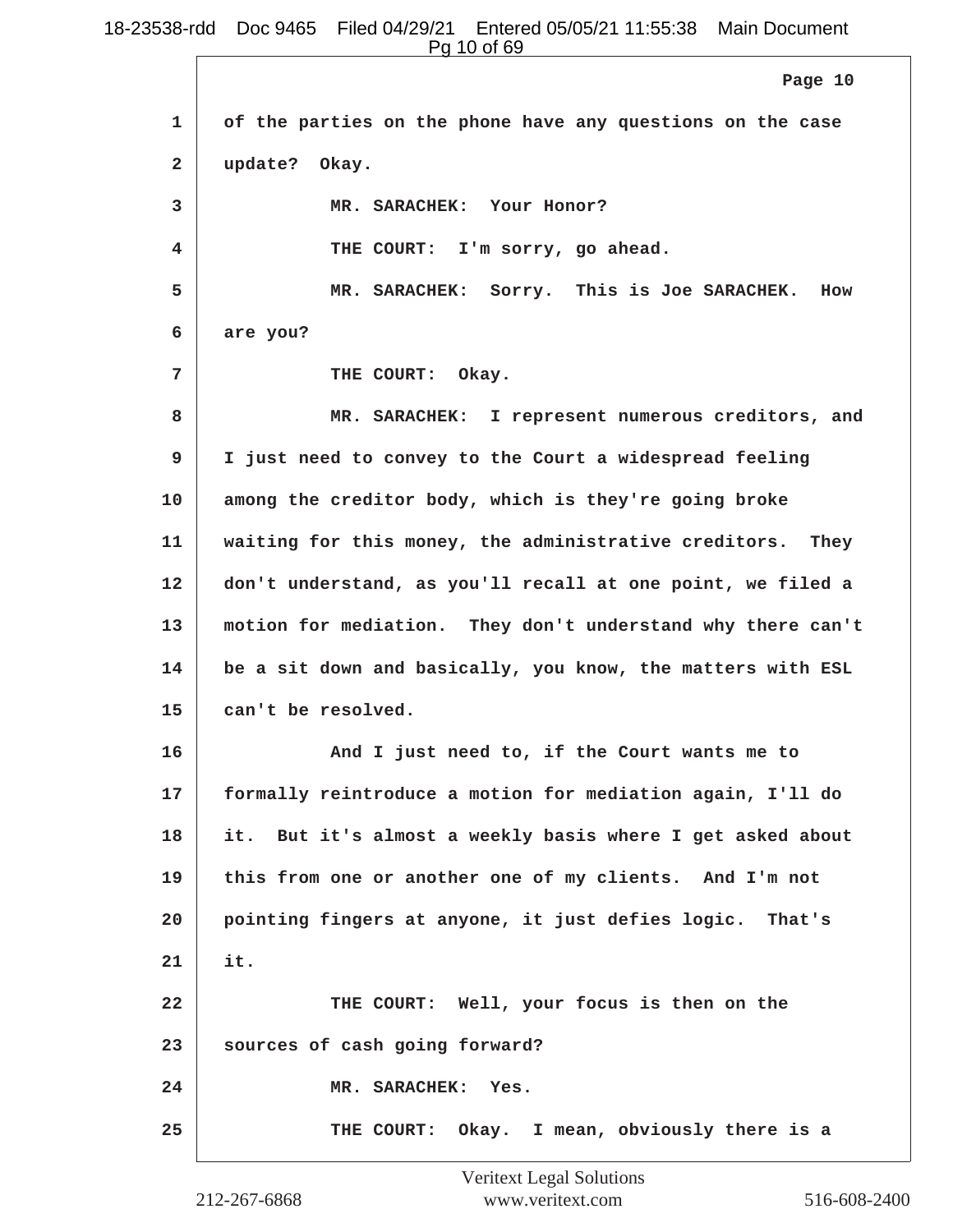Pg 11 of 69

**1 built-in mediation feature in the preference litigation, and 2 having seen a number of scheduling orders, it's clear to me 3 that that is being used. So I think your focus again is 4 really on the litigation against ESL and other defendants in 5 the now-consolidated adversary proceedings. 6 The issue there is that your clients are not the 7 plaintiffs in those proceedings and the plan and 8 confirmation order contemplate, you know, how the claims 9 representation will be handled through the Debtors, but more 10 importantly, the committee. 11 So I guess -- I don't know if you've raised this 12 with committee counsel, with plaintiffs' counsel in that 13 litigation. I owe the parties a ruling on multiple motions 14 to dismiss the Complaints or portions of the Complaints, 15 which now are consolidated, the most recent motions to 16 dismiss being heard fairly recently.** 17 So I guess you can make the motion, but it would **18 be more effective if it came from one of the parties to the 19 litigation. 20 MR. SARACHEK: Okay. I'll reach out to the 21 committee counsel. 22 THE COURT: Yeah. I think you should talk with 23 plaintiffs' counsel about it. Obviously, they cannot waive 24 privilege issues, but I think that's what should be 25 considered here, or that's the avenue you should take here. Page 11**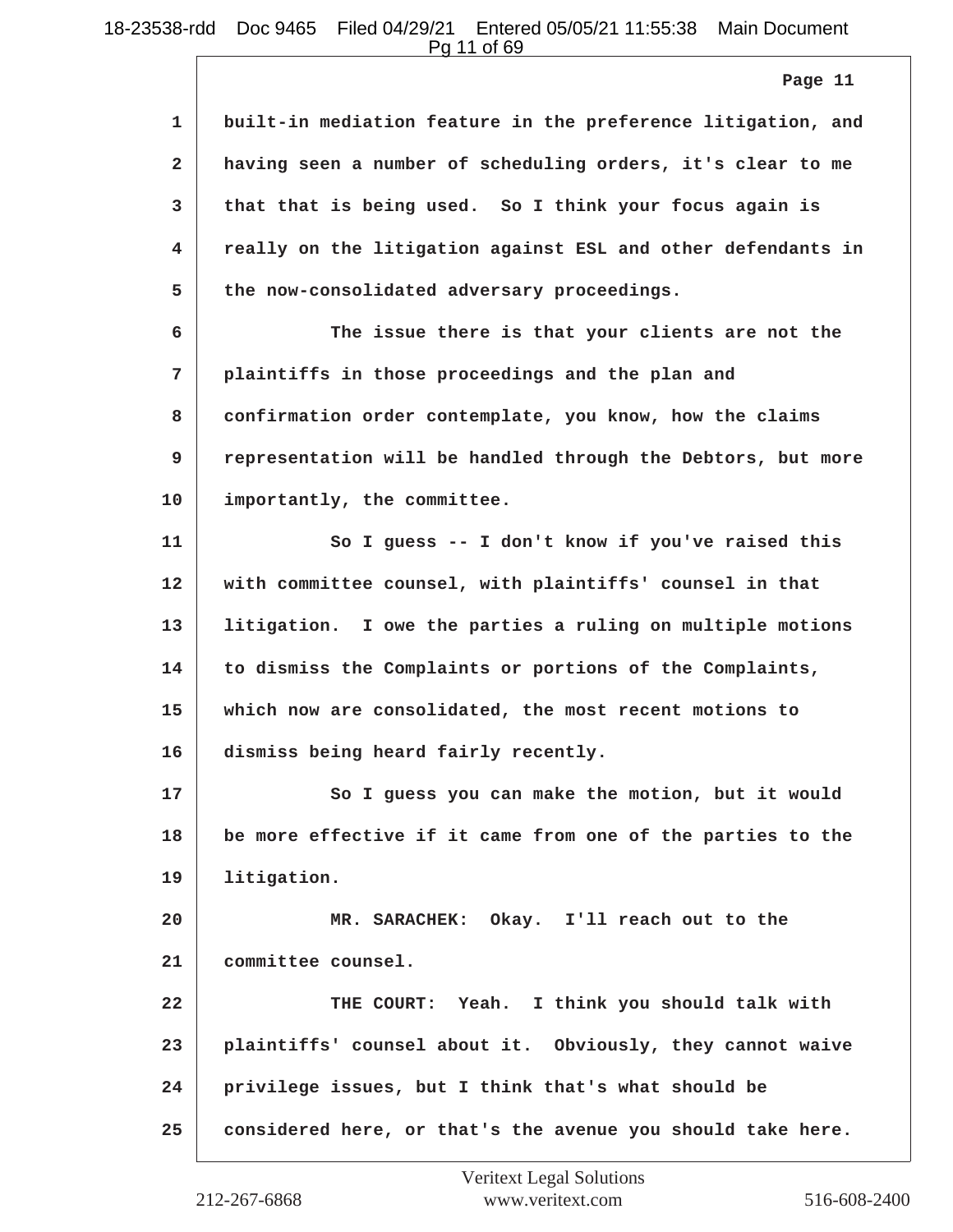**1 MR. SARACHEK: Okay. Thank you, Your Honor. 2 THE COURT: Okay. All right, anyone else? 3 MR. CHAFETZ: Yes, Your Honor. Eric CHAFETZ, I 4 represent -- of Lowenstein Sandler. I represent one of the 5 admin claimants who opted into the consent program, GTM 6 Europe Limited. 7 Just curious if there's any update as to when 8 creditors should expect the next installment payments to be 9 made on account of settled admin claims? 10 THE COURT: Okay, good question. Mr. Fail, can 11 you answer that or perhaps counsel for the admin creditors 12 group under the admin settlement. 13 MR. FAIL: I can answer it, Your Honor. It's 14 Garrett Fail again for the record. 15 We are in contact and coordination with counsel 16 for the creditors' committee and counsel for the 17 administrative claims representative. We don't -- we aren't 18 prepared to announce, you know, anything with respect to a 19 next distribution yet. The information we've provided today 20 shows the assets that we have today, the projected assets in 21 the future, and the Court's aware of other parties that have 22 asserted secured claims in the case.** 23 So we will, as we did before, provide advance **24 notice before any other distribution, but we don't have an 25 update today in terms of the next distribution. Page 12**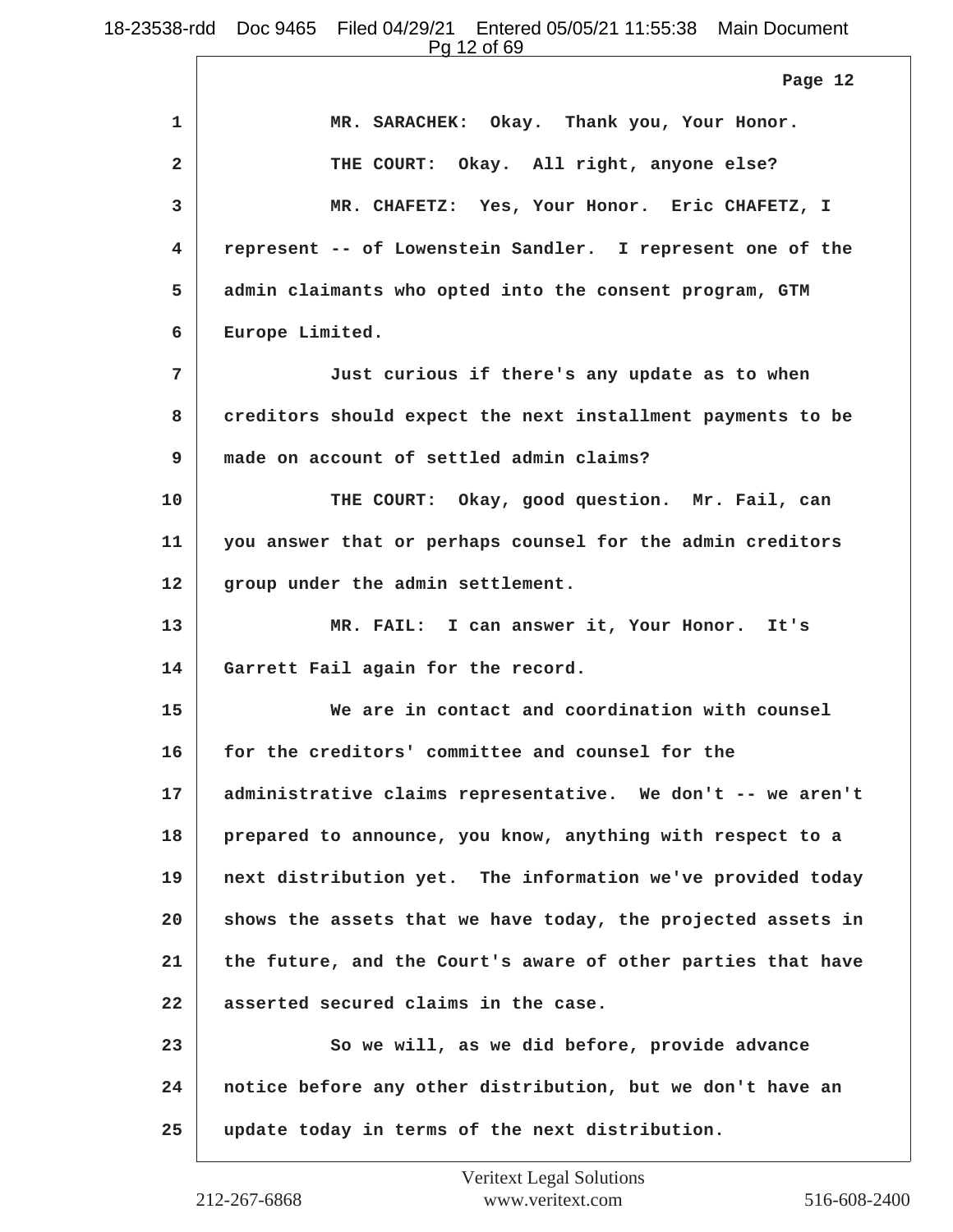Pg 13 of 69

|                | Page 13                                                      |
|----------------|--------------------------------------------------------------|
| $\mathbf{1}$   | THE COURT: Okay. Well, it seems to me given the              |
| $\overline{a}$ | cash on hand, you have on here, unless I'm reading it        |
| 3              | incorrectly, secured claims of, although they are subject to |
| 4              | review and objection, I think 17 million. Do those           |
| 5              | claimants assert claims to the cash?                         |
| 6              | MR. FAIL: Yes, Your Honor, some of them -- yes,              |
| 7              | Your Honor.                                                  |
| 8              | THE COURT: Okay. And in that full amount or a                |
| 9              | much smaller amount?                                         |
| 10             | MR. FAIL: I think the largest claim in there --              |
| 11             | and don't hold me to this, Your Honor -- but I think the     |
| 12             | largest claim is the one that was filed by the relator for   |
| 13             | the qui tam action that you may recall, which has a          |
| 14             | replacement lien that was granted, so I think that's the     |
| 15             | largest. And then I think that there are a couple of other   |
| 16             | smaller claims that haven't been allowed or reconciled yet,  |
| 17             | but I think the material asserted that hasn't yet been       |
| 18             | allowed is the qui tam relator action.                       |
| 19             | THE COURT: Okay. Well, that may well be an                   |
| 20             | appropriate focus sooner rather than later, given I think a  |
| 21             | legitimate desire to have available cash, subject to         |
| 22             | reserves of course, continue to be distributed under the     |
| 23             | administrative claims settlement.                            |
| 24             | MR. FAIL: Yes, Your Honor. We obviously have our             |
| 25             | eyes on that in terms of the amount of cash that's available |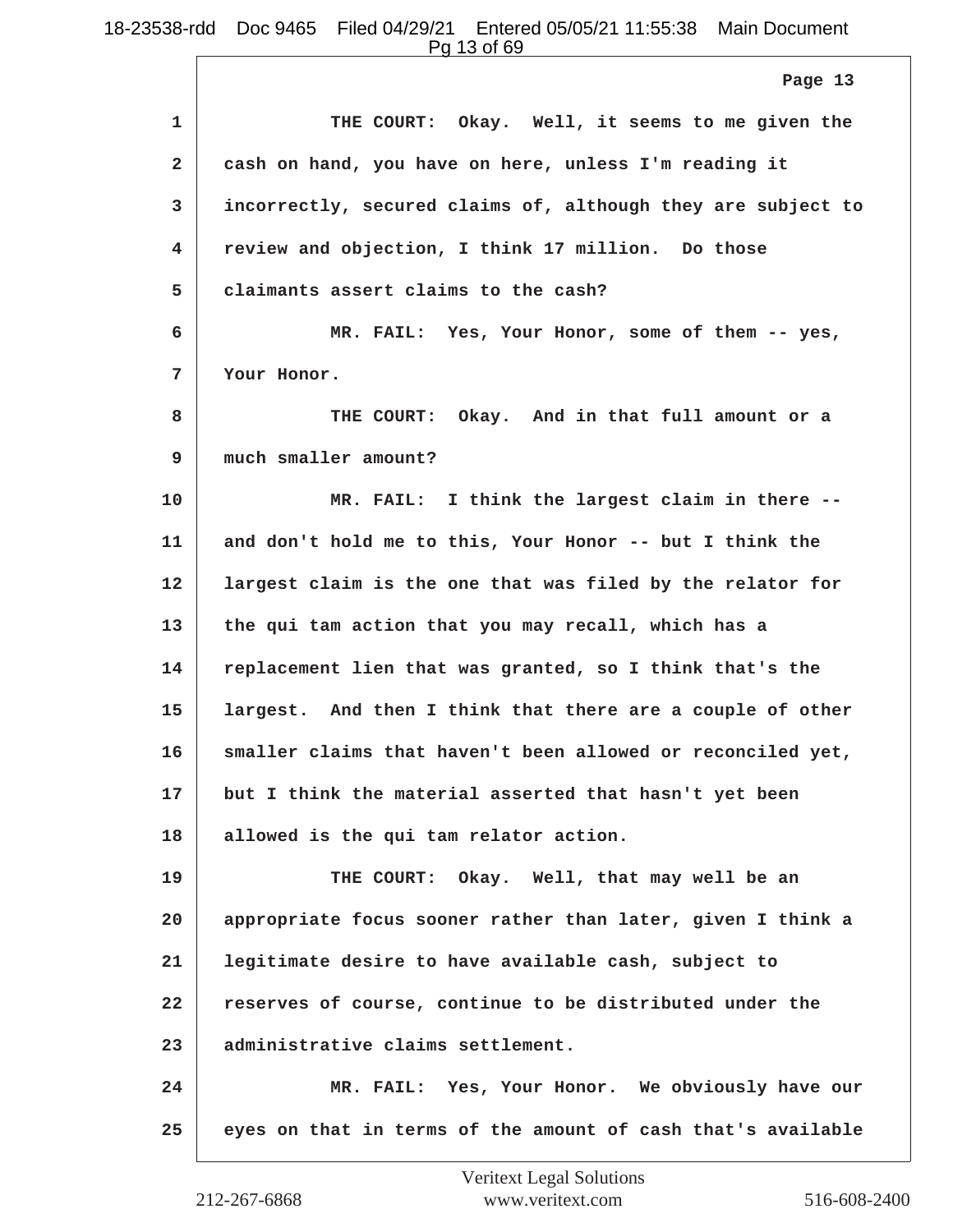Pg 14 of 69

|                | Page 14                                                      |
|----------------|--------------------------------------------------------------|
| 1              | and in terms of who's in line to receive it. We are also     |
| $\overline{a}$ | focused on end-of-case strategies, and so, we're examining   |
| 3              | all options and nothing's off the table, so we want to make  |
| 4.             | sure that, you know, the cases continue to be handled in the |
| 5              | appropriate professional manner that they have.              |
| 6              | THE COURT: And those discussions include the                 |
| 7              | administrative claims representative?                        |
| 8              | MR. FAIL: Yes, Your Honor.                                   |
| 9              | THE COURT: As well as the committee.                         |
| 10             | MR. FAIL: Yes, Your Honor.                                   |
| 11             | THE COURT: All right. Well, I think we should                |
| 12             | adjourn this conference no later than the omnibus date after |
| 13             | the next one and we'll see where we are at that point, so I  |
| 14             | guess that would be the June omnibus date.                   |
| 15             | MR. FAIL: Your Honor, the confirmation order                 |
| 16             | provides for quarterly updates, so that may be like one      |
| 17             | more, but whatever Your Honor prefers, we're available.      |
| 18             | THE COURT: Well, I don't know how early in July              |
| 19             | it is, but I think we can put it in July; that's fine.       |
| 20             | MR. FAIL: Thank you, Your Honor. And obviously,              |
| 21             | if there are material updates, we'll be happy to provide the |
| 22             | Court with updates and we remain available for questions.    |
| 23             | THE COURT: All right. And then both for Mr.                  |
| 24             | SARACHEK and Mr. CHAFETZ and any other people representing   |
| 25             | administrative, you can certainly, in addition to speaking   |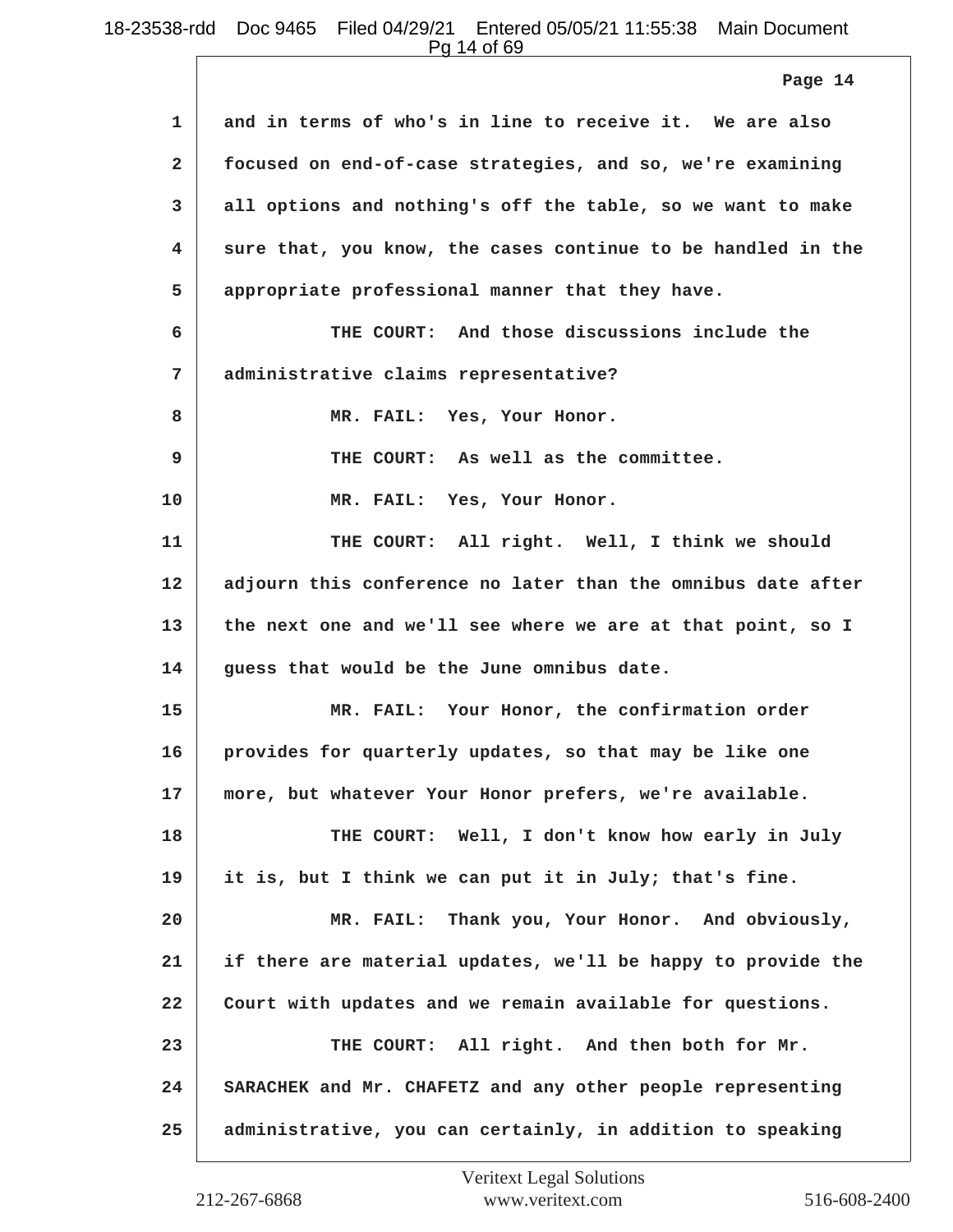Pg 15 of 69

**1 to the Debtors' counsel and the committee counsel, reach out 2 to the administrative claims representative about moving -- 3 steps that could be taken to move along an interim 4 distribution at least in the meantime. 5 MR. FAIL: Certainly, Your Honor. And again, 6 Garrett Fail for the record. To the extent that parties, 7 you know, have suggestions or would like to make 8 concessions, we're available to hear them. And I know the 9 administrative claim representative has received contacts 10 and is unfortunately somewhat hamstrung by the 11 confidentiality provisions, so we've provided these updates 12 to provide everybody with the same basis of information. 13 THE COURT: Right. Well clearly, that person 14 though can be a source of information for the other -- for 15 the parties who are subject to the confidentiality 16 agreement. So if counsel for individual creditors have 17 ideas or proposals, they could certainly make them. 18 MR. FAIL: Of course. 19 THE COURT: It may not be a two-way dialogue, but 20 they can certainly make those proposals. Okay. Anyone else 21 on the case conference? All right, thank you. 22 Why don't we turn then to the second and last 23 matter on the agenda, which again, is the Debtors' third 24 motion for an order enforcing the asset purchase agreement. 25 On that matter, I have reviewed the motion and supporting Page 15**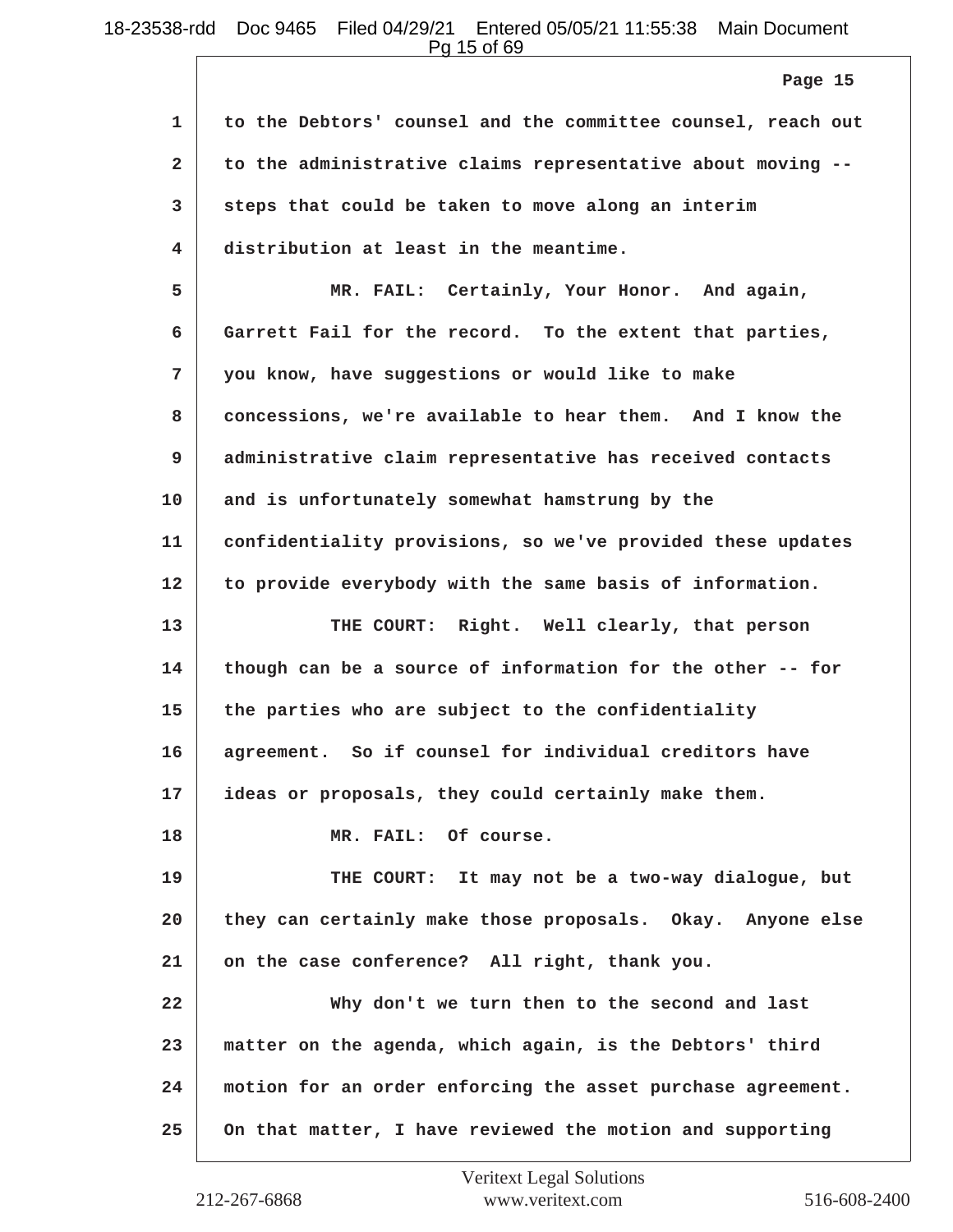Pg 16 of 69

|                | Page 16                                                      |
|----------------|--------------------------------------------------------------|
| $\mathbf{1}$   | papers, Transform Holdco's memorandum in opposition and the  |
| $\mathbf{2}$   | supporting declaration of Mr. Allen, and finally, the        |
| $\overline{3}$ | Debtors' reply in further support of the motion and the      |
| 4              | declaration of Mr. Acevedo attached to it. I've also         |
| 5              | reviewed the declaration of Ms. Crozier that was attached to |
| 6              | the original motion.                                         |
| 7              | So I'm happy to hear oral argument. Let me ask               |
| 8              | you first, have there been any developments on the motion?   |
| 9              | MS. CROZIER: Good morning, Your Honor, and may it            |
| 10             | please the Court. This is Jennifer Crozier, Weil Gotshal &   |
| 11             | Manges, for the Debtors -- on behalf of the Debtors rather.  |
| 12             | There have not been further developments, and so             |

**13 should it please the Court, the Debtors are prepared to go 14 forward with oral argument this morning.**

**15 THE COURT: Okay, that's fine. I have a question 16 or an observation that I want to get out on the table first 17 before we do that. The order granting the Debtors' motion 18 for approval of the Transform transaction and approving the 19 asset purchase agreement was dated and entered February 8, 20 2019.**

**21 It provides in paragraph 53 that, "If there's a 22 conflict between the sale order or the asset purchase 23 agreement and any documents executed in connection 24 therewith, the provision in the sale order and the asset 25 purchase agreement and any such documents shall govern in**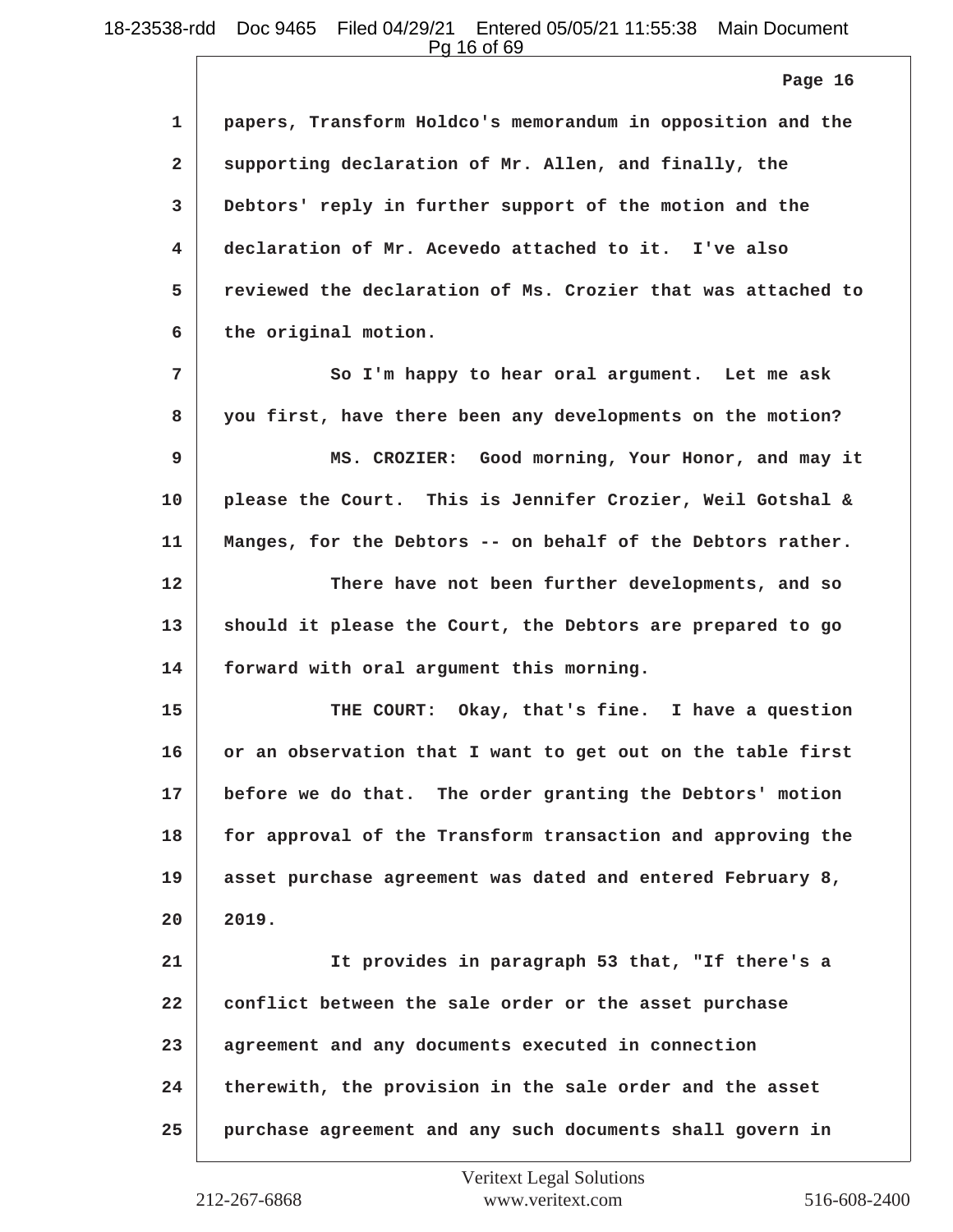Pg 17 of 69

| 1              | that order," in that sequence in other words.                |
|----------------|--------------------------------------------------------------|
| $\mathbf{2}$   | Paragraph 54 states that "The asset purchase                 |
| 3              | agreement and related agreements, documents or other         |
| $\overline{4}$ | instruments executed in connection therewith may be          |
| 5              | modified, amended, or supplemented by the parties thereto in |
| 6              | a writing signed by each party and in accordance with the    |
| 7              | terms thereof without further order of the Court, provided   |
| 8              | that any such modification, amendment, or supplement does    |
| 9              | not materially change the terms of the asset purchase        |
| 10             | agreement or related agreements, documents, or other         |
| 11             | instruments."                                                |
| 12             | And then if you go back to page 2 of the order --            |
| 13             | the sale order, that is -- which is a carryover of recitals  |
| 14             | describing the context of the order, the order refers to,    |
| 15             | quote, "The Court having reviewed and considered, (i) the    |
| 16             | sale motion and the exhibits thereto, (ii) the asset         |
| 17             | purchase agreement dated as of January 17, 2019 by and among |
| 18             | the buyer and the seller's party thereto, including each     |
| 19             | Debtor and certain of the subsidiaries of Sears Holding      |
| 20             | Corporation, the defined term sellers," and then it has a    |
| 21             | parenthetical, "(as maybe amended and restated from time to  |
| 22             | time, including pursuant to that certain amendment no. 1 to  |
| 23             | asset purchase agreement by and among the buyer and the      |
| 24             | sellers," then it's the defined term, "the asset purchase    |
| 25             | agreement)," closed parenthesis, a copy of which is attached |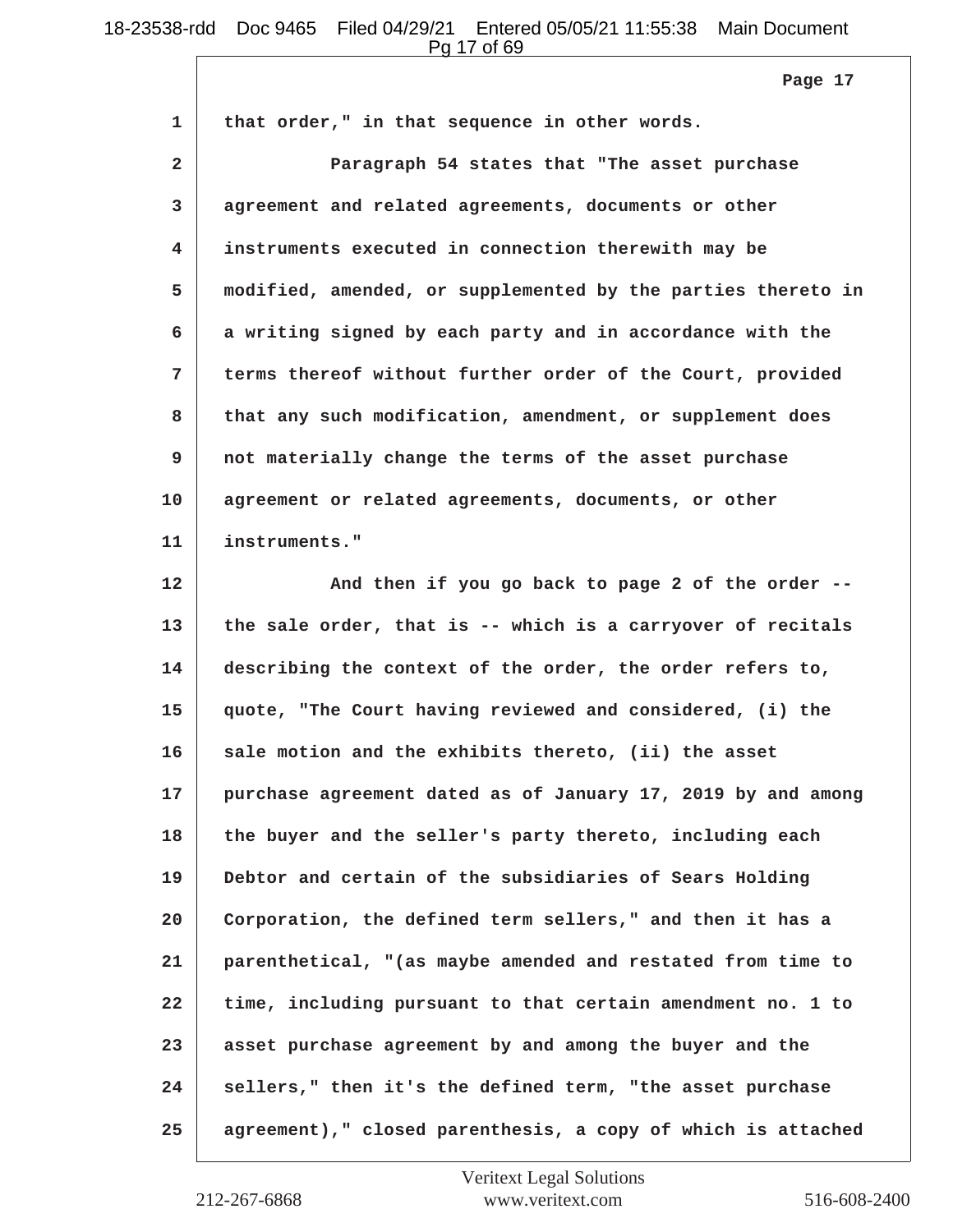Pg 18 of 69

**1 hereto as Exhibit B. 2 As far as I can tell, neither the docket nor the 3 order that I sent to the clerk of the court to be entered on 4 February 8th of 2019 attach Exhibit B. When I sent the 5 order to be entered, I instructed the clerk to attach the 6 exhibits that were sent to me and they are, in fact, 7 attached to the order, but there's no Exhibit B, so it's 8 hard to say that I reviewed it. 9 And yet, I believe it is Exhibit B that the 10 parties are currently addressing in this motion, since it 11 changed the terms of the original asset purchase agreement, 12 the execution version that was attached to the sale order as 13 Exhibit A, in particular, in paragraph 2.13 dealing with 14 foreign assets. 15 So am I missing something here? 16 MS. CROZIER: Your Honor, Jennifer Crozier for the 17 record again on behalf of the Debtors. No, we don't believe 18 Your Honor is missing anything. By arguing as Transform 19 would have you believe that the parties intended in the 20 first amendment to give Transform the power to take millions 21 of dollars otherwise distributable to creditors for itself 22 and that they intended to give Transform that power without 23 explicitly seeking the Court's approval of what would be a 24 material change. 25 And as you yourself have pointed out, Your Honor, Page 18**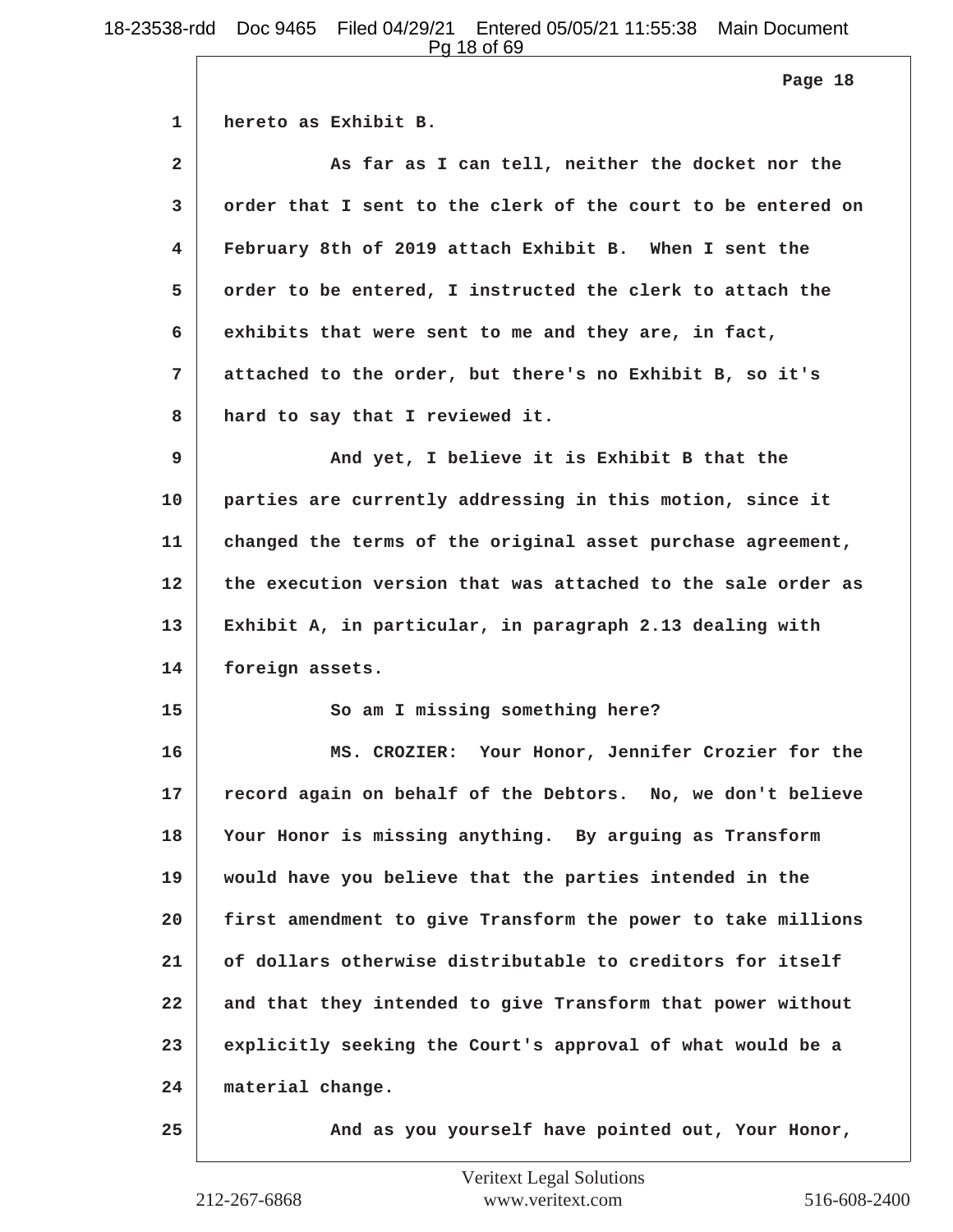Pg 19 of 69

**Page 19**

| 1            | the sale order at paragraph 54 requires Court approval of      |
|--------------|----------------------------------------------------------------|
| $\mathbf{2}$ | any modification, amendment, or supplement that would amount   |
| 3            | to a material change. And it's one of the very reasons,        |
| 4            | Your Honor, why the Debtors argue today that under Section     |
| 5            | 2.13(a) of the asset purchase agreement, Transform could       |
| 6            | acquire nothing more than acquired foreign assets. The         |
| 7            | amendment could not have made the deal any worse for the       |
| 8            | Debtors or its creditors.                                      |
| 9            | THE COURT: Okay. I was going to say I'm happy to               |
| 10           | hear something just on this point or Transform's counsel can   |
| 11           | wait until it makes it, you know, responsive argument.<br>It's |
| 12           | up to you.                                                     |
| 13           | MR. WEAVER: Your Honor, it's Andrew Weaver of                  |
| 14           | Cleary Gottlieb on behalf of Transform. Just on this point,    |
| 15           | Your Honor, we know that on February 7th, 2019 at ECF 2599,    |
| 16           | that the parties filed a substantially final draft of the      |
| 17           | first amendment of the APA, and that document itself -- it's   |
| 18           | a redline -- includes the language that's at issue today,      |
| 19           | and that's found at pages 355 to 56 of the redline.            |
| 20           | And so that was submitted to the Court prior to                |
| 21           | the final day of the sale hearing. And then on the sale        |
| 22           | hearing, the final day on February 8 -- I'm sorry -- on        |
| 23           | February 7th, the parties during the hearing discussed the     |
| 24           | scope and discussed the first amendment, and that's found on   |
| 25           | page 648 line 8 of the February 7th hearing transcript.        |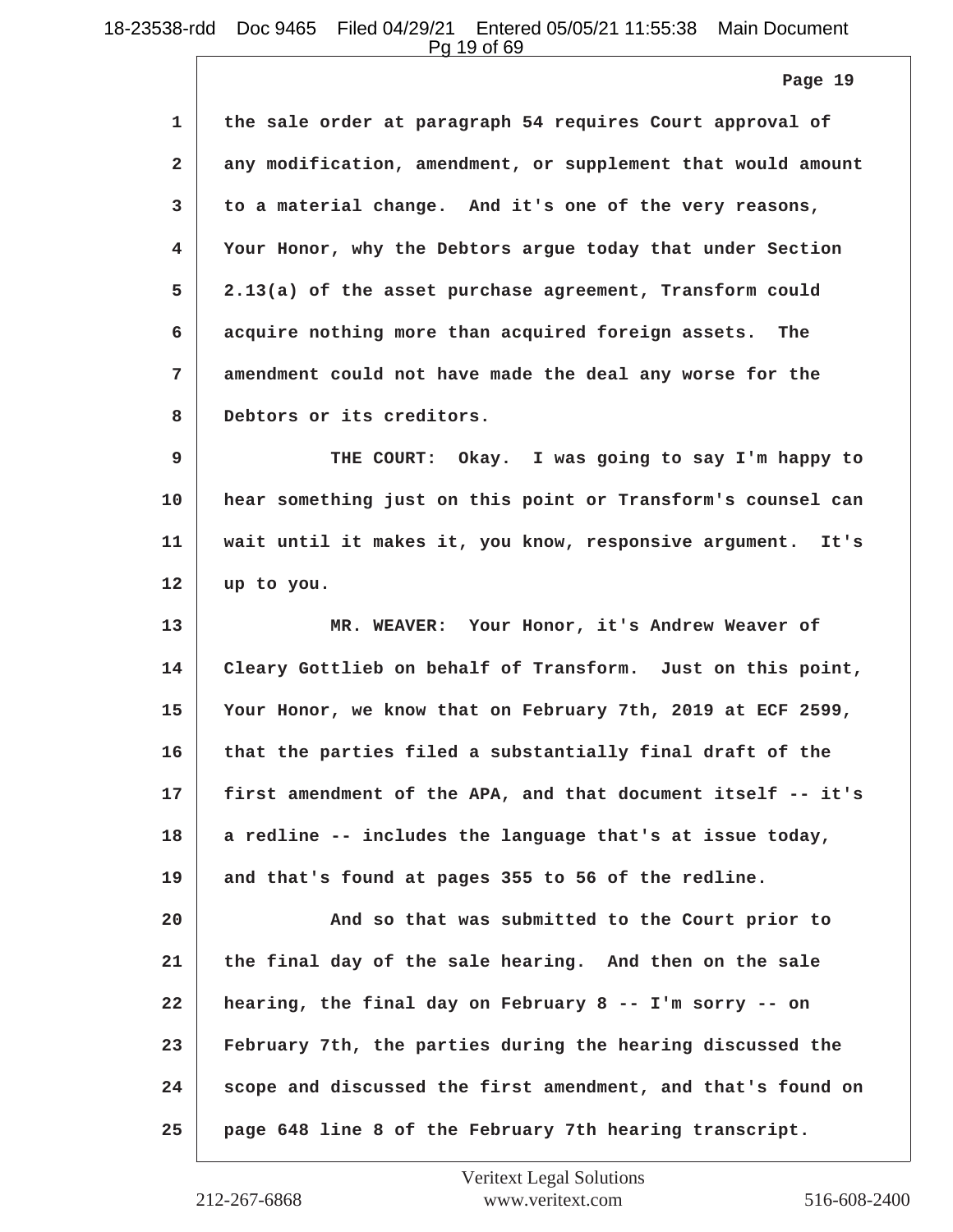Pg 20 of 69

| 1            | So, Your Honor, it's our position --                         |
|--------------|--------------------------------------------------------------|
| $\mathbf{2}$ | THE COURT: Well, no one -- that's the first I've             |
| 3            | heard of this, of that point. How is it discussed?           |
| 4            | MR. WEAVER: Your Honor, I don't have the                     |
| 5            | specifics as to the discussion at that point. I don't        |
| 6            | believe necessarily this particular language itself was      |
| 7            | discussed. But the language itself had been submitted to     |
| 8            | the Court and was before the Court prior to conclusion of    |
| 9            | the sale hearing.                                            |
| 10           | MS. CROZIER: Your Honor, this is Jennifer Crozier            |
| 11           | again on behalf of the Debtors, if I may. The first          |
| 12           | amendment was filed with the Court after the close of        |
| 13           | evidence. It was just referenced, as Mr. Weaver himself      |
| 14           | points out, there was no discussion of the substance of this |
| 15           | language.                                                    |
| 16           | At no point, did the parties say, oh and by the              |
| 17           | way, Your Honor, under Section 2.13 of the asset purchase    |
| 18           | agreement, Transform is now entitled to take millions of     |
| 19           | dollars' worth of cash otherwise distributable to creditors, |
| 20           | which in the Debtors' view weighs in favor of the Debtors'   |
| 21           | argument here that the amendments to Section 2.13(a) of the  |
| 22           | asset purchase agreement were not, in fact, intended to      |
| 23           | affect a material change as Transform argues today.          |
| 24           | MR. WEAVER: Your Honor, again, it's Andrew Weaver            |
| 25           | on behalf of Transform.                                      |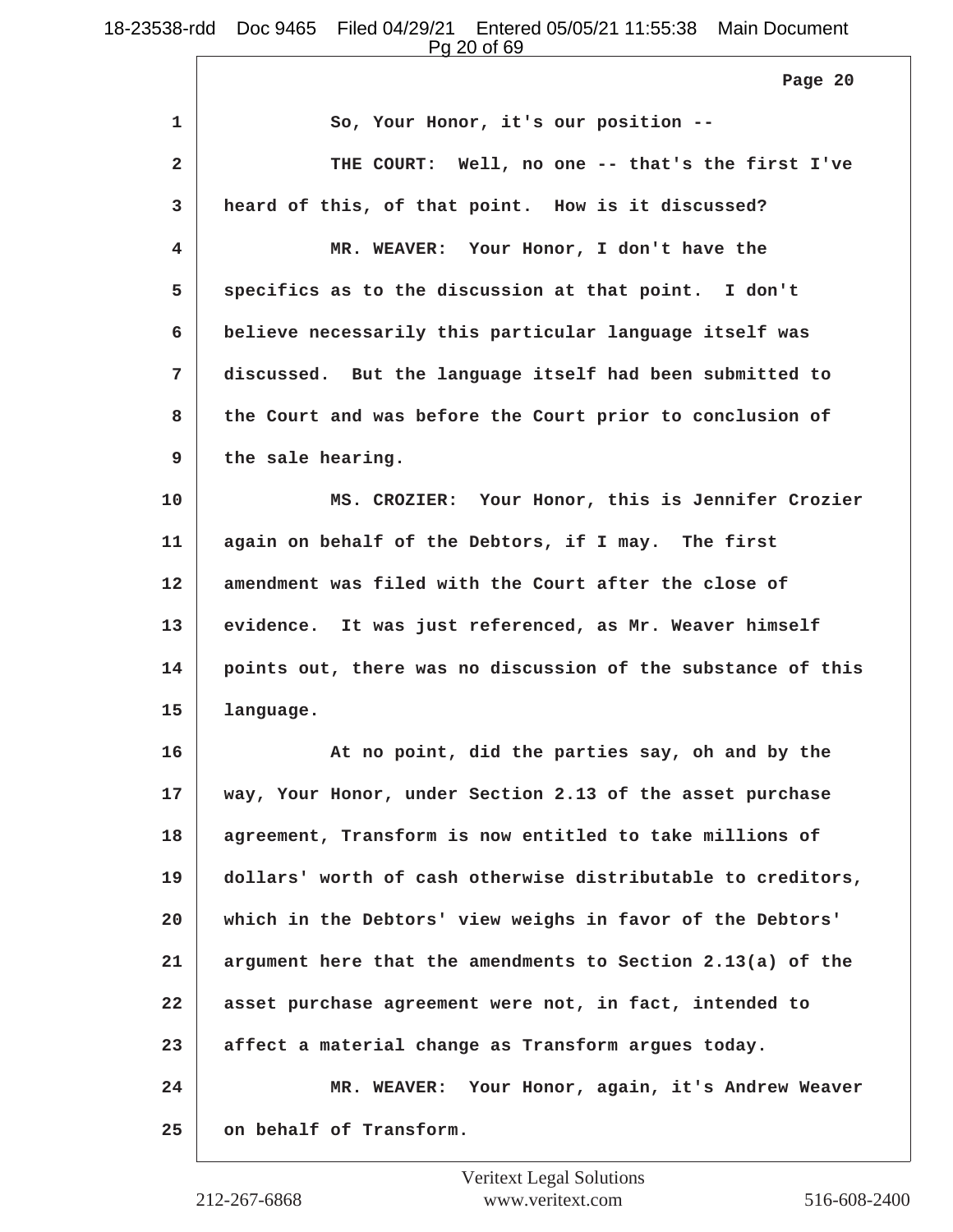Pg 21 of 69

| 1            | I know we're getting into more of the substance              |
|--------------|--------------------------------------------------------------|
| $\mathbf{2}$ | here and happy to hold my comments in more detail as we get  |
| 3            | into the actual argument on the motion. But, Your Honor,     |
| 4            | again, the idea that this is some change as it relates to    |
| 5            | the acquired foreign assets, you know, there was a           |
| 6            | negotiation between the parties and the parties entered into |
| 7            | this deal granting Transform this option.                    |
| 8            | You know, we know that the Debtors have made a big           |
| 9            | deal here about how their own employees within their own     |
| 10           | subsidiaries felt there wasn't really much cash to be had,   |
| 11           | there wouldn't be necessarily excluded assets. I can't       |
| 12           | explain their motivation for entering into the transaction,  |
| 13           | but that was the deal in plain language that they entered    |
| 14           | into.                                                        |
| 15           | THE COURT: No, but deals in bankruptcy cases are             |
| 16           | not two-party transactions.                                  |
| 17           | MR. WEAVER: Understood, Your Honor.                          |
| 18           | They're subject to notice and Court<br>THE COURT:            |
| 19           | approval, particularly with deals with insiders. And this    |
| 20           | deal was quite strenuously opposed by, among other parties,  |
| 21           | the unsecured creditors committee, and a material change     |
| 22           | that would have been made to the deal after the hearing in   |
| 23           | which that objection was overruled, I think would require    |
| 24           | more notice than simply being filed on the docket and        |
| 25           | actually not provided as an attachment to the Court's order. |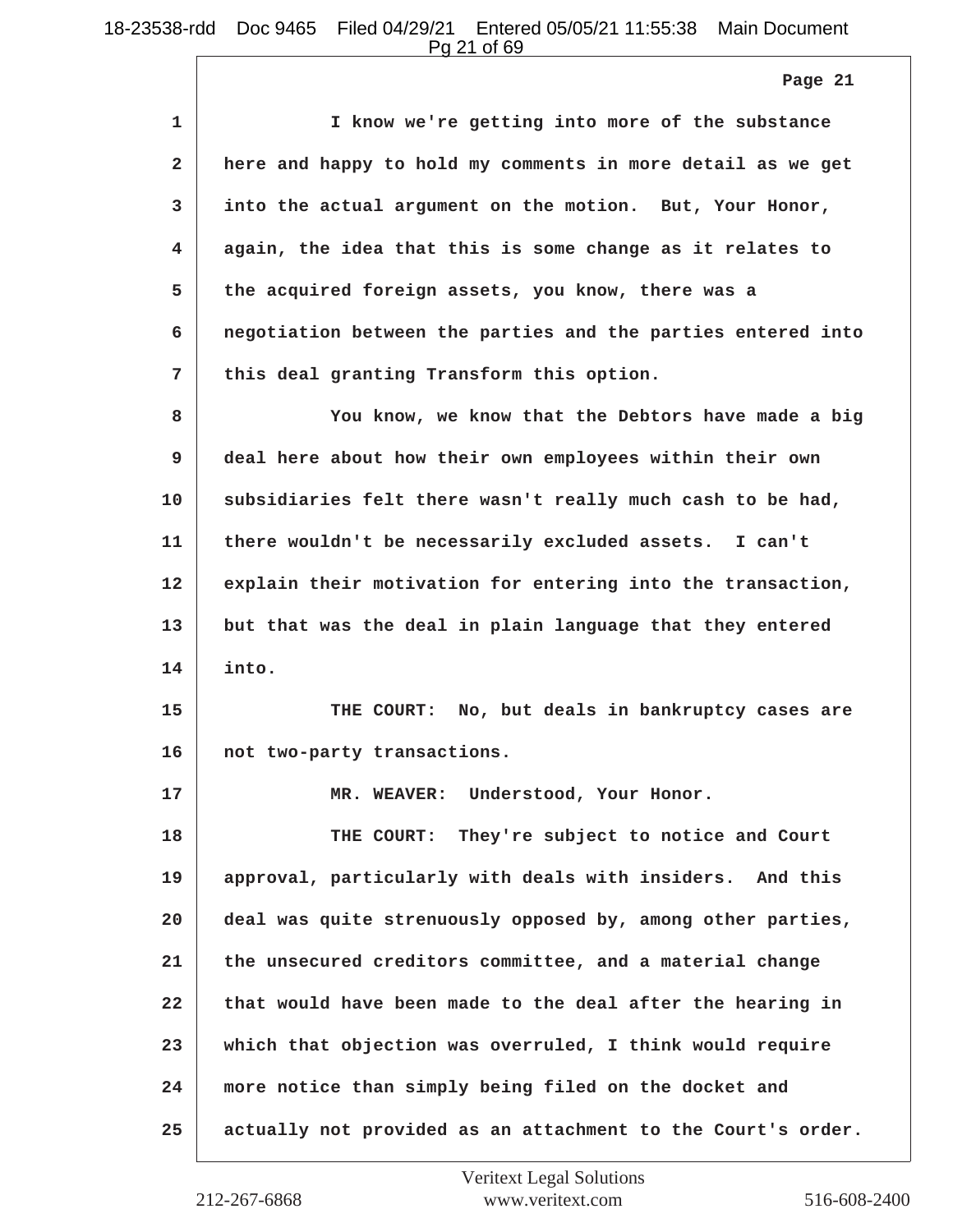**Page 22**

| 1            | I don't really review the dockets in my cases.<br>If         |
|--------------|--------------------------------------------------------------|
| $\mathbf{2}$ | I did, I would never do any other work. As we heard in the   |
| 3            | presentation earlier today and as is evidenced by the agenda |
| 4            | today, we are now up to docket item 9427 in these cases.     |
| 5            | And even at the time of the sale hearing, we were up almost  |
| 6            | to docket item 1000.                                         |
| 7            | So I do have a serious concern about the context             |
| 8            | of this, and I appreciate that Ms. Crozier's argument is     |
| 9            | largely one of interpretation in that context, i.e., how     |
| 10           | could we have agreed to this if it involved a material       |
| 11           | change.                                                      |
| 12           | But again, it's not just a two-party agreement,              |
| 13           | and the order itself defines asset purchase agreement as an  |
| 14           | exhibit that isn't attached; what is attached is the January |
| 15           | 17 asset purchase agreement, and then it has paragraph 54,   |
| 16           | which says you can make changes, but only they're not        |
| 17           | material, so I find that troubling.                          |
| 18           | But anyway, why don't we -- is it clear? I just              |
| 19           | do want to make one -- I want to make sure I understand two  |
| 20           | points. First, is it clear that the draft of amendment       |
| 21           | number one that was filed after the close of the sale        |
| 22           | hearing; that's question number one, or perhaps during the   |
| 23           | sale hearing as opposed to before the sale hearing? And      |
| 24           | question number two is, is it clear that when it was         |
| 25           | mentioned at the sale hearing, there was no discussion of    |
|              |                                                              |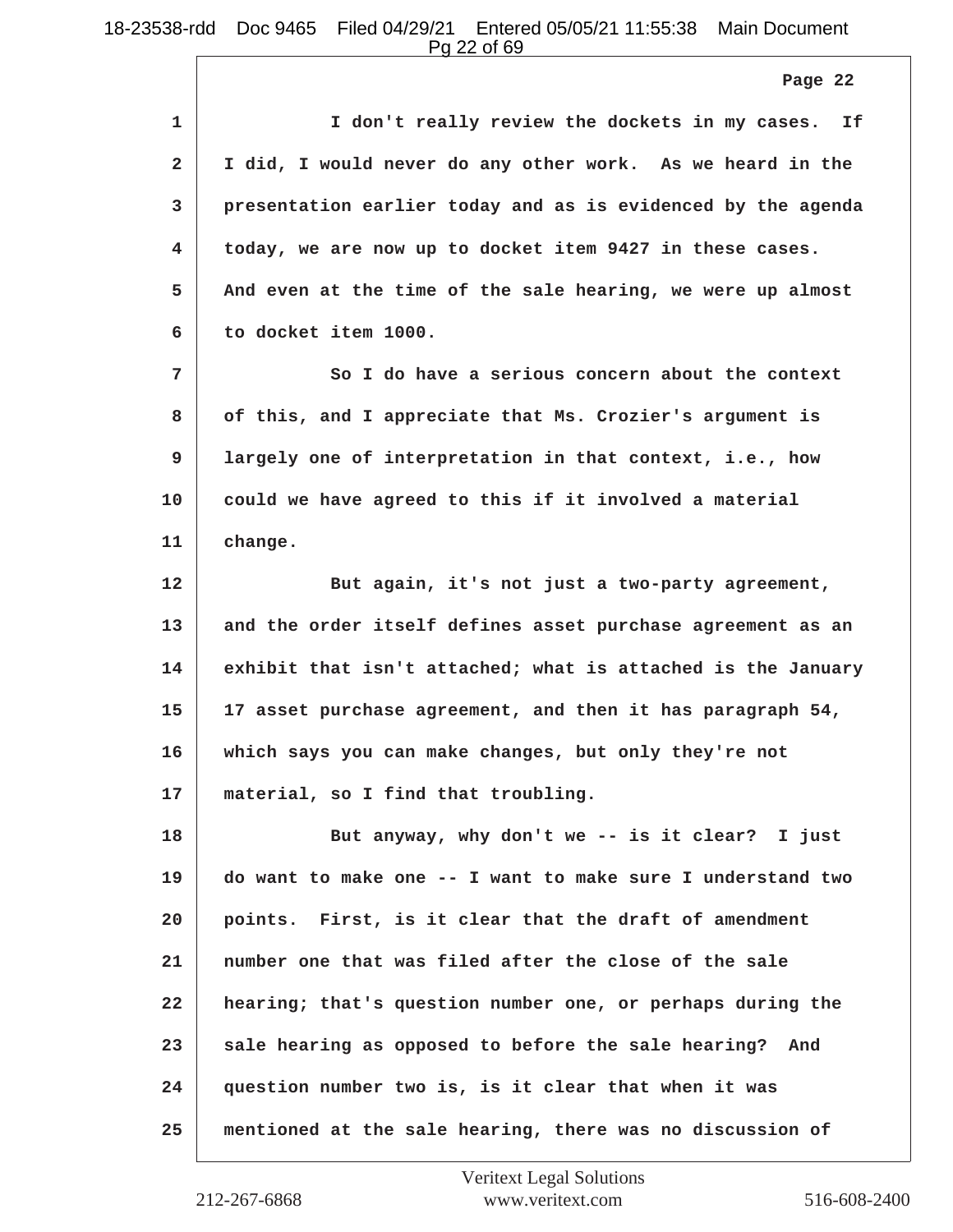Pg 23 of 69

|              | Page 23                                                      |
|--------------|--------------------------------------------------------------|
| 1            | its material terms as it pertains to this dispute that's now |
| $\mathbf{2}$ | before me?                                                   |
| 3            | MS. CROZIER: Your Honor, Jennifer Crozier on                 |
| 4            | behalf of the Debtors. The proposed first amendment to the   |
| 5            | asset purchase agreement was filed (sound drops) on February |
| 6            | 7th after the close of evidence but before closing           |
| 7            | arguments. And yes, there was a mention of the first         |
| 8            | amendment, but no discussion of its material terms.          |
| 9            | THE COURT: Okay. And Mr. Weaver, do you agree                |
| 10           | with that?                                                   |
| 11           | MR. WEAVER: Your Honor, again, Mr. Weaver, Andrew            |
| 12           | Weaver for Transform. It was filed, as I said, on the 7th.   |
| 13           | Just looking very quickly here, it was given -- my           |
| 14           | understanding from looking at the transcript, it was given   |
| 15           | to Your Honor at the sale hearing at page 648. But the       |
| 16           | actual discussion of this particular language, Your Honor,   |
| 17           | no, we're not suggesting that this particular language was   |
| 18           | discussed during the hearing.                                |
| 19           | THE COURT: Okay. And it was provided after the               |
| 20           | evidence and before or during oral argument?                 |
| 21           | MR. WEAVER: Yes, Your Honor. It would be day                 |
| 22           | three of the sale hearing.                                   |
| 23           | THE COURT: Okay. So it wasn't introduced into                |
| 24           | evidence at the sale hearing.                                |
| 25           | MR. WEAVER: Your Honor, I have to -- I'll be                 |

 $\Box$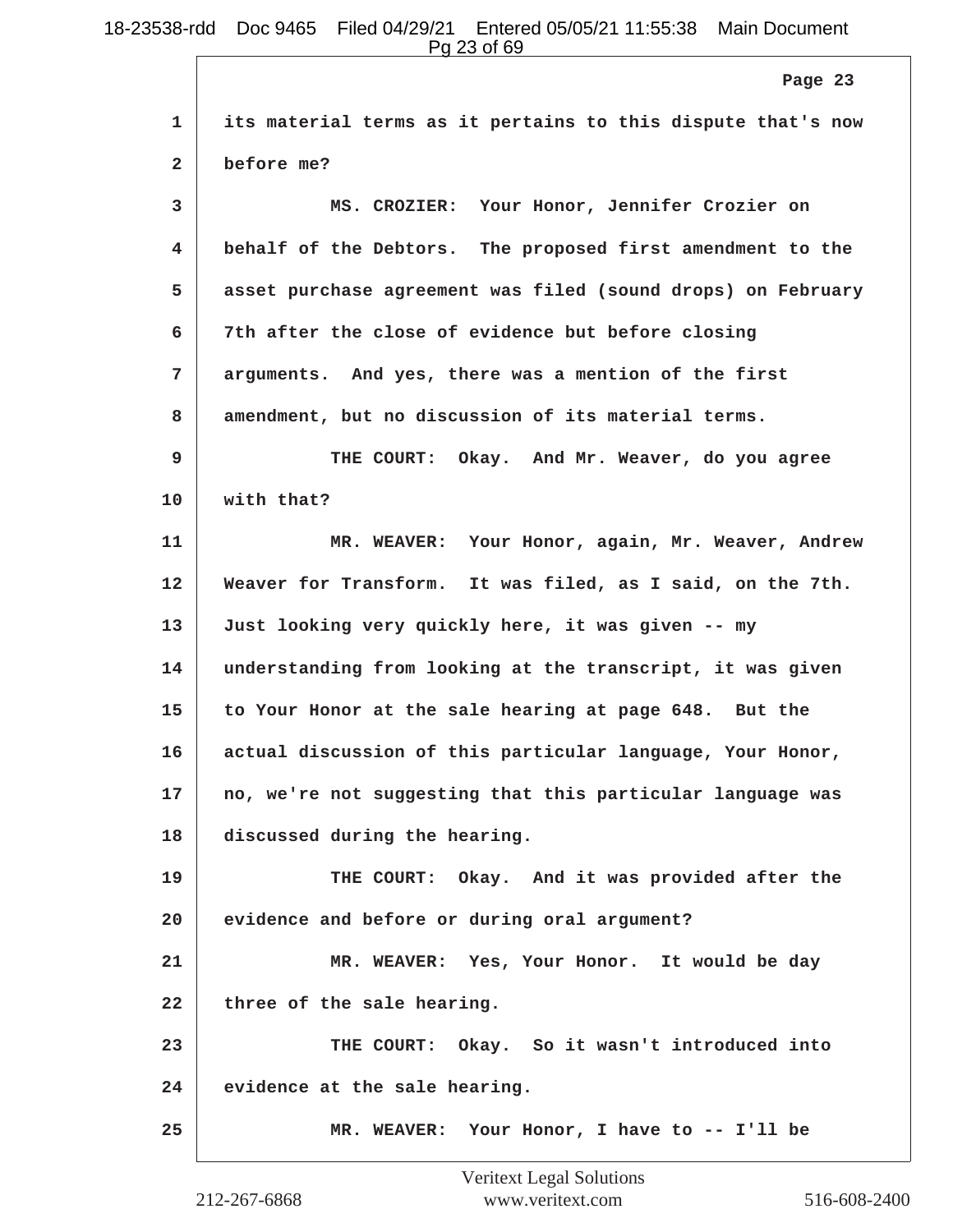**1 honest, I need to confirm specifically that question. 2 THE COURT: Okay, all right. Well, you have the 3 transcript there. It was actually provided to me during 4 oral argument or (sound glitch) some other time with the 5 rest of that stuff? 6 MR. WEAVER: Again, Andrew Weaver, Your Honor. 7 I'm sorry, I'm just looking at the transcript in real time 8 here. 9 THE COURT: Sure. 10 MR. WEAVER: Yeah, I see it at, again, page 648 of 11 the transcript, a copy of the amended APA was provided of 12 the language, the change, and there's a discussion about a 13 number of changes and the redline being provided. But 14 again, I don't see a specific reference of introducing it Page 24** Pg 24 of 69

**15 into evidence, but it was discussed and specifically was**

**16 raised by counsel for the restructuring subcommittee.**

**17 THE COURT: Okay. But is that during oral**

**18 argument?**

**19 MR. WEAVER: Yes.**

**20 THE COURT: Okay. All right, thanks. Okay, Ms. 21 Crozier, why don't you go ahead then.**

**22 MS. CROZIER: Thank you, Your Honor, and may it 23 please the Court.**

**24 There was no discussion of any material change to 25 the asset purchase agreement in connection with the first**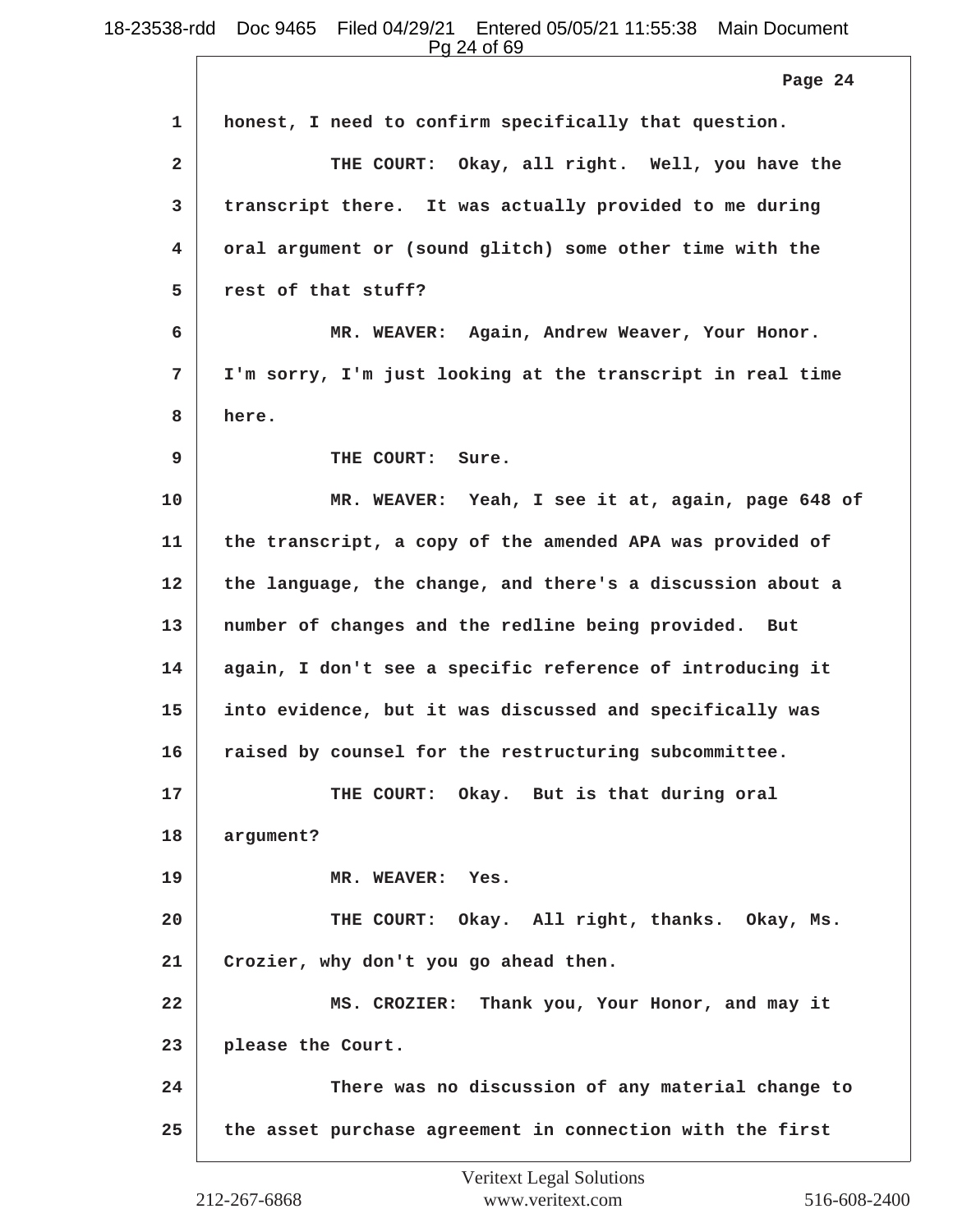Pg 25 of 69

| 1   amendment simply because there wasn't one and the plan and |
|----------------------------------------------------------------|
| 2 unambiguous language of the contract makes that clear. I     |
| 3   will try to be brief, Your Honor.                          |

**4 The question presented to the Court today is a 5 very simple one: If Transform determined in its sole 6 discretion that it was necessary or desirable to acquire the 7 foreign subsidiaries through an equity acquisition, instead 8 of an asset acquisition, did Transform somehow get more than 9 acquired foreign assets as that term is defined in Section 10 213(a), and the answer is no.**

11 Section 213(a) makes indisputably clear that if **12 Transform elected to pivot to an equity acquisition, that 13 the equity interest it acquired would be, quote, "deemed to 14 be acquired foreign assets."**

**15 In other words, those equity interests would be 16 treated as if they were and as if they had the qualities of 17 acquired foreign assets; that is to exclude excluded assets 18 and to include only assets of the type that would have been 19 acquired assets had they been owned by the sellers as of the 20 closing date.**

**21 Now there is no dispute here today that the 22 foreign subsidiary cash is an excluded asset, that's 2.2(s) 23 of the asset purchase agreement, and is not an asset of the 24 type that would have been an acquired asset had it been 25 owned by the sellers as of the closing dated; that's Section**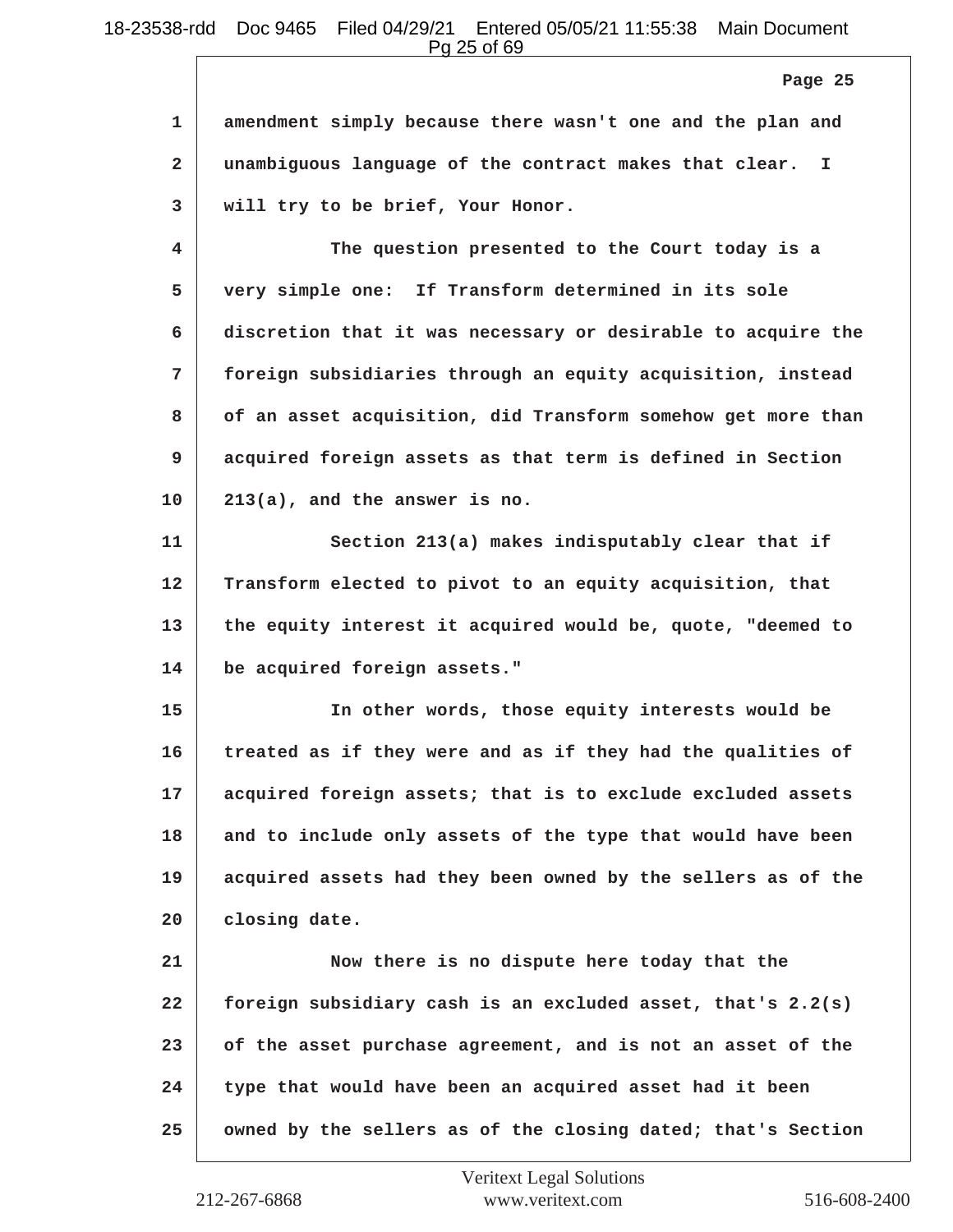Pg 26 of 69

**1 2.1(ee) of the asset purchase agreement. And so, Transform 2 did not acquire it under Section 2.13(a) and it continues to 3 belong to the Debtors.**

**4 Now Transform attempts to evade this outcome by 5 pointing the Court away from the four corners of the asset 6 purchase agreement and toward all kinds of extrinsic 7 evidence, but this cannot succeed because the parties agree 8 that the language of Section 2.13(a) is clear and 9 unambiguous.**

**10 Accordingly, under governing Delaware law, the 11 Court must give the provision its plain and ordinary meaning 12 and enforce it as written without reference to all of that 13 extrinsic evidence with which Transform fills the pages of 14 its opposition.**

**15 Now Transform also argues that the Debtors are 16 barred by the doctrine of acquiescence or are equitably 17 estoppped from recovering the foreign subsidiary cash. But 18 these arguments fail for all of the reasons set forth in our 19 papers, and I won't belabor them here. But I will simply 20 say in short, there was no, quote, "considerable period 21 during which the Debtors failed to act despite some 22 purported knowledge that millions and millions of dollars in 23 cash was sitting in the Indian and Hong Kong bank accounts 24 as of February 11th, 2019.**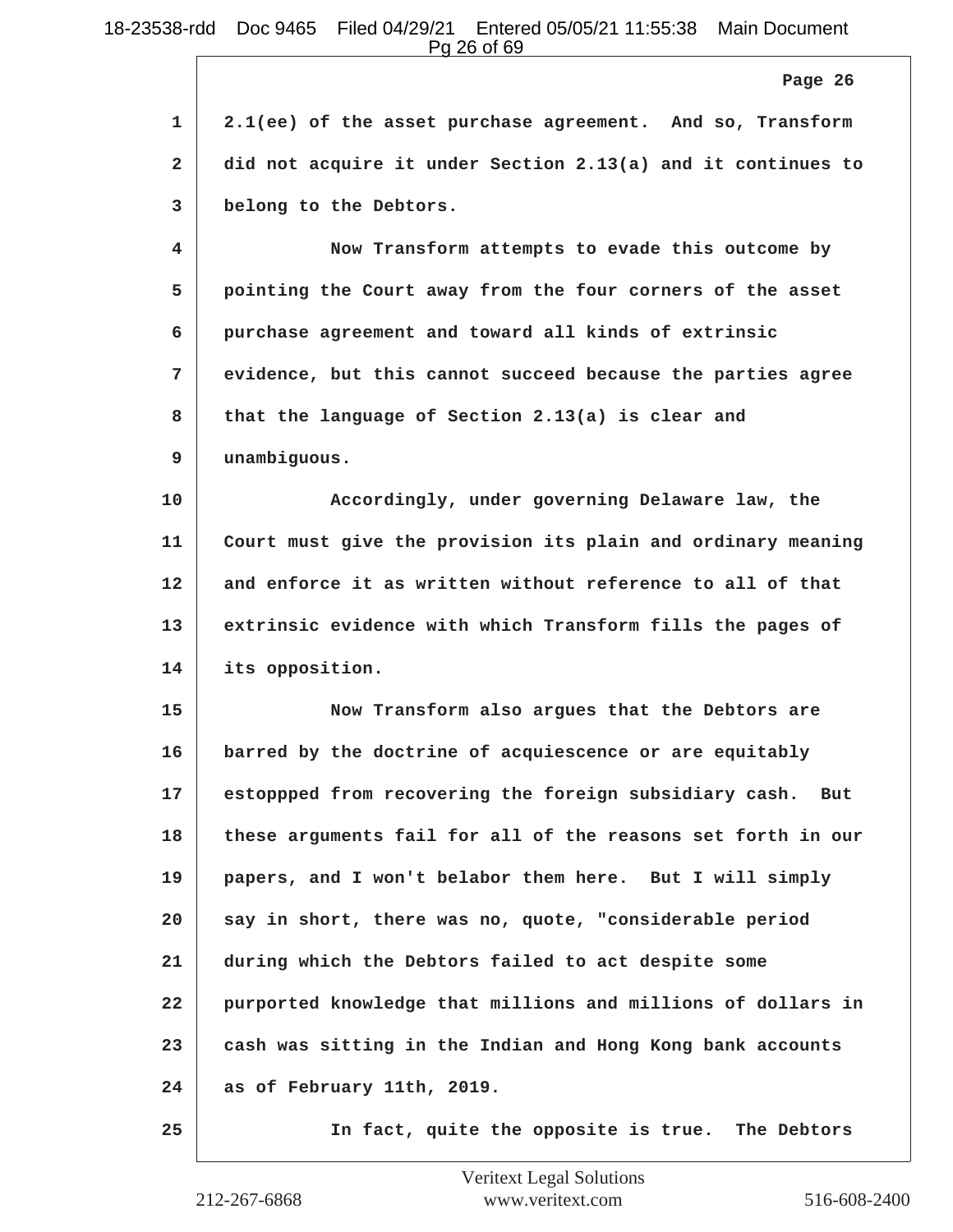Pg 27 of 69

|                | Page 27                                                      |
|----------------|--------------------------------------------------------------|
| $\mathbf{1}$   | have been acting ceaselessly, in fact, as Your Honor well    |
| $\overline{a}$ | knows, to recover excluded assets from Transform since just  |
| 3              | after the closing date, despite having had considerably less |
| 4              | information concerning the nature and existence of some of   |
| 5              | those assets than Transform.                                 |
| 6              | Accordingly, Your Honor, we respectfully request             |
| 7              | that the Court grant the Debtors' third motion to enforce    |
| 8              | and enter an order compelling Transform to transfer to the   |
| 9              | Debtors \$6,307,656 in foreign subsidiary cash.              |
| 10             | I'm prepared to answer any further questions that            |
| 11             | Your Honor may have; otherwise, I will yield the virtual     |
| 12             | podium to Mr. Weaver.                                        |
| 13             | THE COURT: Okay. Both sides, I think do, in                  |
| 14             | fact, assert that amendment number one is unambiguous as far |
| 15             | as the meaning of Section 2.13, but I think that it's pretty |
| 16             | clear that they each assert that it's unambiguous in favor   |
| 17             | of their interpretation.                                     |
| 18             | And I guess the point there that I would like to             |
| 19             | focus you on is that the language itself says that the       |
| 20             | shares will be treated as acquired foreign assets, and it    |
| 21             | doesn't say anything about the assets of the companies       |
| 22             | themselves. Does that -- I guess what you're asking me to    |
| 23             | read into this document is that the equity interest would    |
| 24             | somehow being press with the definition of acquired foreign  |
| 25             | assets, which means that the seller would still own the      |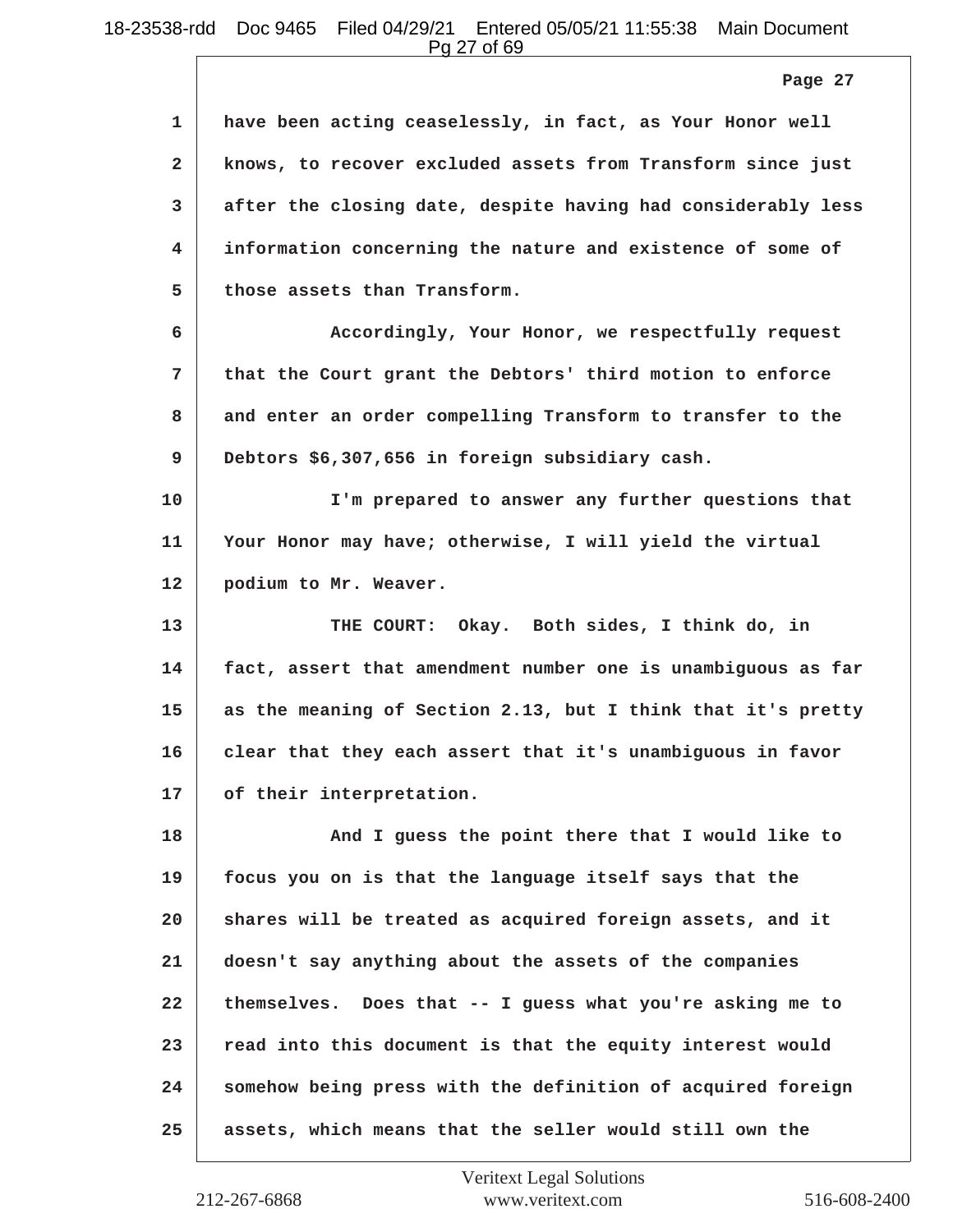Pg 28 of 69

**Page 28**

| $\mathbf{1}$   | exempt assets even though the shares were transferred?                                                         |
|----------------|----------------------------------------------------------------------------------------------------------------|
| $\overline{2}$ | MS. CROZIER: Yes, that's right, Your Honor. The                                                                |
| 3              | phrase, "deemed to be" operated, practically speaking, to                                                      |
| 4              | carve those excluded assets out of what was being                                                              |
| 5              | transferred under Section 2.13(a) precisely to ensure that                                                     |
| 6              | if Transform elected in its sole discretion and for its                                                        |
| 7              | convenience to pivot to an equity acquisition, the Debtors                                                     |
| 8              | and their creditors could be no worse off, and the language                                                    |
| 9              | deemed to be has that effect.                                                                                  |
| . .            | render the state of the state of the state of the state of the state of the state of the state of the state of |

**10 Again, it's defined in Blacks and all of the cases 11 that we've made reference to in our papers show that deemed 12 to be means to treat something as if it is and as if it had 13 the qualities of some other thing. And it's not only the 14 cases or Blacks that uses deemed in that way; the parties 15 themselves used deemed in that way in other places in the 16 asset purchase agreement.**

**17 For example, in Section 4.1 of the asset purchase 18 agreement, the parties agreed that the closing date would be 19 deemed to be 12:01 a.m. New York City time on the date on 20 which the closing actually occurs. Well, the closing didn't 21 actually occur at 12:01 a.m. New York City time, but the 22 parties decided that they would treat the closing date to 23 have occurred for purposes of the parties' interactions or 24 relationship going forward, and that's precisely what 25 happened here.**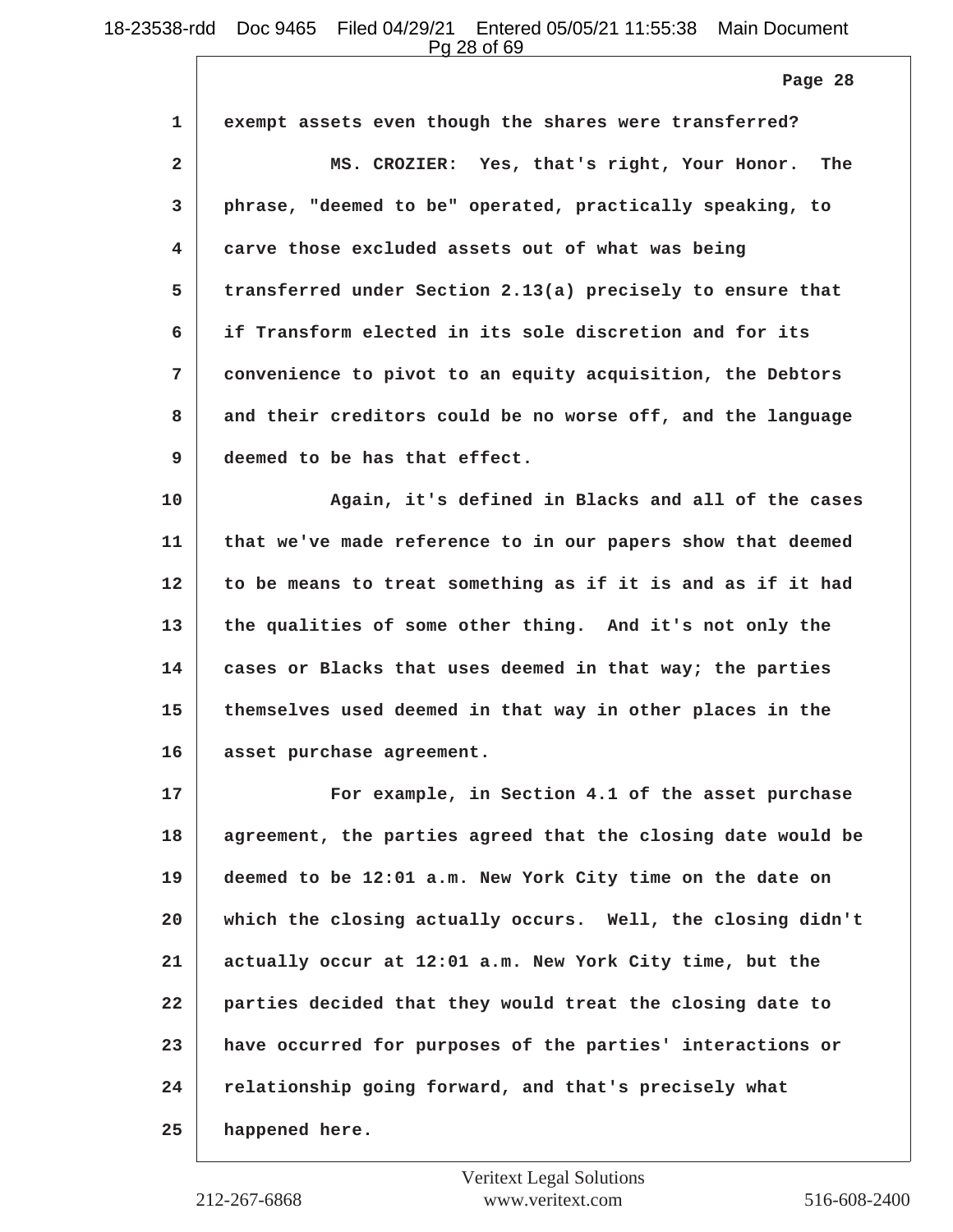Pg 29 of 69

|              | Page 29                                                      |
|--------------|--------------------------------------------------------------|
| 1            | THE COURT: So, in essence, what you're saying is             |
| $\mathbf{2}$ | that all the parties really needed to say was that the       |
| 3            | sellers shall transfer the equity interests. So this extra   |
| 4            | clause really has to have a separate meaning, which is that  |
| 5            | the equity interests are, in essence, limited by the         |
| 6            | definition of acquired foreign assets?                       |
| 7            | MS. CROZIER: Yes, Your Honor.                                |
| 8            | THE COURT: I mean, I guess that ultimately is a              |
| 9            | question for Mr. Weaver. Why have that extra clause in       |
| 10           | there if, in fact, the Debtors are selling the assets        |
| 11           | already, i.e., the equity interest, which are their assets,  |
| 12           | so they're allowed to sell them.                             |
| 13           | Okay. I think I don't have any questions other               |
| 14           | than that at this point, but obviously something else may    |
| 15           | come up. So why don't I hear from Transform then.            |
| 16           | MS. CROZIER: Thank you, Your Honor.                          |
| 17           | MR. WEAVER: Thank you, Your Honor. Andrew Weaver             |
| 18           | on behalf of Transform. Your Honor, I think there are two    |
| 19           | issues. I'd like to try to address the first issue.          |
| 20           | We have the issue of what the contract language              |
| 21           | means, so I want to talk about that. But you've raised this  |
| 22           | other issue about Court approval, and I want to put that     |
| 23           | aside just for a moment if I can and have initial discussion |
| 24           | just as to what the contract says and what it means.         |
| 25           | And if I may, Your Honor, I can answer the                   |

 $\overline{\phantom{a}}$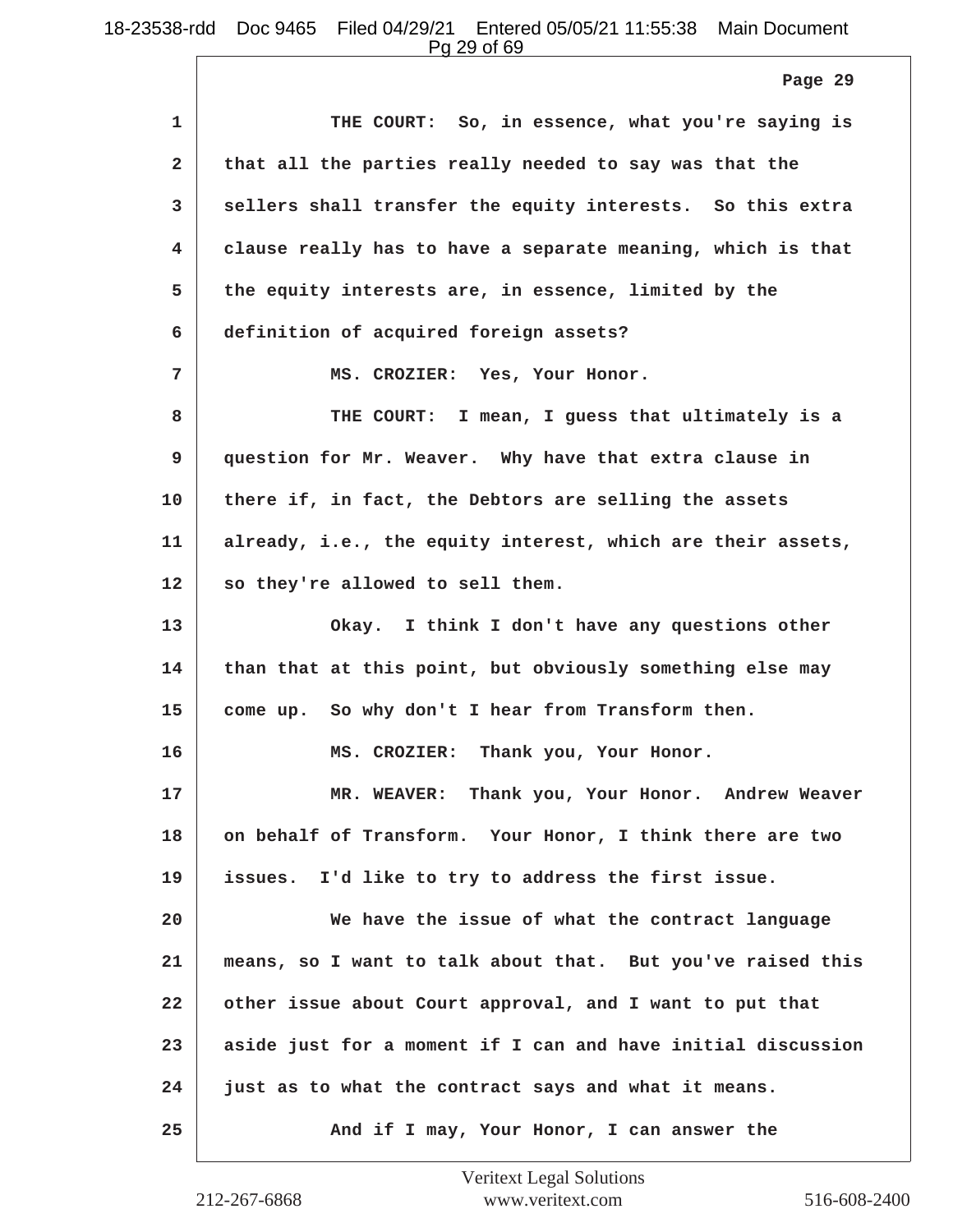Pg 30 of 69

**Page 30**

| 1              | question you just asked kind of in the context of our        |
|----------------|--------------------------------------------------------------|
| $\overline{a}$ | argument to you today. There is really no question about     |
| 3              | what the definitions of the two key phrases here means,      |
| 4.             | right. In lieu of means in place of or instead of. There     |
| 5              | were two options that were given to Transform: an asset      |
| 6              | purchase or an equity transfer, an equity purchase. And      |
| 7              | then the language, deemed to be, and then what does that     |
| 8              | language actually mean as it relates to these terms.         |
| 9              | And, Your Honor, I oftentimes hesitate to do                 |
| 10             | simple analogies for contract cases, but I think here it's   |
| 11             | informative because I think it demonstrates kind of the      |
| 12             | legal fiction aspect of deemed to be and what that really    |
| 13             | means in the context of a contract.                          |
| 14             | It's just by way of a very simple example:<br>If you         |
| 15             | have a contract where you are going to have an obligation to |
| 16             | create a three-sided structure that will define as a         |
| 17             | triangle, to have the option also to create a circle, which  |
| 18             | isn't defined, but everyone knows is round, and you shall    |
| 19             | deem that circle to be a triangle, you've created a legal    |
| 20             | fiction. It's still a round object; the nature of the        |
| 21             | object doesn't change. It's just that you satisfy your       |
| 22             | obligations under the contract if you make a circle as well. |
| 23             | You've made a triangle for purposes of the contract.         |
| 24             | And the idea that the legal fiction somehow                  |
| 25             | actually changes the thing is not what the case law says and |
|                |                                                              |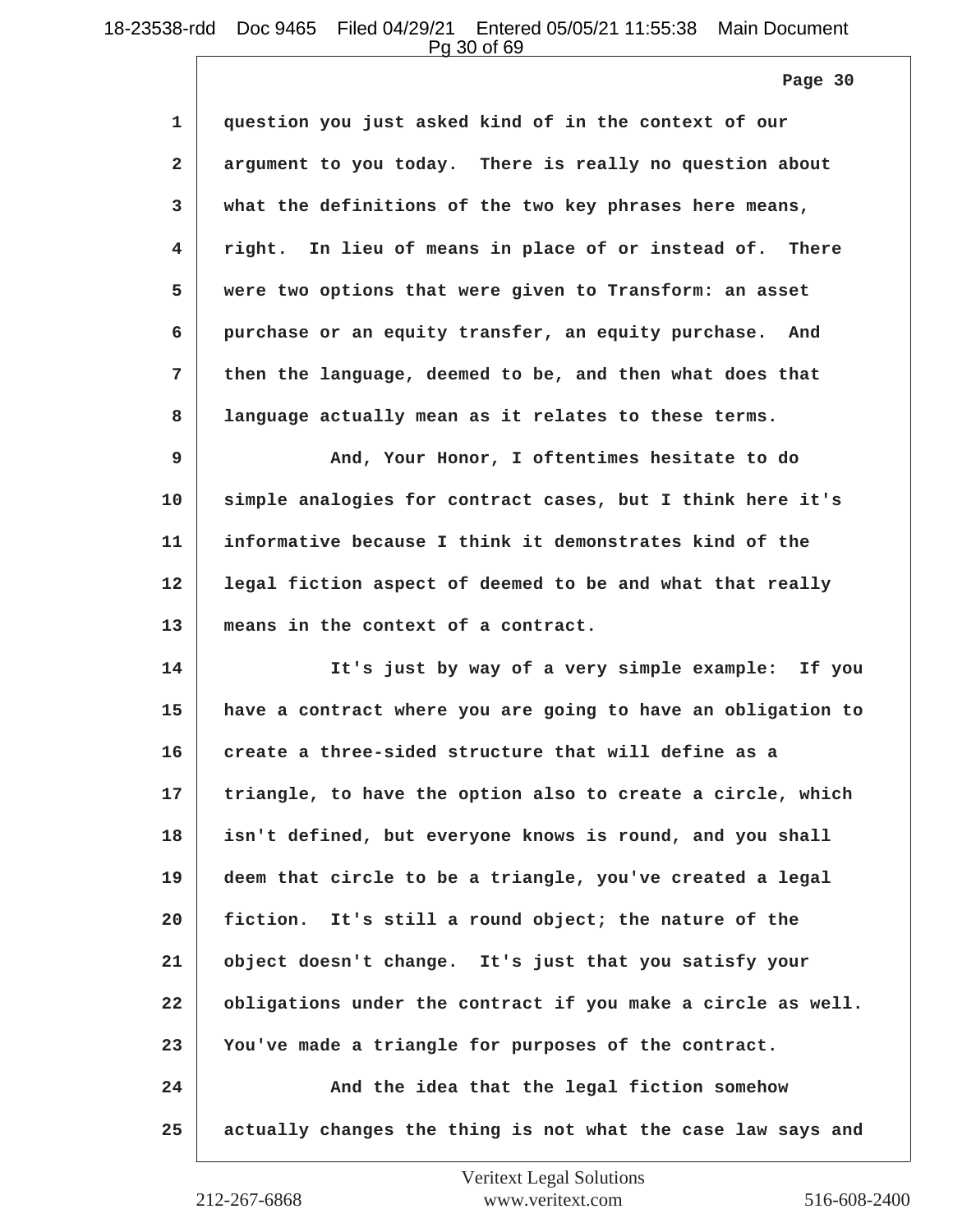Pg 31 of 69

 $\Box$ 

|              | Page 31                                                      |
|--------------|--------------------------------------------------------------|
| $\mathbf{1}$ | it's not what the definition means. It's still, in our       |
| $\mathbf{2}$ | example, it's still a round shape even though we're going to |
| 3            | call it a triangle and by building it, we've satisfied the   |
| 4.           | agreement. And if the contract requires us to paint every    |
| 5            | triangle green, I have to paint the circle as well.          |
| 6            | Here in this instance, the thing is an equity                |
| 7            | transaction, which is a standard understood commercial       |
| 8            | transaction. It is the transfer of all assets and liability  |
| 9            | as part of the transaction. The deemed to be legal fiction   |
| 10           | doesn't take that item and make it into the definition of    |
| 11           | acquired foreign asset, it doesn't.                          |
| 12           | What it does is it means wherever in the APA,                |
| 13           | however it's used where we're talking about acquired foreign |
| 14           | assets, this equity transaction, this thing, will count as   |
| 15           | that and we referred to that. And for instance, in this      |
| 16           | agreement under 2.1 in the amendment, there was an addition  |
| 17           | of section (dd) of 2.1 says that Transform would be          |
| 18           | acquiring free of any encumbrances acquired foreign assets,  |
| 19           | and by having the equity transaction be deemed as such, that |
| 20           | is picked up by that provision. That is why you're required  |

**21 to have this additional comment, additional language within 22 the agreement.**

23 And the cases, Your Honor, that the Debtors cite, **24 they cite in their reply, even though this is the core of 25 their argument, they cite on the reply, so we didn't get a**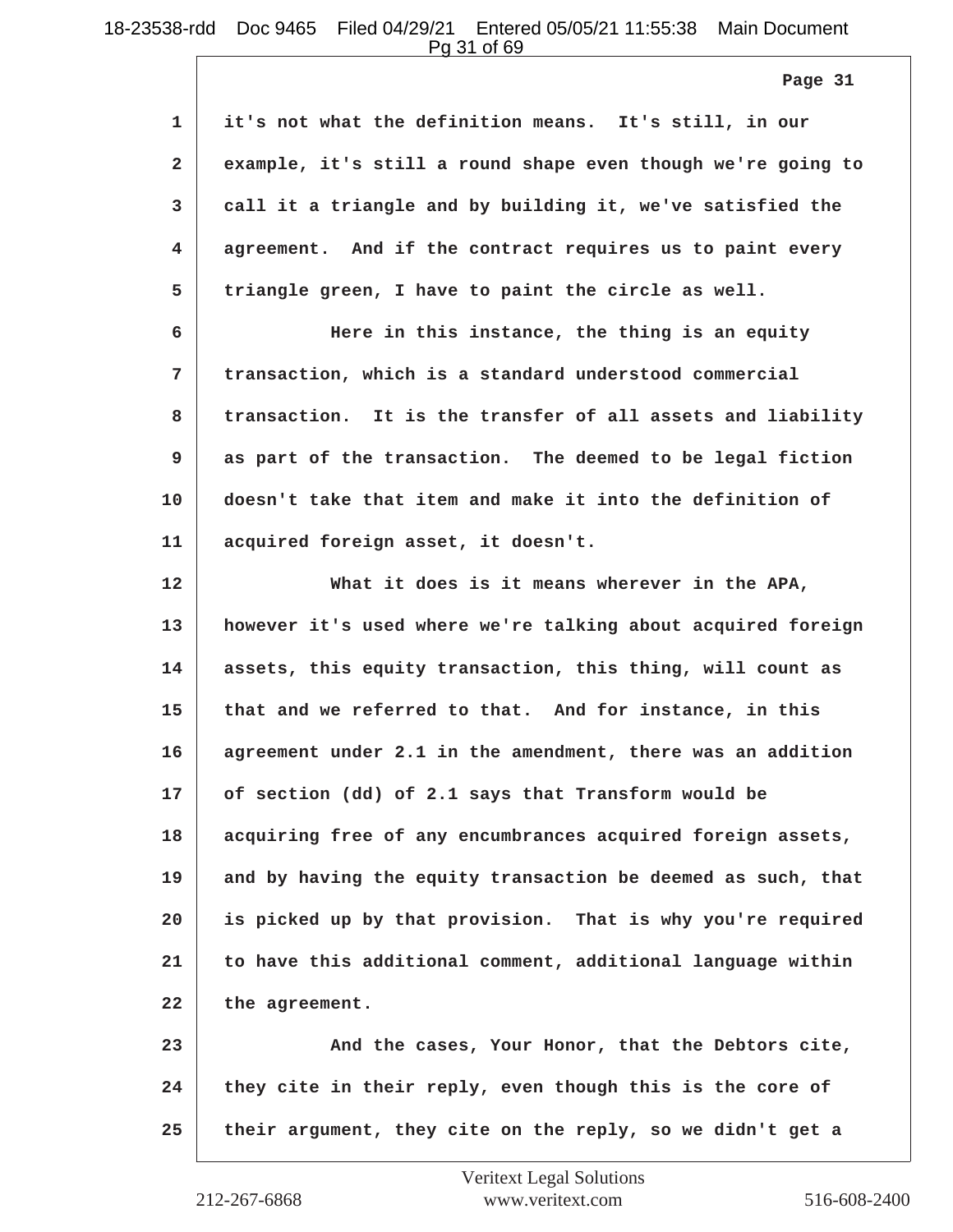Pg 32 of 69

**1 chance to distinguish. But the cases they cite are fully 2 supportive of this very straightforward process. 3 Just two quick examples, Your Honor. In the Lucas 4 case, which they rely on most -- I mean, they cite the 5 general premise, but they don't talk about how the legal 6 fiction is applied to the case. And in that instance, there 7 was a consent judgment and there was an amount due under the 8 consent judgment and the agreement said that that amount due 9 will be deemed to be in trust; that was the legal fiction, 10 there wasn't a trust created.** 11 **And the Court was specifically asked to determine 12 whether or not there was, in fact, a trust because it was 13 deemed to be a trust, and the Court found it wasn't; it 14 didn't change the thing. The thing was still money owed 15 under the terms of a consent judgment, but it didn't 16 actually create the trust. 17 And here in our situation, this language does not 18 mean an equity transaction shall now become an asset sale, 19 an affected asset sale. And even I think more tellingly in 20 another case that the Debtors cite, the Wahl v. Owen case; 21 it's a very simple case. It's a lease agreement where 22 there's a living space provided; it's deemed to be 660 23 square feet and, in fact, it's less than that. And by 24 making the living space being deemed to be 660 feet, it 25 didn't create additional living space; it was still a Page 32**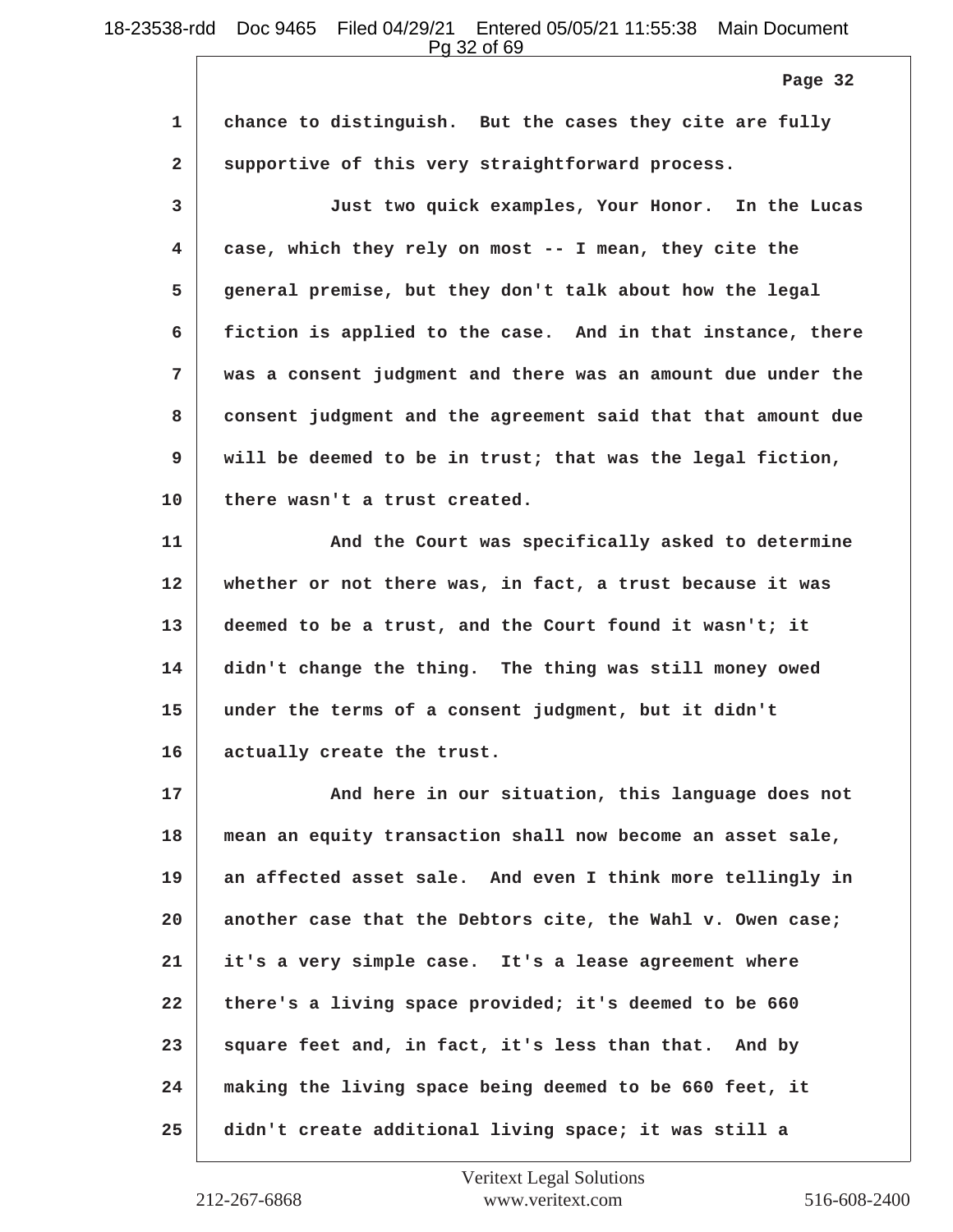**Page 33**

**1 smaller living space.**

**2 But what that language meant was that, as the 3 Court found, the tenant could not claim a misrepresentation 4 because they received less than 660 square feet. It was 5 deemed to be, the legal fiction was, well, going to act like 6 it was, but the living space was still the living space; it 7 was still less than 660 feet, and that's the situation here, 8 Your Honor.**

**9 And we know that, we know that because we had an 10 equity transfer; it's exhibit to the Allen declaration, Your 11 Honor, specifically Exhibit B. But in that equity transfer, 12 the parties were very clear about what was being 13 transferred; it was all the shares. There was no carveout, 14 there was no mention of anything related to excluded assets. 15 It was an equity transfer; that was enforcing the thing that 16 the parties agreed to under the APA.**

**17 The fact it was deemed to be an acquired foreign 18 asset did not change that structure and, in fact, that 19 transaction was effectuated as you would expect any 20 transaction to be. And, in fact, in that purchase 21 agreement, the language of liabilities, which was also added 22 to the APA about Transform taking all of the liabilities for 23 the avoidance of doubt, was specifically included in the SPA 24 for the Hong Kong entity. So the parties brought in 25 language from the APA about the liabilities, but they didn't**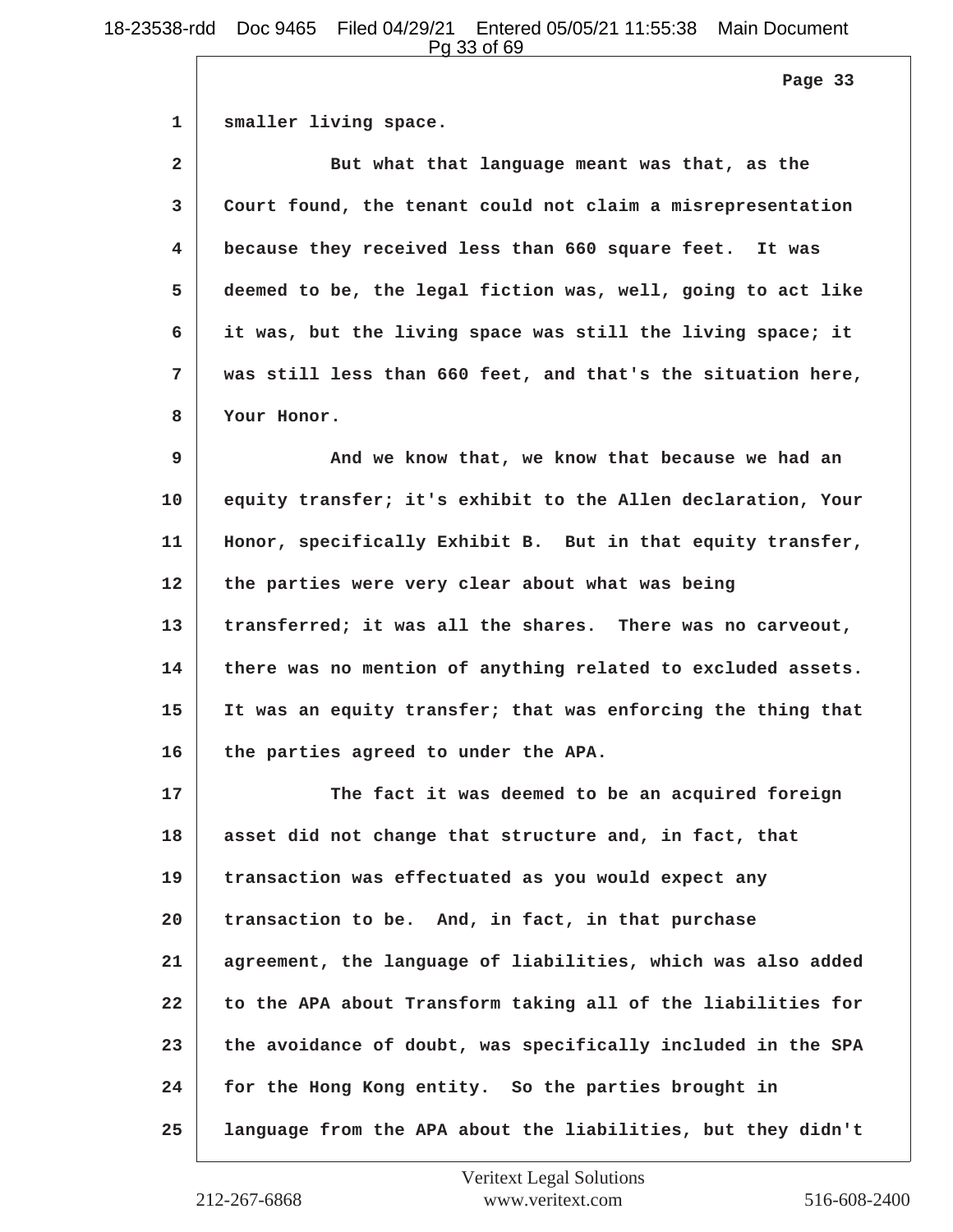Pg 34 of 69

**1 bring in anything about excluded assets, they didn't bring 2 in anything about the definition of acquired foreign assets 3 because it was a standard equity transaction.**

**4 And, Your Honor, we think it's -- you put your 5 finger on it about how this is even supposed to work; how 6 you're going to, in fact, have excluded assets that don't 7 come over as part of the transfer. I think you would have 8 done it in the SPA. And in the Hong Kong SPA, that wasn't 9 done; there was never a mention of where are the excluded 10 assets.**

**11 And frankly, Your Honor, you know, the idea that 12 this might now be a material change, well, you know, under 13 that amendment, Transform took all of the liabilities which 14 was added as a part of the amendment to the AAPA. If that's 15 not really what was to happen, why is that language included 16 and how is that unwound if this, in fact, was not the deal 17 that was struck and approved by the Court.**

**18** So Your Honor, on just -- setting aside your **19 approval, but just on the issue of the language of this 20 agreement being plain and straightforward, and what does it 21 mean for this legal fiction. Your Honor, we think it would 22 be very difficult to read into this agreement, as you said, 23 some type of carveout of the equity transaction when it's 24 very clear why you have the language deemed to be in the 25 agreement.**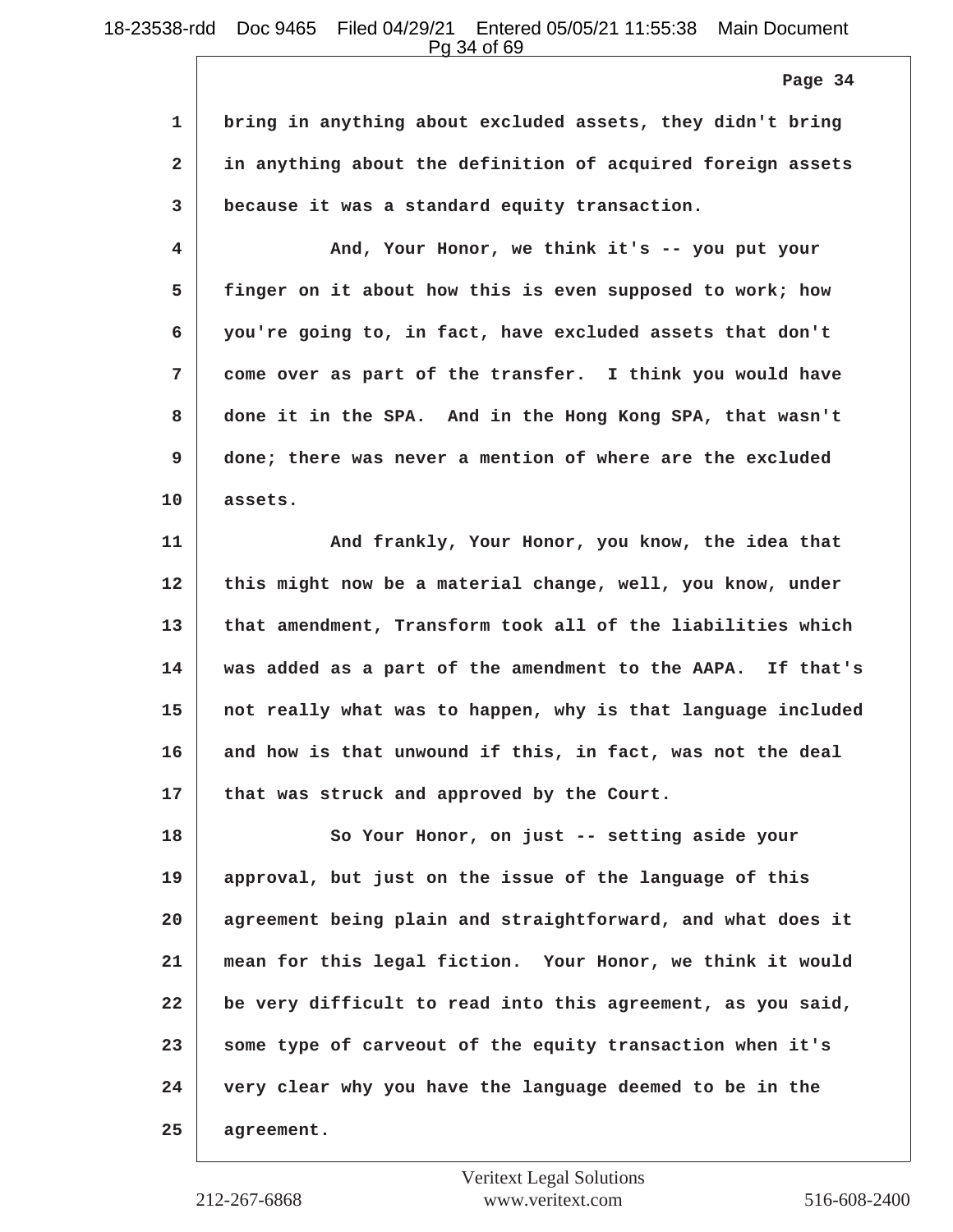**1 I want to pause there, Your Honor, as to the 2 language of the agreement and see if you have questions on 3 that specific aspect. 4 THE COURT: Well, I actually have a question on in 5 the in lieu of point. 6 MR. WEAVER: Sure. 7 THE COURT: Isn't in lieu of not really in 8 substitution for, but just, in essence, supposed to be an 9 exchange, one thing for another? 10 MR. WEAVER: Rather than doing option one, you can 11 do option two instead of. 12 THE COURT: You think it's instead of, as opposed 13 to just they're really the same things except for the form? 14 MR. WEAVER: Correct. It's an option, it's a 15 choice; it's not the same thing. You wouldn't, I don't 16 think --** 17 **THE COURT:** Well, I know it's a choice. I guess **18 the question I have though is whether the commonly 19 understood meaning of in lieu of doesn't mean a completely 20 different choice, but rather a choice that's basically the 21 same as the original choice but for its form. 22 MR. WEAVER: Your Honor, respectfully, I don't 23 think that's the case. And, you know, we cite to the 24 definition in our papers in place of/instead of, and I don't 25 think that that definition has been questioned by the Page 35**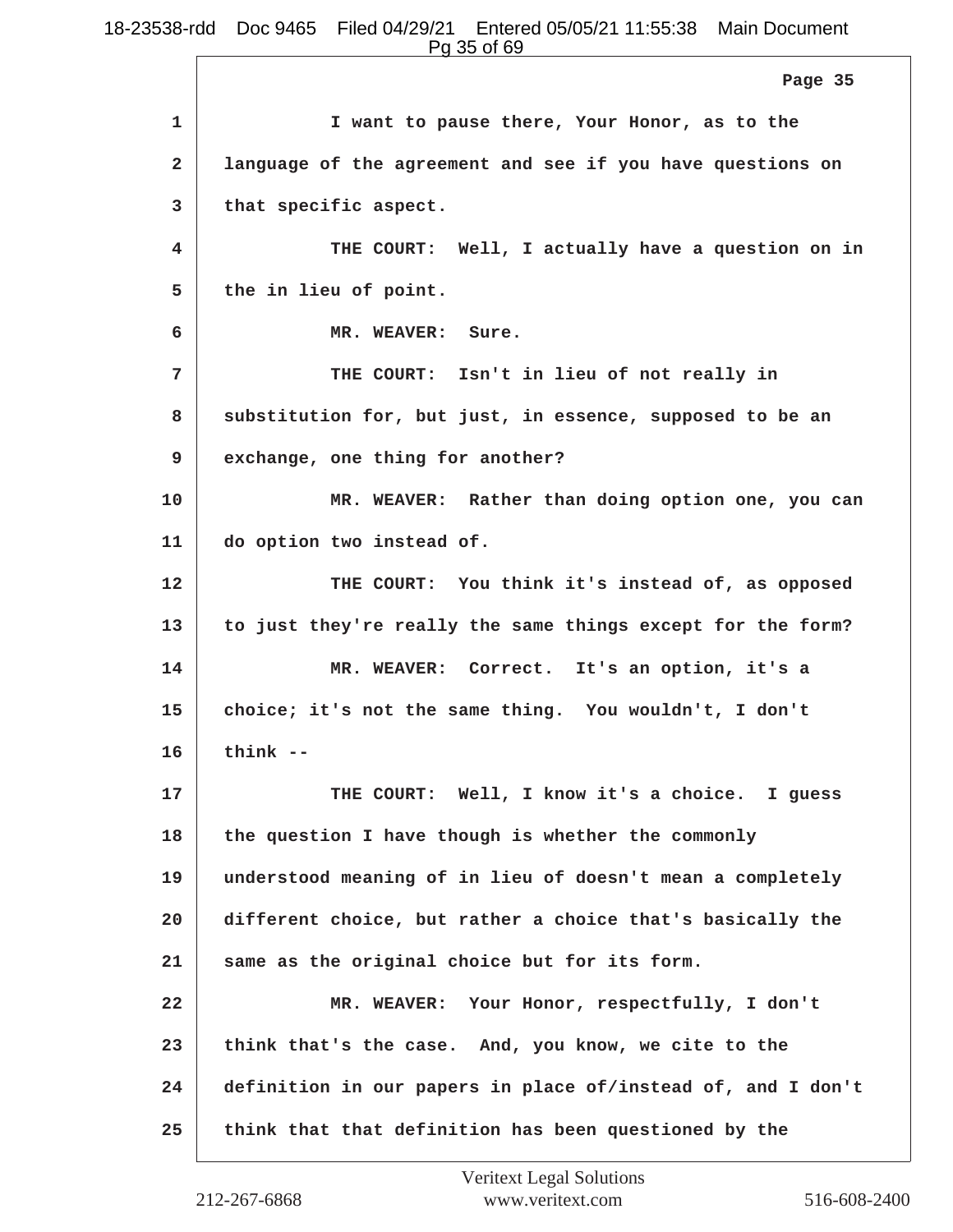Pg 36 of 69

**1 Debtors. Instead of means you're not doing the first thing, 2 you're doing something else, it's in placed of. We're 3 developing a mechanism to sell, to transfer these foreign 4 assets. And here is an asset purchase structure; instead of 5 that, we might do an equity transfer. 6 And, Your Honor, I would just add -- and again, I 7 know it's the four corners, but, you know, it's not -- it's 8 a little bit surprising, Your Honor, that when the Debtors 9 first made this demand of Transform. This wasn't their 10 interpretation of the agreement. They didn't cite to the 11 deemed of language. And then the second time they made a 12 demand, they didn't cite to this language. 13 Transform's interpretation has been consistent 14 throughout because, again, we think it is the plain reading 15 of this language.** 16 THE COURT: Okay. 17 MR. WEAVER: Your Honor, I'll -- I'm sorry. **18 THE COURT: Just going back to the point that I 19 was discussing with the Debtors' counsel, you're saying that 20 there is a use for the phrase deemed to be acquired assets 21 because that term is used elsewhere in the agreement and so 22 that would make sure that these shares would fall within 23 that definition. 24 MR. WEAVER: Correct, Your Honor. On page 14 of 25 our papers, we point to Section 2.1(dd), which was part of Page 36**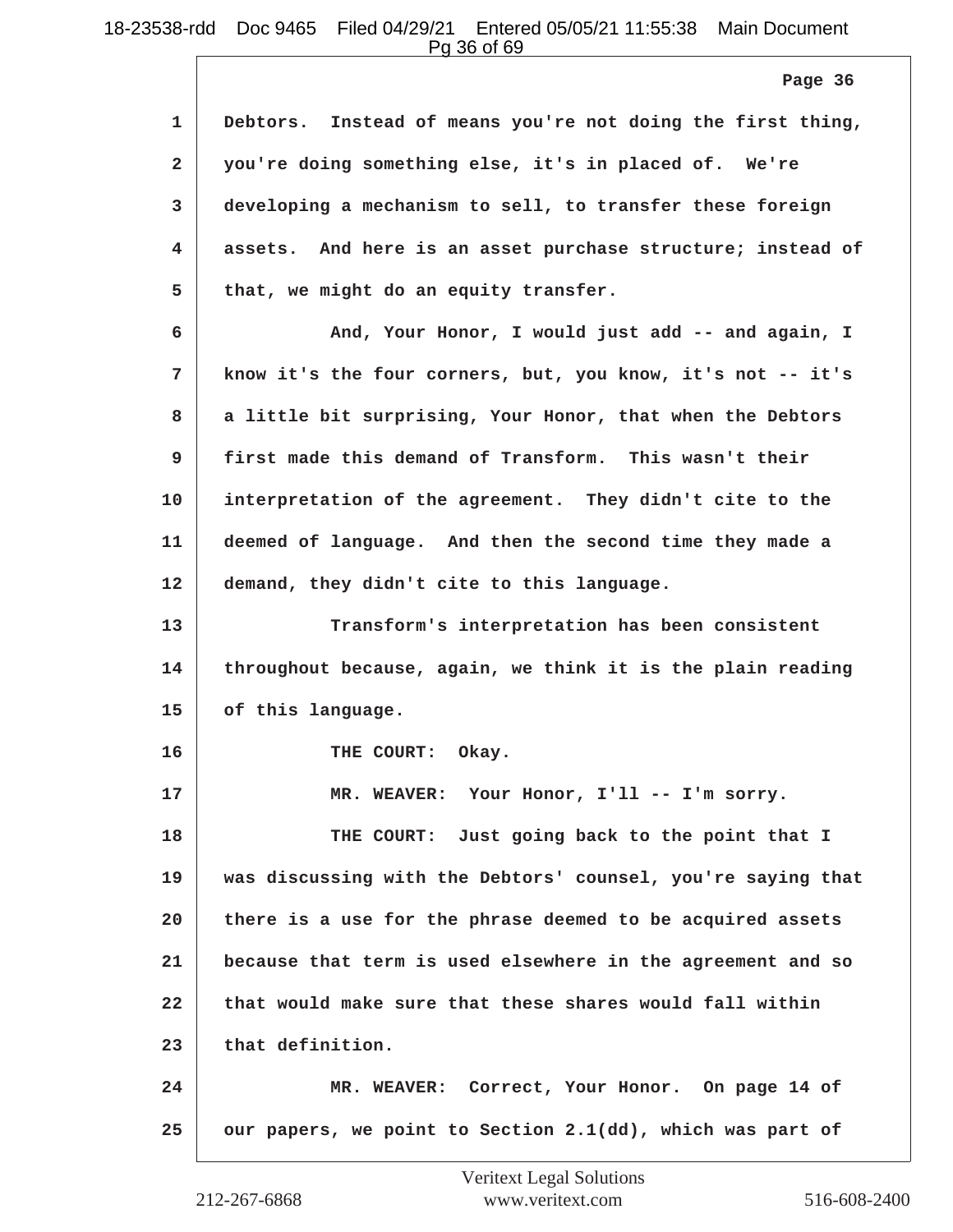Pg 37 of 69

|              | <u>y vivy v</u>                                              |
|--------------|--------------------------------------------------------------|
|              | Page 37                                                      |
| 1            | the amendment; this was added as part of the amendment to    |
| $\mathbf{2}$ | the APA.                                                     |
| 3            | THE COURT: You mean 2.1(dd), right?                          |
| 4            | MR. WEAVER: It's 2.1(dd).                                    |
| 5            | THE COURT: Right, okay. Let me just take a quick             |
| 6            | look at that. But this was -- I'm sorry, I guess I'm         |
| 7            | confused -- this was added in the amendment itself.          |
| 8            | MR. WEAVER: Correct.                                         |
| 9            | THE COURT: So it didn't incorporate -- I                     |
| 10           | understood your argument to say that there were other        |
| 11           | provisions of the asset purchase agreement that had already  |
| 12           | been negotiated. I'm sorry, I'm looking at another           |
| 13           | provision. But it's self-referential. Acquired foreign       |
| 14           | assets shall have the meaning set forth in 2.13(a); that was |
| 15           | what was in the original amendment $-- I'm$ sorry, the       |
| 16           | original agreement.                                          |
| 17           | MR. WEAVER: The original agreement.                          |
| 18           | THE COURT: Excuse me, the original agreement.                |
| 19           | MR. WEAVER: Yes, Your Honor.                                 |
| 20           | THE COURT: And then (dd) just says, "Subject to              |
| 21           | Section 213, any acquired foreign assets are acquired."      |
| 22           | MR. WEAVER: Correct.                                         |
| 23           | THE COURT: So how was the clause being added in              |
| 24           | amendment number one referring to any existing provision of  |
| 25           | the asset purchase agreement, as opposed to --               |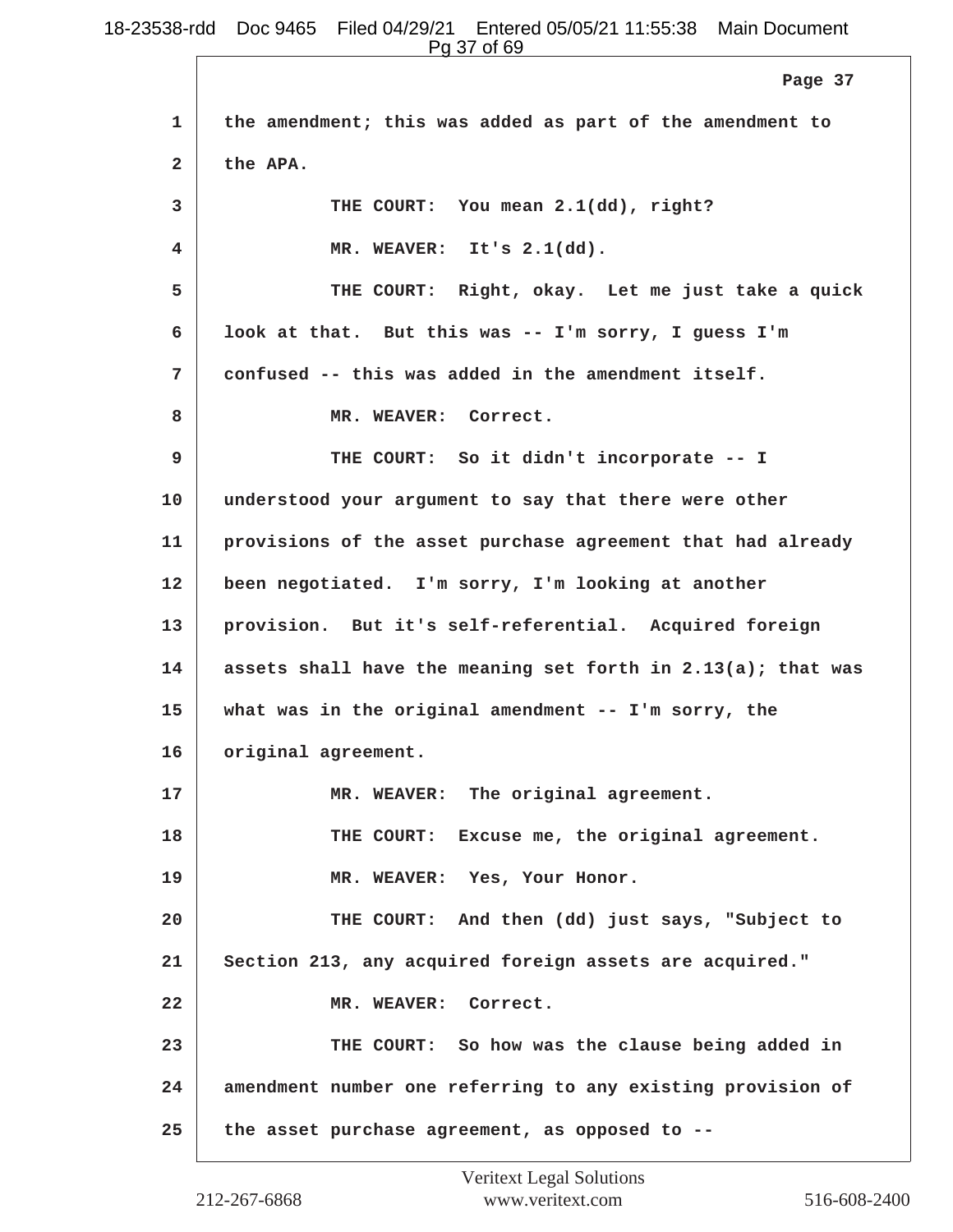Pg 38 of 69

| 1            | MR. WEAVER: Well, Your Honor -- sorry.                       |
|--------------|--------------------------------------------------------------|
| $\mathbf{2}$ | THE COURT: -- also added in the amendment.                   |
| 3            | MR. WEAVER: Well, Your Honor, I think the point              |
| 4            | is that although it was added as part of the amendment, this |
| 5            | was all part of -- this is all one -- I know we talked about |
| 6            | this amendment and we'll come to the other point -- this was |
| 7            | one transaction. And as, you know, it's deemed to be makes   |
| 8            | clear that this non-defined transaction, this equity         |
| 9            | transaction, that counts as assets being acquired under      |
| 10           | Section 2.1, free and clear.                                 |
| 11           | THE COURT: But where is acquired foreign assets              |
| 12           | otherwise used in the original asset purchase agreement?     |
| 13           | MR. WEAVER: I believe pre-amendment, it's within             |
| 14           | the section of 2.13. But again, I guess, Your Honor, the     |
| 15           | point I'm trying to make is that everything -- this was an   |
| 16           | amendment, this was a change, and it all has to be read      |
| 17           | together. I wasn't trying to imply that this was only        |
| 18           | limited to instances prior to the amendment. This is all --  |
| 19           | THE COURT: But your statement in paragraph 31 on             |
| 20           | page 14 of your objection says that the phrase deemed to be  |
| 21           | acquired foreign assets -- in essence, you say rather, but   |
| 22           | I'll put in the word merely -- merely establishes that when  |
| 23           | the defined term acquired foreign assets is used elsewhere   |
| 24           | in the APA, these equity interests will be included within   |
| 25           | that defined term.                                           |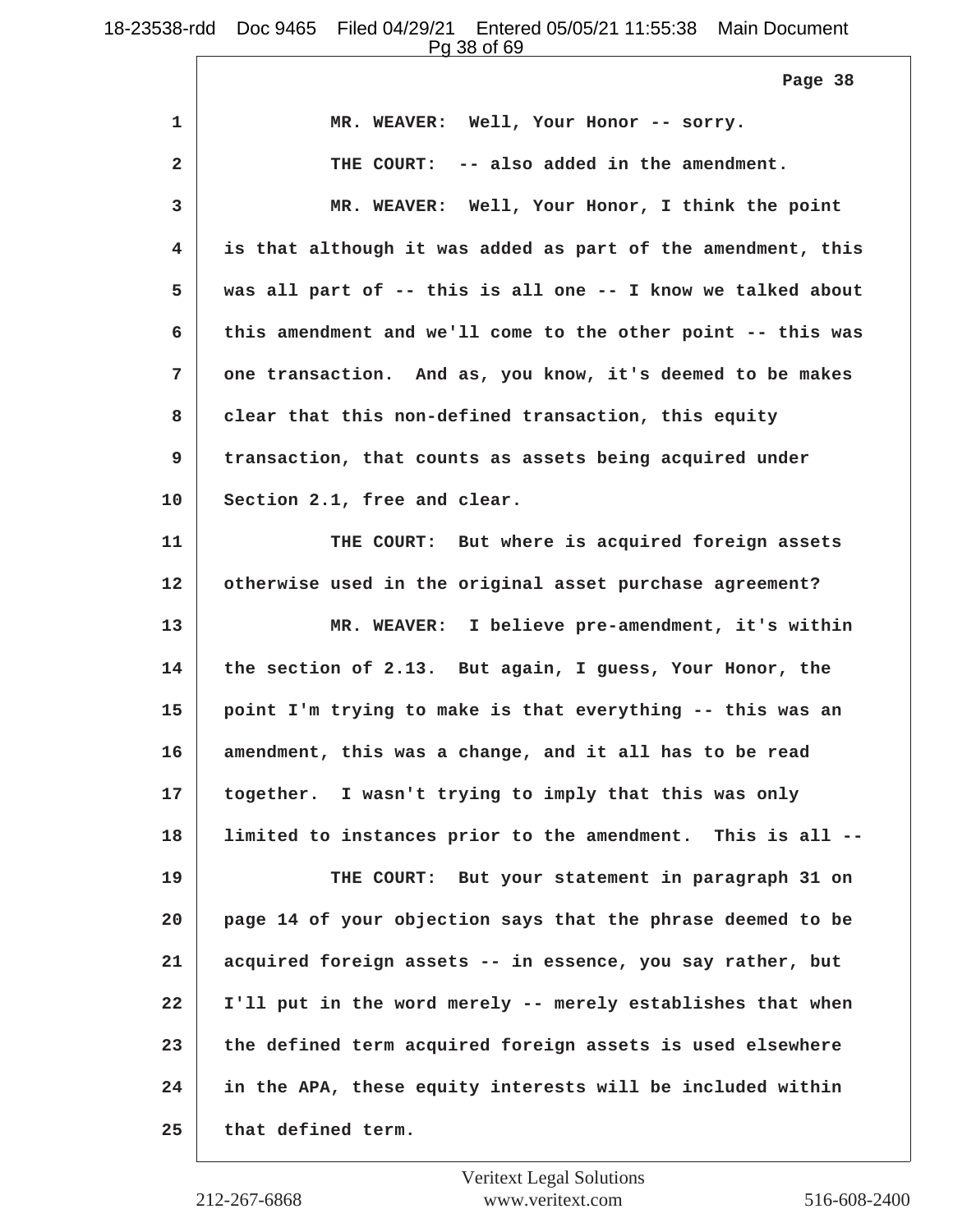**Page 39**

**1 But the only example given isn't elsewhere in the 2 APA, it's the same use -- it's the use of the term in the 3 amendment, not elsewhere in the APA.**

**4 MR. WEAVER: Apologies, Your Honor, I think I 5 understand the confusion. The APA is defined to be the 6 amendment, the first amendment. I think that's how 7 typically the APA is defined.**

**8 THE COURT: I understand. But if the defined 9 term, acquired foreign assets, was used in sections of the 10 original APA and, therefore, you know, you wanted to make 11 sure that the defined term as used throughout the APA would 12 apply to the stock, I think I understand your argument.**

**13 But if it really wasn't used anywhere else, it's 14 only used in the amendment, I don't understand the argument 15 because then it doesn't seem to me that there's any use for 16 that phrase because it's not being used elsewhere in the 17 original APA.**

**18 MR. WEAVER: Well, I guess, Your Honor, just to 19 point out the hypothetical. Let's say that language is not 20 used and we have just the equity transaction, there could be 21 a dispute -- I'm not saying this would happen -- there could 22 be a dispute about whether or not we somehow, Transform 23 somehow took those assets through the equity transaction 24 were somehow encumbered where there was a claim against 25 them.**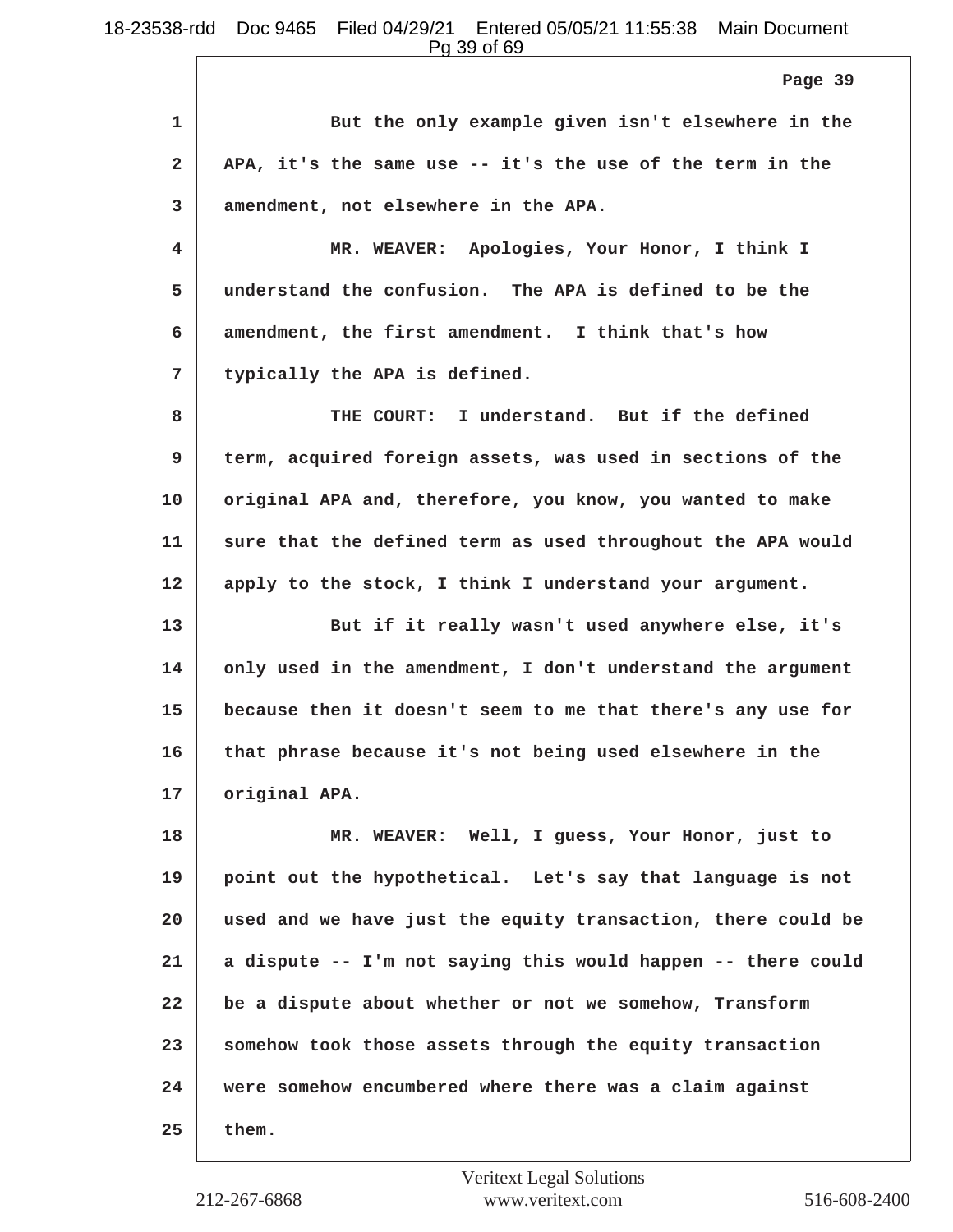Pg 40 of 69

| 1            | If we don't have the amendment, but we just we                 |
|--------------|----------------------------------------------------------------|
| $\mathbf{2}$ | don't use that deemed to be and include then in 2.1(dd),       |
| 3            | there's -- again, I'm not saying this necessarily would        |
| 4            | happen, but there is a gap there. There's an opportunity to    |
| 5            | say that we did not acquire those equity interests in the      |
| 6            | same manner as we acquired everything else laid out in 2.1.    |
| 7            | THE COURT: Well, but if that's the case, then                  |
| 8            | that was the problem with the original agreement because       |
| 9            | it's added to 2. -- let's see, let's go to the -- $2.1(dd)$ is |
| 10           | a new term and that is the acquired foreign assets.<br>In      |
| 11           | other words, even though it apparently was, it was defined     |
| 12           | as a defined term in the original APA, it was not listed       |
| 13           | specifically as an acquired asset, i.e., acquired foreign      |
| 14           | assets, although it did fit in, I think, the general rubric    |
| 15           | of acquired assets.                                            |
| 16           | MR. WEAVER: Your Honor, you're correct. But even               |
| 17           | if you see that addition as a correction, that protection      |
| 18           | would not apply to the equity transactions unless it was       |
| 19           | included within that definition.                               |
| 20           | THE COURT: Well, actually, it would because it                 |
| 21           | was assumed that it would when the parties entered into it     |
| 22           | in the first place because it was just an acquired asset.      |
| 23           | The definition of foreign acquired assets was only used in     |
| 24           | 2.13 apparently in the original document.                      |
| 25           | MR. WEAVER: Correct, Your Honor.                               |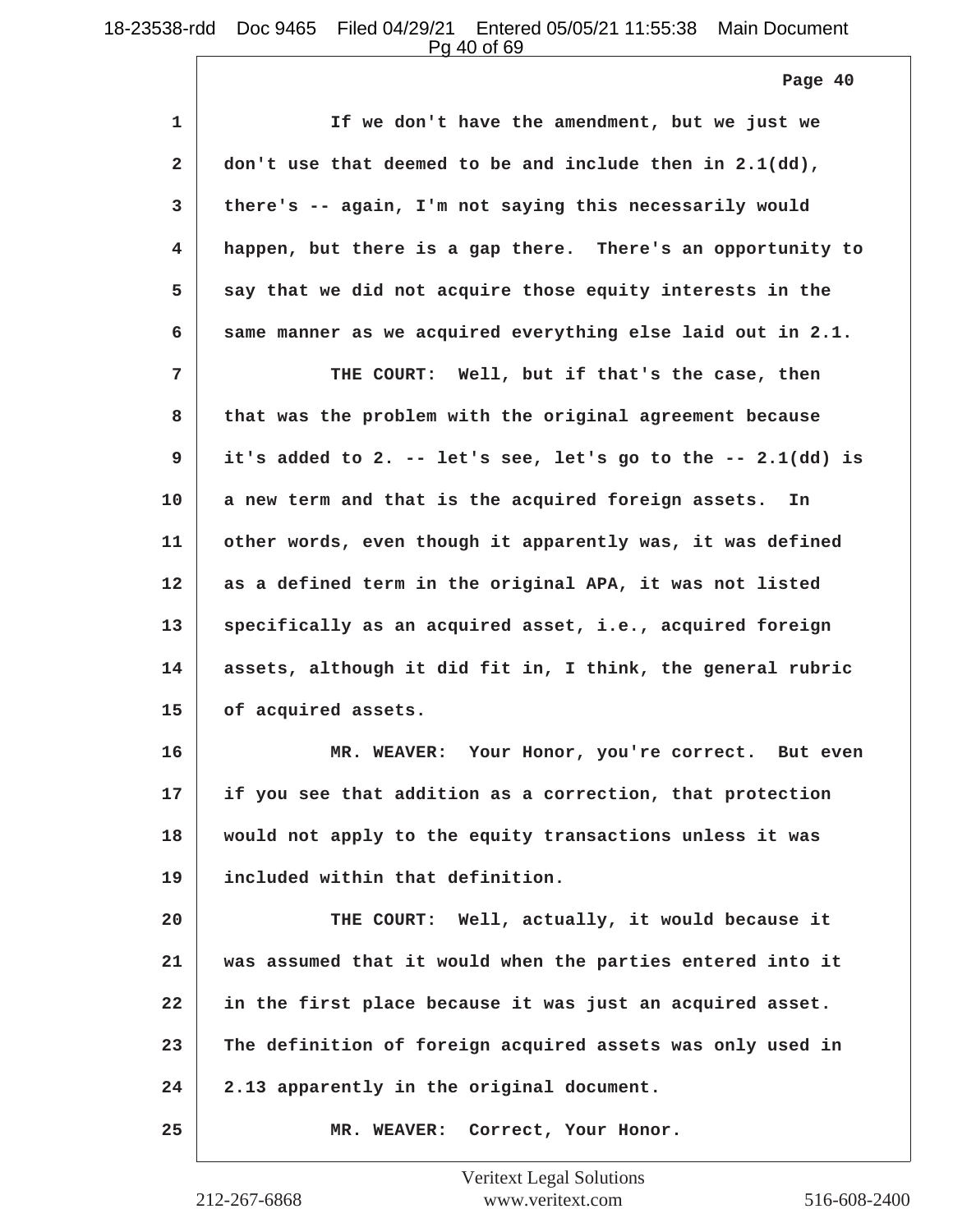**Page 41**

| 1            | THE COURT: So there was really no reason to add             |
|--------------|-------------------------------------------------------------|
| $\mathbf{2}$ | that deemed language to somehow include it in terms that    |
| 3            | were already being used in the original agreement because   |
| 4            | they weren't being used. The operative language of the 2.1, |
| 5            | the acquired assets, just defines it generically in the     |
| 6            | original agreement, i.e., assets, properties, and rights    |
| 7            | related to the business, other than the excluded assets;    |
| 8            | that's 2.1, and then it lists the specific one, but those   |
| 9            | aren't the only ones.                                       |
| 10           | So I guess if that's -- this point is a neutral             |
| 11           | one to me is between the Debtors and Transform. I did have  |
| 12           | another question related to this. Rather than saying, shall |
| 13           | be deemed to be an acquired foreign asset, why didn't it    |
| 14           | just say shall be an acquired asset or an acquired foreign  |
| 15           | asset, the stock shall be. It didn't say that, and that's   |
| 16           | really what you're basically saying, right?                 |
| 17           | MR. WEAVER: Respectfully --                                 |
| 18           | THE COURT: You need to say it needs to be.                  |
| 19           | MR. WEAVER: Your Honor, I apologize. I think                |
| 20           | frankly, the shall be would I think be more supportive of   |
| 21           | the Debtors' position because you're going to make that     |
| 22           | equity transaction be defined, actually meet that           |
| 23           | definition. But by saying shall be deemed to be, it's that  |
| 24           | legal fiction, it's creating the fiction; it never becomes  |
| 25           | the defines term. And none of the cases that the plaintiffs |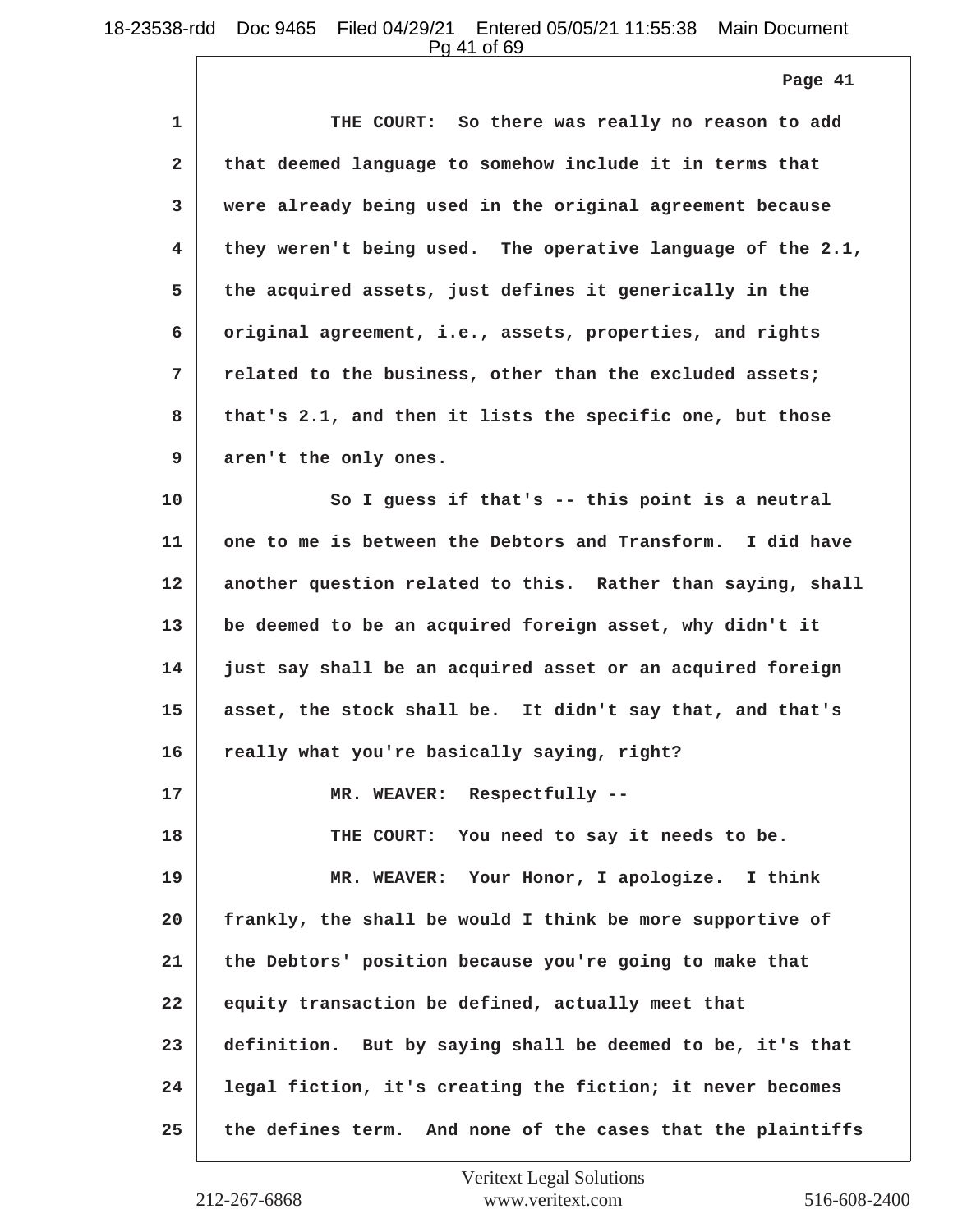Pg 42 of 69

|              | Page 42                                                      |
|--------------|--------------------------------------------------------------|
| 1            | or the Debtors cite have the item that's deemed to be, it    |
| $\mathbf{2}$ | doesn't change, it doesn't become the defined term.          |
| 3            | And so, you know, if the parties wanted this to              |
| 4            | be, in fact, just a way to do an asset purchase with         |
| 5            | excluded assets, then you would want to make the equity      |
| 6            | transaction something different than an equity transaction.  |
| 7            | But by having it be deemed to be, you created this legal     |
| 8            | fiction. And again, it's not only the idea of a legal        |
| 9            | fiction, but we know it's what happened.                     |
| 10           | THE COURT: Well, that's a separate point. And                |
| 11           | frankly, again, what happens in a bankruptcy case is very    |
| 12           | different than what happens in another case when you have    |
| 13           | get approval of a material transaction.                      |
| 14           | MR. WEAVER: Understood, Your Honor.                          |
| 15           | THE COURT: But again, just to use a legal                    |
| 16           | fiction, I think, makes this more of an acquired foreign     |
| 17           | asset, i.e., more of the definition in my mind than less. I  |
| 18           | don't understand why they just wouldn't -- you wouldn't just |
| 19           | say it's an acquired asset, as opposed to an acquired        |
| 20           | foreign asset which has the carveout.                        |
| 21           | MR. WEAVER: Again, Your Honor, the idea of --                |
| 22           | reading the agreement as a whole and putting all the pieces  |
| 23           | together, you know, including also the idea that there's     |
| 24           | this explicit reference that Transform is now taking the     |
| 25           | liabilities. You know, if this was attempting to just        |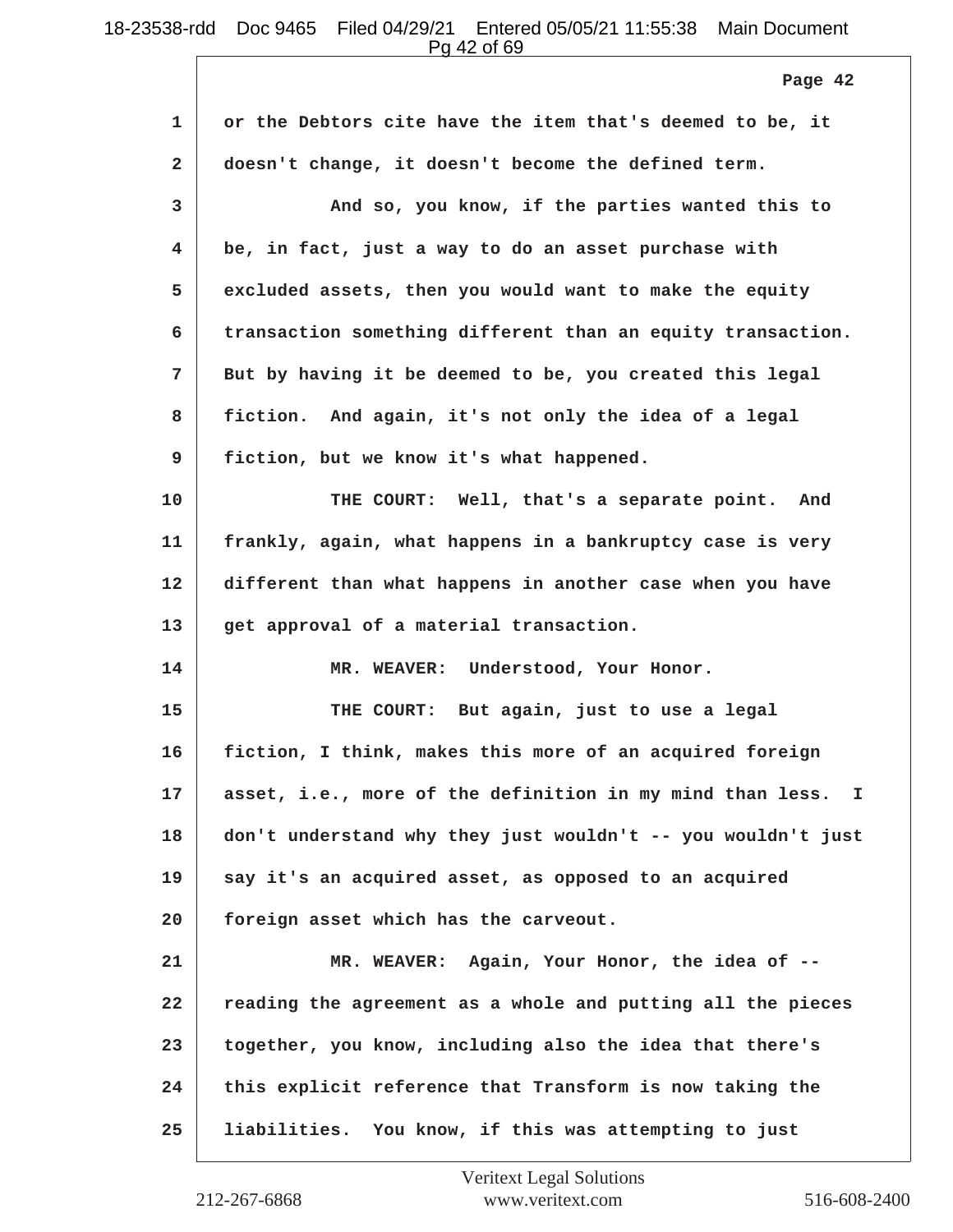Pg 43 of 69

**1 replicate what was as defined an acquired foreign asset in 2 that process, there'd be no reason to vary from that process 3 and you would include excluded liabilities as well. The 4 idea seems to us clear on its face in the agreement -- 5 THE COURT: Well, I guess I would push back on 6 that. You can certainly take liabilities; that doesn't 7 necessarily mean you take assets. I mean, it's convenient--** 8 MR. WEAVER: Correct. **9 THE COURT: -- to take the stock. You could take 10 the stock under a free and clear order, for example. Since 11 these were non-debtor subs, you can't take the assets free 12 and clear. 13 MR. WEAVER: Understood, Your Honor. But the 14 point being that the makings of an equity transaction as you 15 just described are understood and are consistent with the 16 idea that we're going to acquire assets and we're going to 17 acquire liabilities, and the deemed -- 18 THE COURT: Well, it doesn't say you're going to 19 acquire assets; it does say you're going to acquire 20 liabilities. 21 MR. WEAVER: Well, for the avoidance of doubt. 22 It's not as if it's saying they're creating something 23 special; it was for the avoidance of doubt. 24 THE COURT: Well, it doesn't say for the avoidance 25 of doubt, we're acquiring assets. Page 43**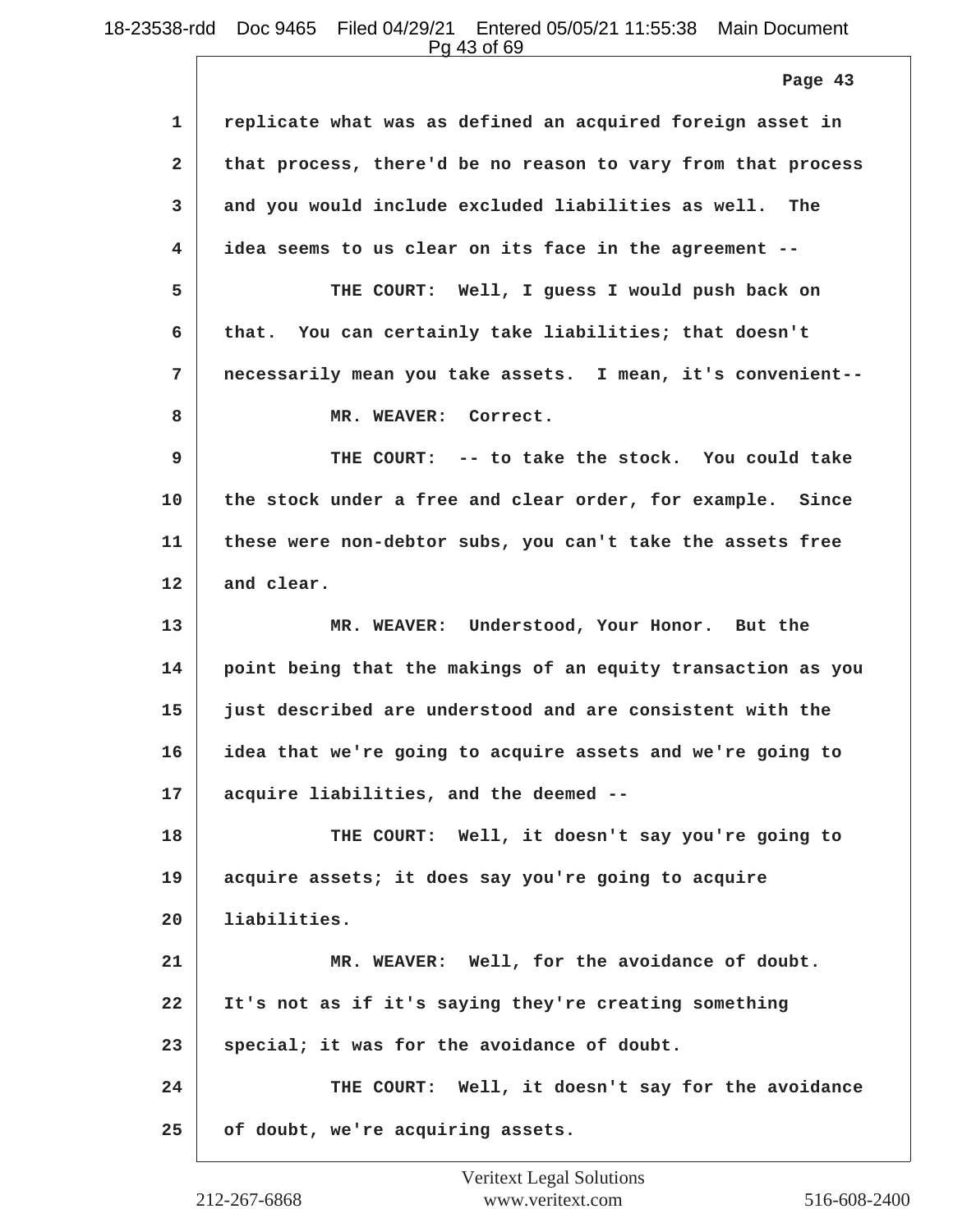**1 MR. WEAVER: No, it says we're acquiring the 2 shares. 3 THE COURT: Right. And then it says for the 4 avoidance of doubt, that also means we're acquiring the 5 liabilities. 6 MR. WEAVER: Understood, but it's straightforward 7 that we are, in fact, acquiring the shares. So the idea 8 that -- 9 THE COURT: I'm sorry to interrupt you. In the 10 definition of acquired foreign assets, you don't have the 11 liabilities. It just talks about the assets that you 12 acquire and the assets that are excluded.** 13 MR. WEAVER: Correct. **14 THE COURT: So I guess you think that you would 15 actually need to clarify since you're clarifying the assets, 16 which -- I mean, the liabilities that you'd also clarify the 17 assets if you were going to get the assets, the excluded 18 assets. 19 MR. WEAVER: Your Honor, you know, we're within 20 the four corners here. And, you know, the idea that we're 21 going to create this mechanism of somehow carving out assets 22 from the equity transaction -- and again, trying to stay 23 within the four corners -- but when there's never been any 24 indication or any request for any such excluded assets or 25 any mechanism for excluded assets. Page 44**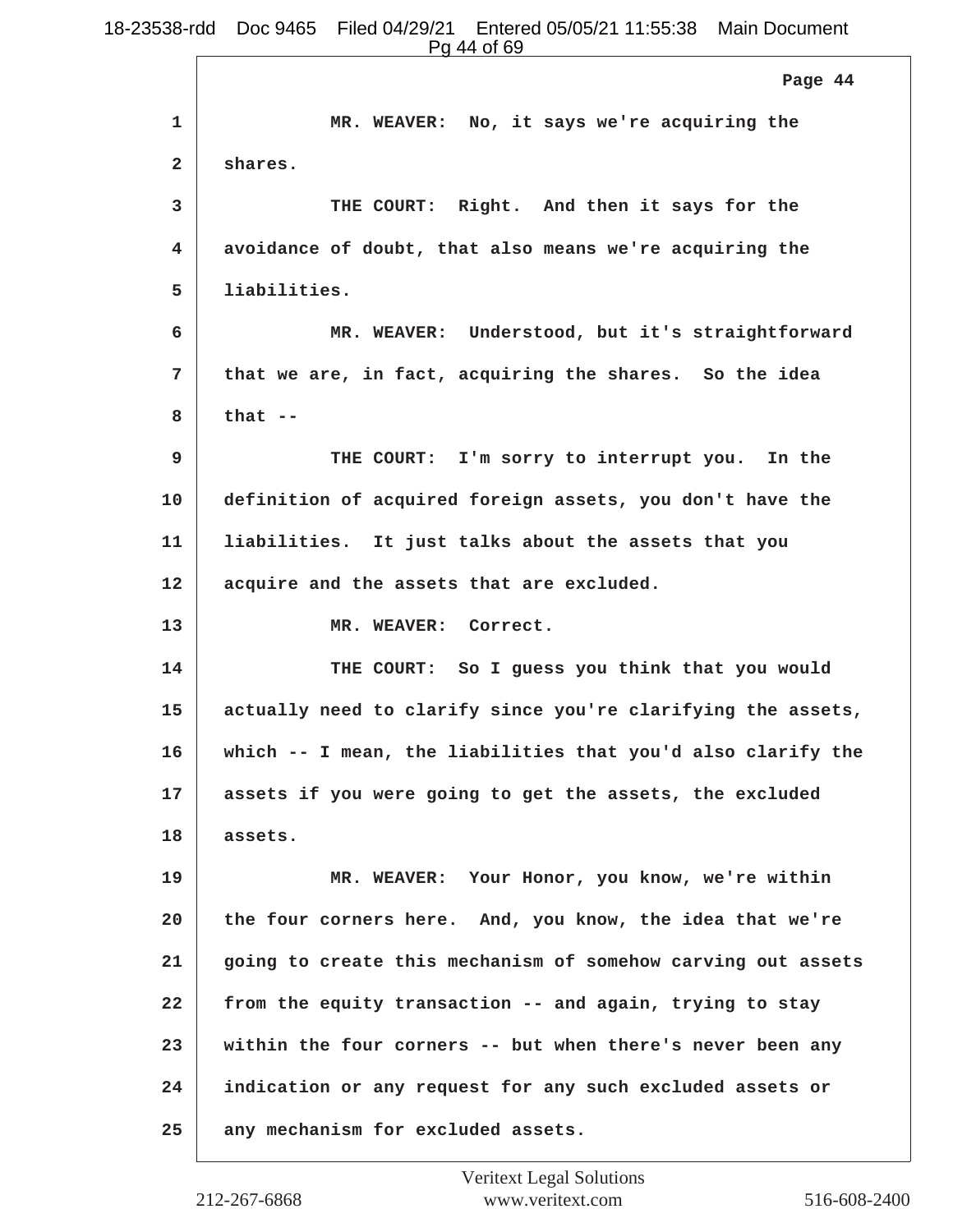**Page 45**

**1 THE COURT: I understand that they could have 2 provided, or the parties could have provided that there be 3 condition to the stock transfer, which is that all excluded 4 assets will be transferred to the Debtor or you attain -- 5 well, yeah, will be transferred to the Debtor at the time of 6 the stock transfer.**

**7 On the other hand, the Debtors says that's 8 subsumed within the deeming language, deemed acquired for 9 and assets, which also means that you don't need to pay any 10 transfer tax on that transfer; it's just part of the deal.**

**11 MR. WEAVER: But, you know, Your Honor, at least 12 from our opinion, it comes back to the fact that the idea of 13 changing the thing, which is what really the Debtors are 14 asking to do, to change this form of transaction, you know, 15 we've not seen any precedent for that, any model for that 16 type of understanding and no case that would provide for 17 that type of mechanism.**

**18 THE COURT: Okay. Well, why don't we then go to 19 the point that we started with, which is --**

**20 MR. WEAVER: Sure.**

**21 THE COURT: -- that assumes, I believe, that 22 there's a significant change to the original agreement. Why 23 should I assume that that change got proper approval? 24 MR. WEAVER: Your Honor, on that point, you know, 25 as we've said, as I mentioned earlier that, you know, this**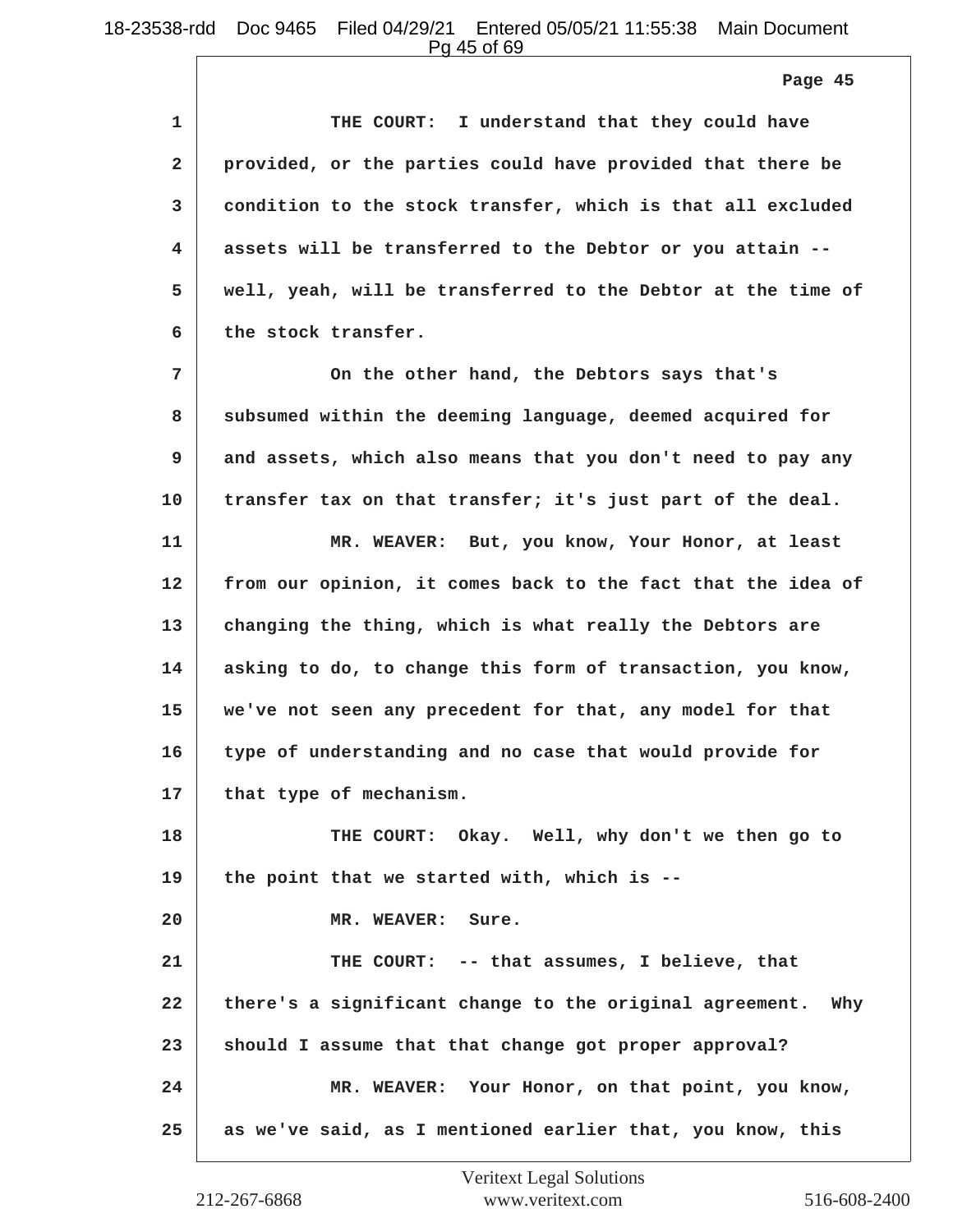Pg 46 of 69

| 1            | information was submitted and understood that it was a part  |
|--------------|--------------------------------------------------------------|
| $\mathbf{2}$ | of the docket and put in during oral argument. But to be     |
| 3            | honest, Your Honor, if that is a concern that you have about |
| 4            | whether or not -- if this is -- you see it as a significant  |
| 5            | change that was perhaps -- if there's a question of whether  |
| 6            | it was given proper attention, frankly, Your Honor, we'd     |
| 7            | like the opportunity to kind of -- to brief that point.      |
| 8            | It really wasn't raised by the Debtors and,                  |
| 9            | therefore, I think we would like -- you know, there's a lot  |
| 10           | of history there, Your Honor, and I think we'd prefer to put |
| 11           | it in a more organized kind of answer to that question.      |
| 12           | THE COURT: Well, what more history is there than             |
| 13           | what we went through at the start of the hearing?            |
| 14           | MR. WEAVER: Well, Your Honor, the idea of the                |
| 15           | full review of the transcript and what was said, what was    |
| 16           | done, what was discussed, all those types of things, Your    |
| 17           | Honor, I think, you know, we would like the opportunity to   |
| 18           | present it and do a more careful read. Frankly, this was     |
| 19           | not something that we'd understood was going to be an issue  |
| 20           | today, so therefore, I just would feel the opportunity to    |
| 21           | provide more description and perhaps even some precedents    |
| 22           | from where the situation may have arisen in other instances. |
| 23           | THE COURT: Okay. As far as the Debtors are                   |
| 24           | concerned, what is your response to that, Ms. Crozier?       |
| 25           | MS. CROZIER: Jennifer Crozier for the record on              |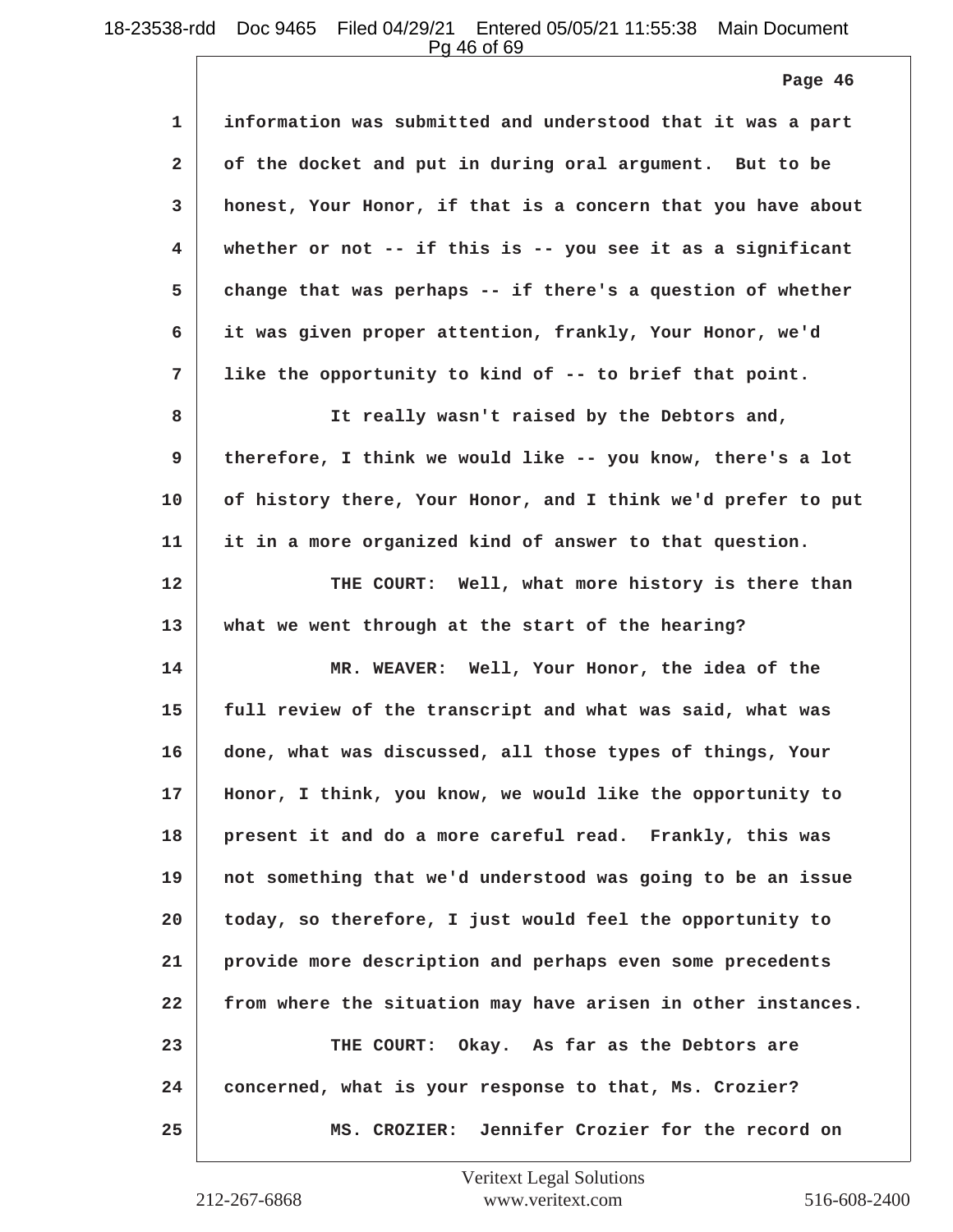**Page 47**

**1 behalf of the Debtors.**

**2 Your Honor, it is our position that the agreement 3 unambiguously and, on its face, provides that, to the extent 4 Transform pivoted to an equity acquisition, they could not 5 acquire excluded assets.**

**6 And I will make a few points in response to Mr. 7 Weaver's argument, if I may. First, Your Honor is correct: 8 in lieu of means in place of. So all that was happening 9 here, Transform could swap one type of transaction out for 10 another; it could not unilaterally and in its sole 11 discretion alter the economics of the deal in a manner that 12 made the Debtors or their creditors worse off. So the use 13 of in lieu of there actually supports the Debtors' position 14 here and not Transform's.**

**15 The second point concerning the fact that deemed 16 to be is merely meant to include the equity interests in the 17 definition of acquired foreign assets. Mr. Weaver, 18 Transform is wrong about that, Your Honor, and there are 19 several places in the asset purchase agreement that make 20 that clear, and the first is the addition of that last 21 clause to Section 2.4 of the agreement in which the parties 22 made clear that the liabilities of any entity that is an 23 acquired foreign asset shall not be excluded liabilities. 24 The Debtors acknowledge that generally speaking an 25 equity acquisition involves the acquisition of all of the**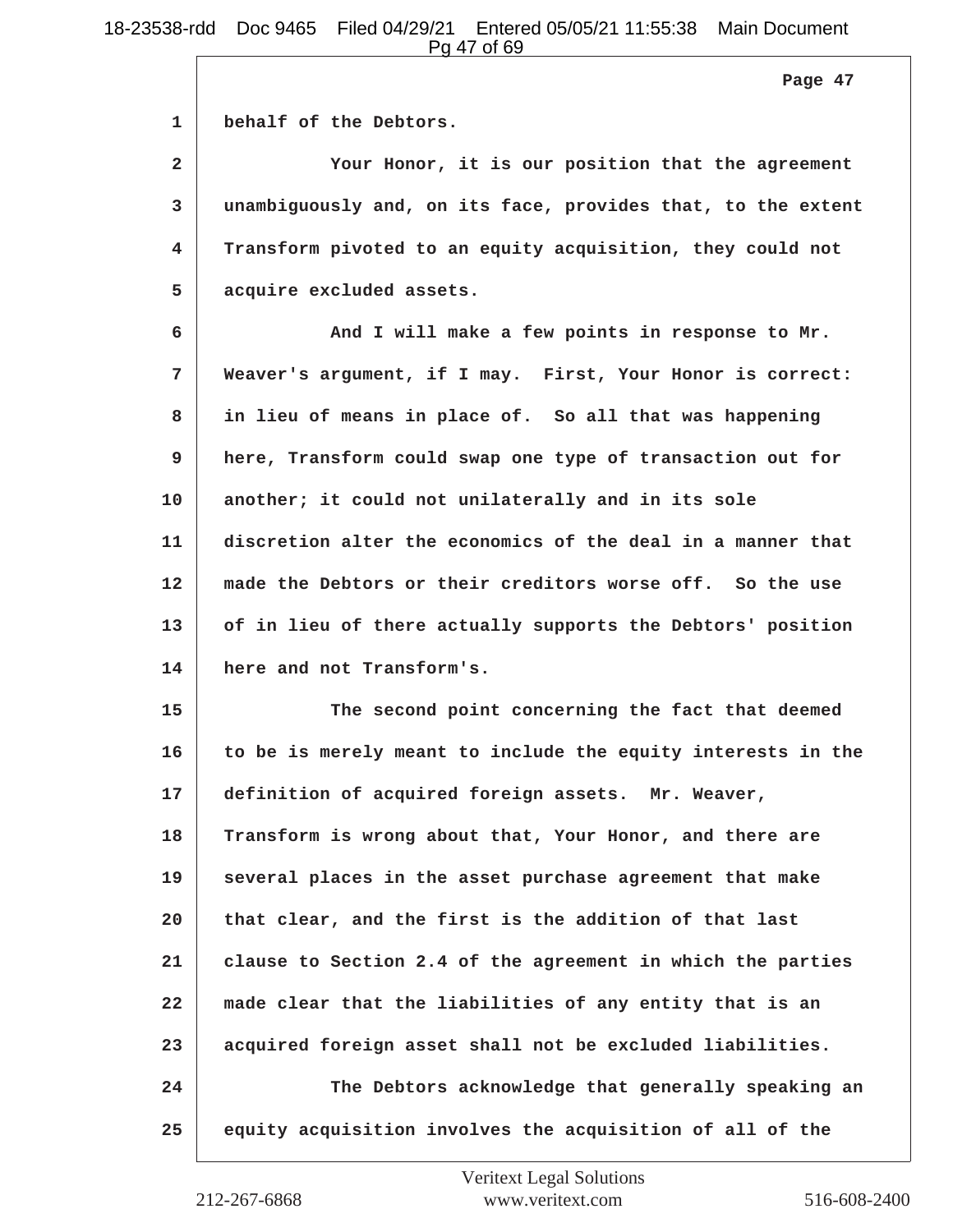Pg 48 of 69

**Page 48**

| 1            | entities' assets and liabilities. Here, however, the         |
|--------------|--------------------------------------------------------------|
| $\mathbf{2}$ | parties, consistent with the economics of the entire deal,   |
| 3            | the parties made clear that if Transform chose to pivot to   |
| 4            | an equity acquisition, the excluded assets would be carved   |
| 5            | out. But we also wanted to make clear that we were not       |
| 6            | carving out excluded liabilities, which is precisely why we  |
| 7            | added that last clause to Section 2.4.                       |
| 8            | Another example in the APA of deemed to be being             |
| 9            | used is in Section 2.13(b) of the asset purchase agreement.  |
| 10           | I'm going to turn to it quickly, Your Honor, if I may.       |
| 11           | There, 2.13(b) relates to minority equity interests in non-  |
| 12           | US persons. And as you'll see at the very end of that        |
| 13           | paragraph -- or rather, it's on the first page of -- it's    |
| 14           | right below; it's right at the top of page 56 of the         |
| 15           | redline.                                                     |
| 16           | It says, "Buyer may elect to acquire other                   |
| 17           | minority equity interests directly from the seller, it being |
| 18           | agreed by the parties that such equity interests will be     |
| 19           | deemed to be acquired for and assets for the purposes of     |
| 20           | this agreement." Now that provision concerned primarily the  |
| 21           | Debtors' shares in a Mexico entity.                          |
| 22           | Sears held less than 50 percent of Sears Mexico              |
| 23           | and Transform wanted to take those shares. And so, the       |
| 24           | parties provided for a similar way of acquiring those        |
| 25           | shares; they would go through the same process for the same  |
|              |                                                              |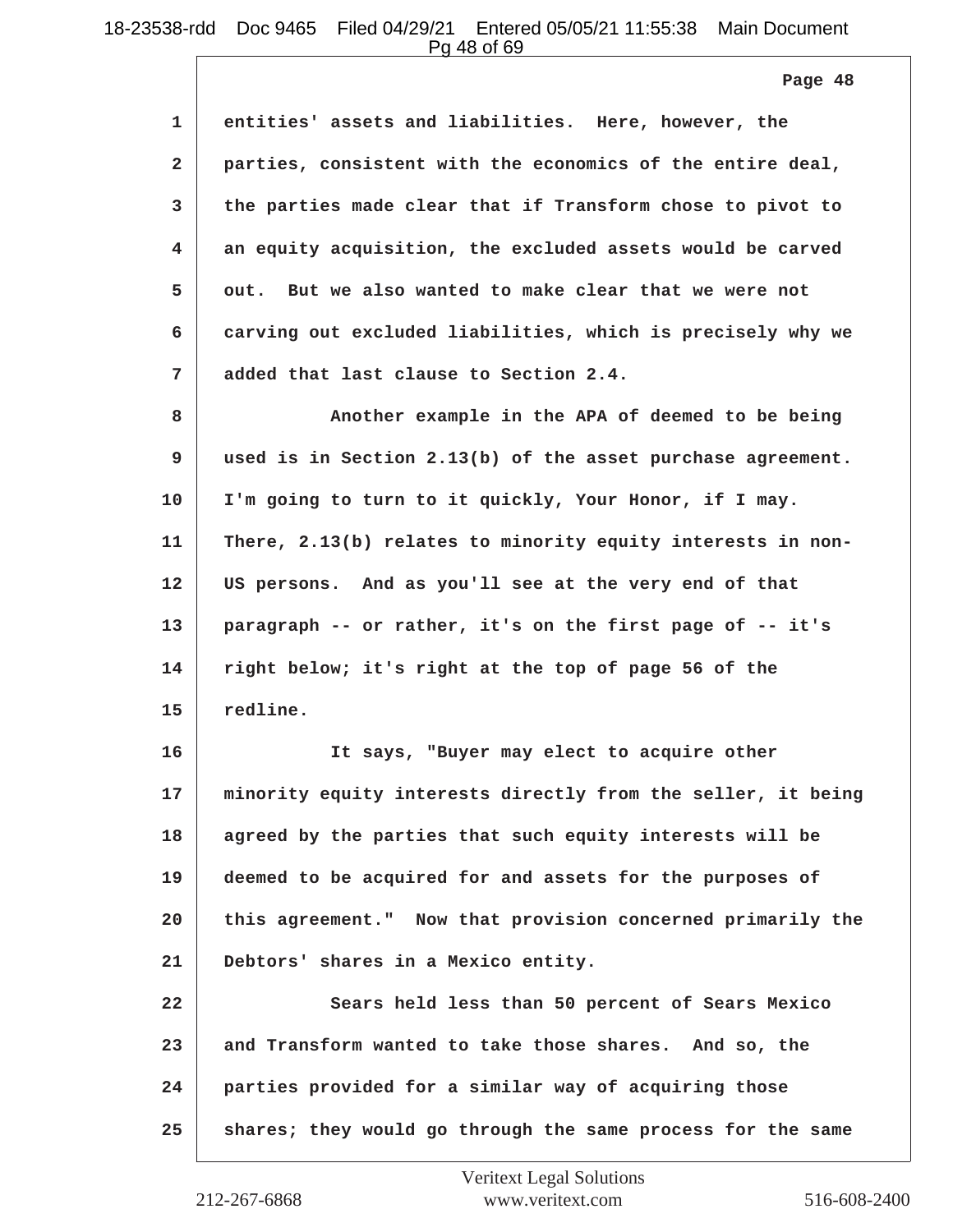Pg 49 of 69

**1 reason. Those shares would form acquired foreign assets and 2 the mechanisms of the asset purchase agreement would flow 3 through and apply to those acquired foreign assets. 4 But here, because Sears held less than 50 percent 5 of Sears Mexico, there were no assets or liabilities to be 6 included or excluded. We were really just handing -- 7 transferring those shares to Transform. 8 So here, the parties said, "The equity interests 9 will be deemed to be acquired foreign assets for the 10 purposes of this agreement." Whereas, in Section 2.13(a), 11 where we were carving out excluded assets, we said, "Those 12 equity interests shall be deemed to be acquired foreign 13 assets," full stop.** 14 **And then the two other points I'd like to make, 15 Your Honor. First is concerning the authority we've 16 referenced in our brief. It does support our argument here. 17 I can point Your Honor specifically to Johnson against 18 Rambo, which is a case in which the Court would deem a legal 19 action to be against the United States. 20 Even though the United States was not a party to 21 the action, the Court treated the government as though it 22 were a party to the action and the government filed 23 pleadings and, again, behaved in every respect as though it 24 were a party to the agreement, and that's the point that the 25 Debtors are making here, Your Honor. Page 49**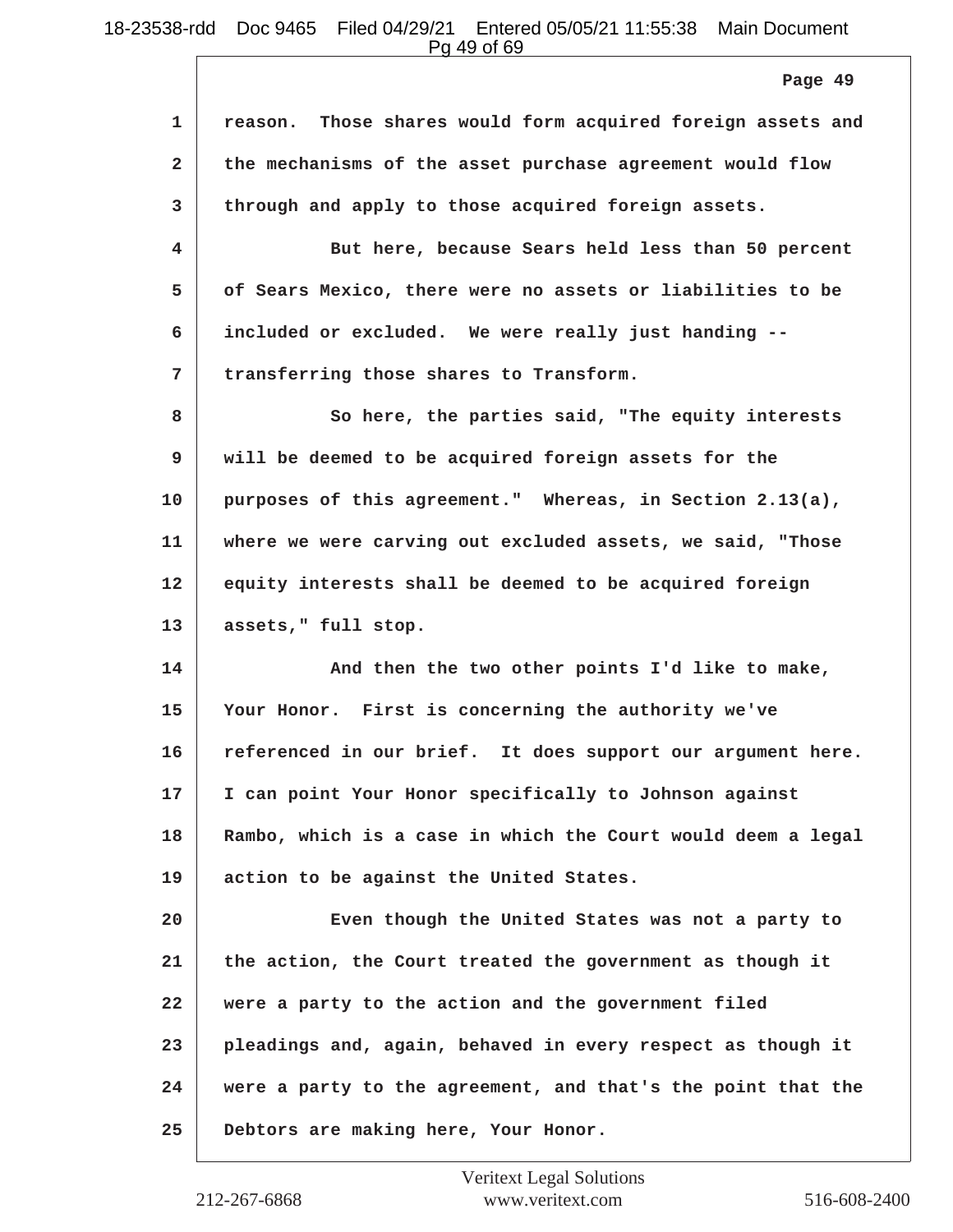Pg 50 of 69

**Page 50**

| 1            | By deeming the equity interests to be acquired               |
|--------------|--------------------------------------------------------------|
| $\mathbf{2}$ | foreign assets, that deeming changes or governs the          |
| 3            | relationship of the parties going forward and the nature of  |
| 4            | the assets, specifically to exclude excluded assets.         |
| 5            | And then last but not least, I would point Your              |
| 6            | Honor to Section 2.1(ee) of the asset purchase agreement,    |
| 7            | which was also added in the first amendment. And that        |
| 8            | provision makes clear, Your Honor, that acquired assets      |
| 9            | include, "Any bank accounts of the sellers as may be agreed  |
| 10           | by buyer and sellers prior to the closing date, but for the  |
| 11           | avoidance of doubt, not including any cash in any such bank  |
| 12           | accounts."                                                   |
| 13           | And so, here, this was one of the means by which             |
| 14           | the parties made clear that Transform was under no           |
| 15           | circumstances going to acquire excluded assets that the cash |
| 16           | or cash equivalents in those bank accounts or any bank       |
| 17           | accounts being transferred were going to remain with the     |
| 18           | Debtors.                                                     |
| 19           | And again, prepared to answer any questions Your             |
| 20           | Honor may have concerning those points. Otherwise, I will    |
| 21           | again yield the virtual podium.                              |
| 22           | THE COURT: Well, I just go back to my question of            |
| 23           | you, which is Transform has said it would like some          |
| 24           | additional time to review the transcript of the sale hearing |
| 25           | and to consider whether there is any other response to the   |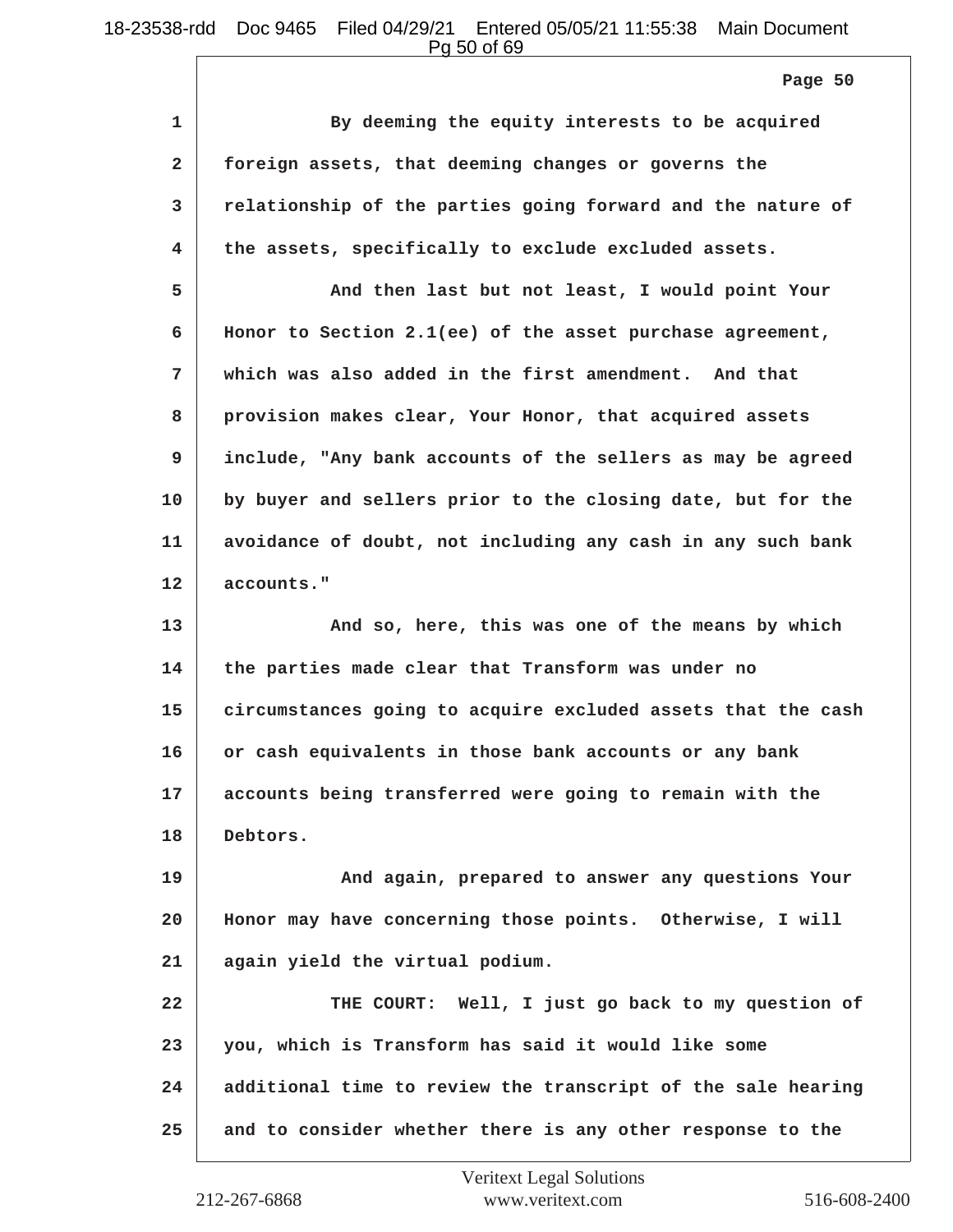Pg 51 of 69

|              | Page 51                                                      |
|--------------|--------------------------------------------------------------|
| 1            | point I began with, which is that at a minimum here, the     |
| $\mathbf{2}$ | context of this amendment would, I believe, require          |
| 3            | meaningful disclosure to the parties in interest and the     |
| 4            | Court if the agreement is to be interpreted the way that     |
| 5            | Transform asserts that it is.                                |
| 6            | And I guess my question of you is, what is your              |
| 7            | response to that request for additional time?                |
| 8            | MS. CROZIER: Your Honor, the Debtors' position is            |
| 9            | that no further briefing is necessary. The history was laid  |
| 10           | out at the outset of the hearing today.                      |
| 11           | THE COURT: Well, you also say in your motion, you            |
| 12           | refer to paragraph 54 and to the amendments that were made.  |
| 13           | Let me ask you a related question. In one of the letters     |
| 14           | that's attached to the papers where the counsel had been     |
| 15           | talking to each other about this issue, obviously before     |
| 16           | this motion was filed, and one of the points that counsel    |
| 17           | for Transform makes is that Transform paid taxes on the cash |
| 18           | in India.                                                    |
| 19           | And in the response, the letter from counsel for             |
| 20           | the Debtors says, well, we can -- we'll refund you the tax   |
| 21           | payment or you can deduct the tax payment from the money you |
| 22           | owe us under the APA because that would have been our taxes. |
| 23           | Is that still the Debtors' position?                         |
| 24           | MS. CROZIER: Yes, it is, Your Honor. Or I should             |
| 25           | be specific and say that any portion of that tax related to  |
|              |                                                              |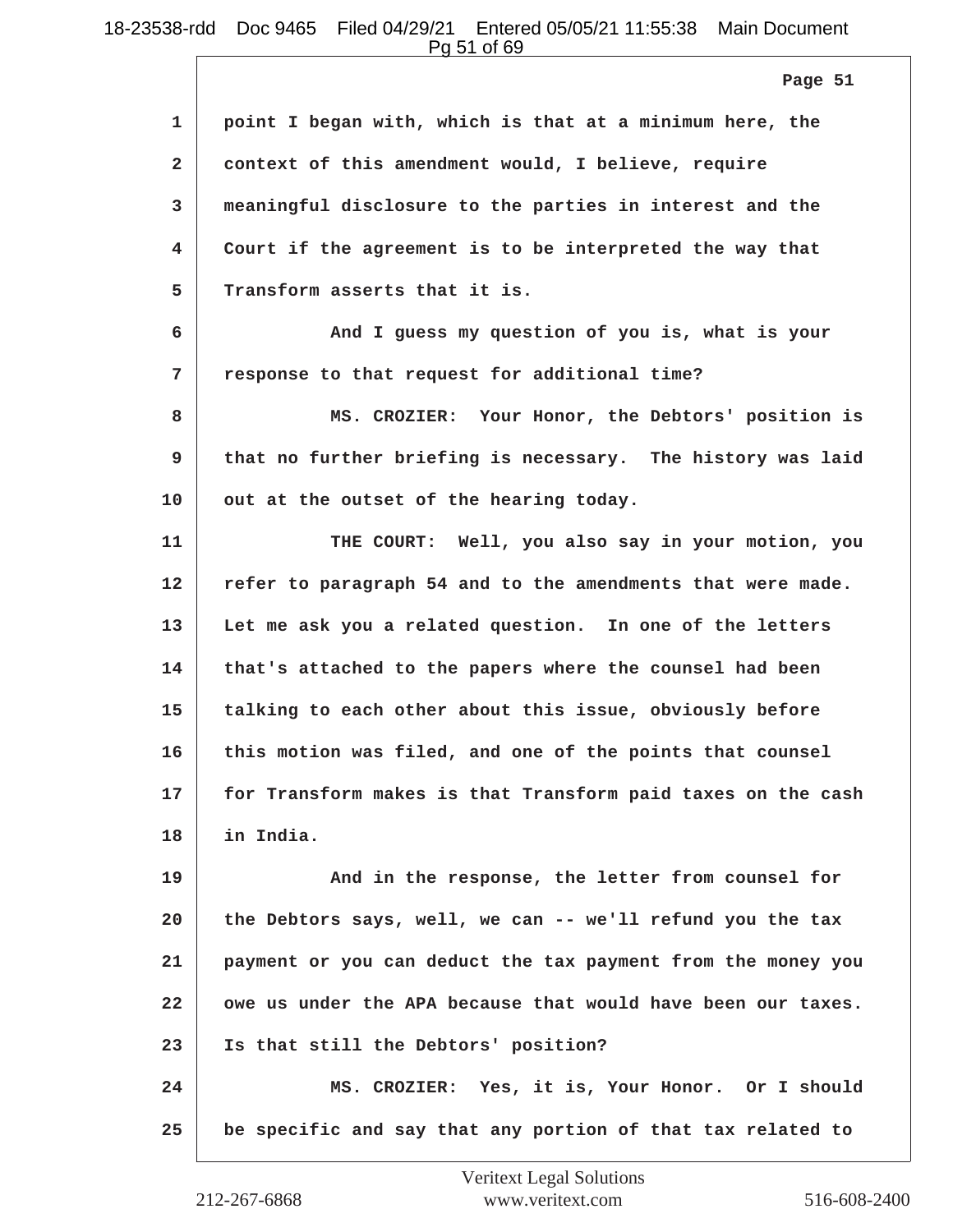Pg 52 of 69

|              | <u>IY JE VI VJ</u>                                           |
|--------------|--------------------------------------------------------------|
|              | Page 52                                                      |
| 1            | the cash, the Debtors would agree to reimburse that to       |
| $\mathbf{2}$ | Transform.                                                   |
| 3            | THE COURT: To the cash on the sale date.                     |
| 4            | MS. CROZIER: That's right.                                   |
| 5            | THE COURT: Okay. And I guess there's another                 |
| 6            | point I'd like to clear up. I gather that the Indian         |
| 7            | transfer still hasn't occurred; is that true?                |
| 8            | MS. CROZIER: Your Honor, Jennifer Crozier. It                |
| 9            | is, Your Honor. There has been -- there have been delays in  |
| 10           | connection with that transfer, largely associated with the   |
| 11           | global pandemic. But I can say that the transfer is now      |
| 12           | moving forward, and I believe it was in process as of April  |
| 13           | 21st, 2021, so that is now moving forward.                   |
| 14           | THE COURT: Okay.                                             |
| 15           | MR. WEAVER: Your Honor, Andrew Weaver for                    |
| 16           | Transform, if I may. On the point on additional time, we     |
| 17           | really -- Transform really do believe it's necessary to have |
| 18           | a chance to really present on this issue. As you noted, the  |
| 19           | Debtors in their motion, you know, were seeking to enforce   |
| 20           | the amendment as written as they read it.                    |
| 21           | And to the extent Your Honor has questions -- has            |
| 22           | raised a question about sufficient notice, we do believe we  |
| 23           | have a right to address that fully and properly if that may  |
| 24           | be a basis for the Court's decision.                         |
| 25           | Okay. I mean, they did in the first<br>THE COURT:            |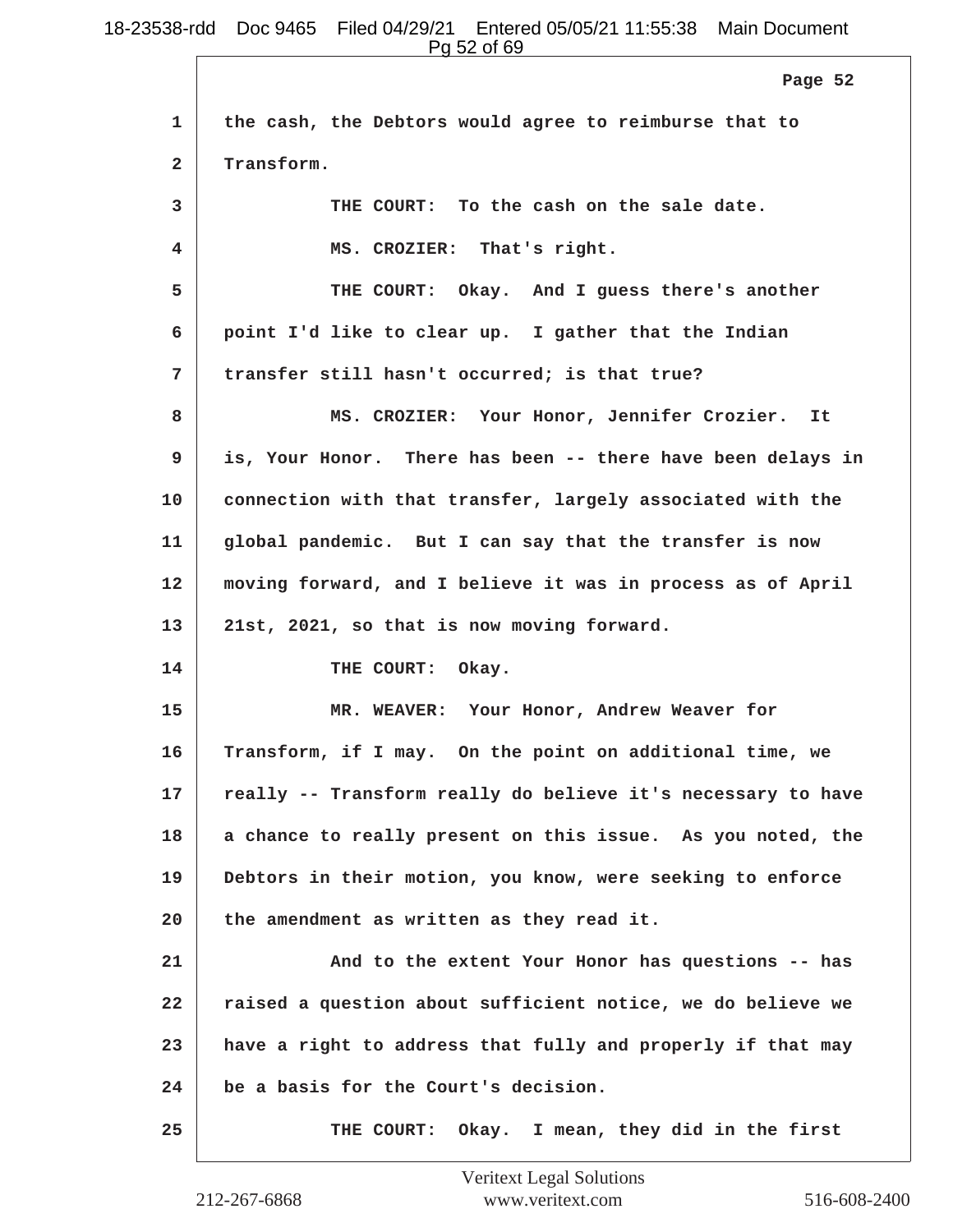Pg 53 of 69

|              | Page 53                                                     |
|--------------|-------------------------------------------------------------|
| 1            | couple of pages of their objection refer to the sale order, |
| $\mathbf{2}$ | paragraph 54 of the sale order and the subsequent filing of |
| 3            | the APA, so it did appear to me to be present, although     |
| 4            | honestly, not really addressed by either side.              |
| 5            | And before I cover this, I want to go back to the           |
| 6            | original 2.13 and the amendment. Yeah, I guess that's fine. |
| 7            | I think I understand both of your arguments on that point.  |
| 8            | But what is the response on the argument that               |
| 9            | 2.1(ee) specifies bank accounts of the sellers, but for the |
| 10           | avoidance of doubt, not including any cash in any such bank |
| 11           | accounts. I mean, the sellers include -- the sellers who    |
| 12           | are transferring equity interests.                          |
| 13           | MR. WEAVER: Your Honor, Andrew Weaver on behalf             |
| 14           | of Transform.                                               |
| 15           | Your Honor, you know, the sellers -- to be clear,           |
| 16           | that language applies to the seller's bank accounts, which  |
| 17           | are not the foreign subs, they're not sellers. You know,    |
| 18           | that language becomes relevant if --                        |
| 19           | THE COURT: No, no, but I'm sorry, the sellers are           |
| 20           | selling the foreign subs.                                   |
| 21           | MR. WEAVER: They're selling the foreign subs, but           |
| 22           | it's not the seller's bank accounts. They are the foreign   |
| 23           | subs bank accounts. They wouldn't be picked up by the       |
| 24           | definition, Your Honor.                                     |
| 25           | THE COURT: I got you.                                       |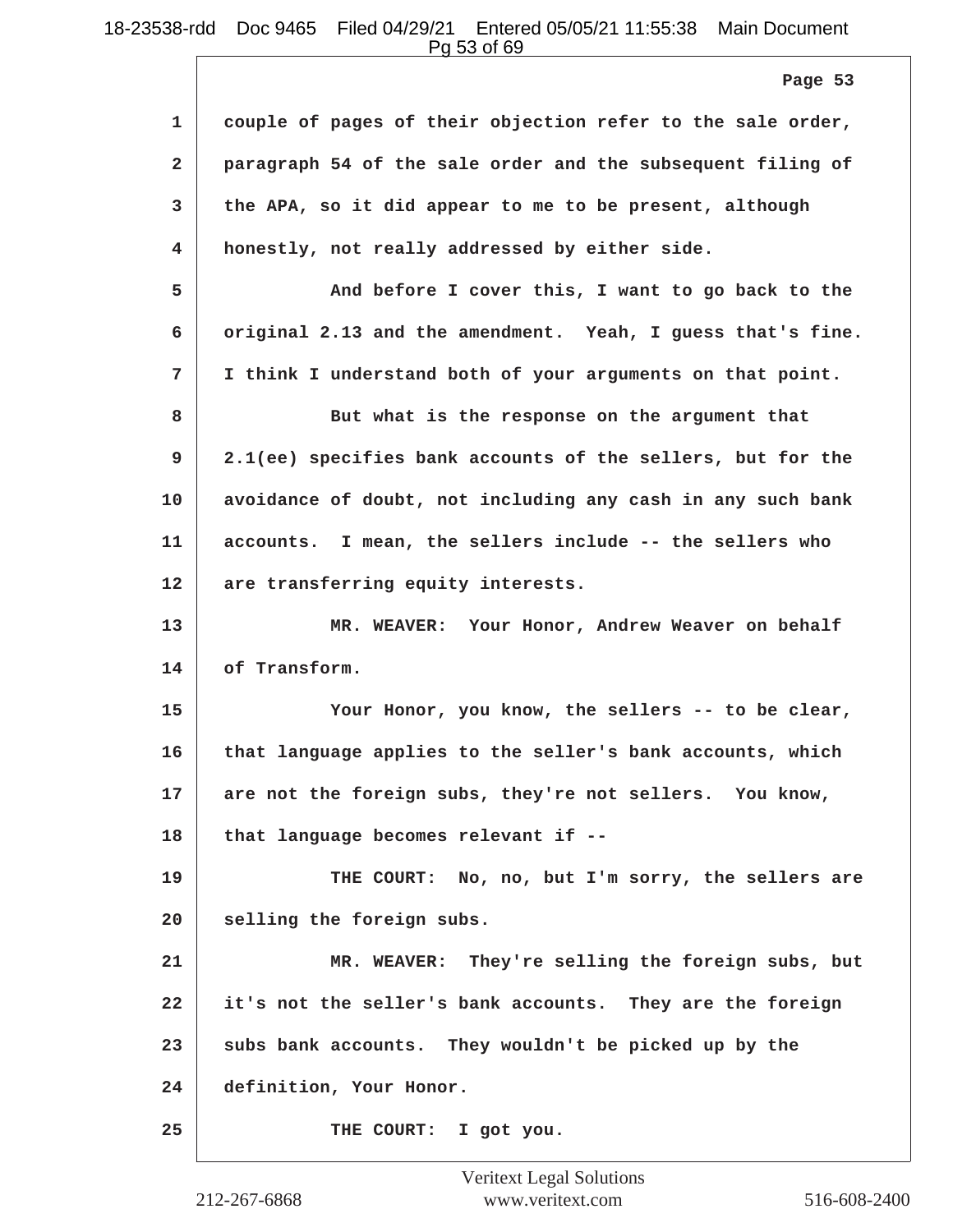**1 MR. WEAVER: And so, that only becomes relevant if 2 we go through the definition of acquired foreign assets. 3 THE COURT: Right. 4 MR. WEAVER: So it doesn't change the analysis at 5 all, Your Honor. 6 THE COURT: Okay. All right. I'm going to give 7 you my preliminary ruling on this. I will give you a couple 8 of weeks to address the context of the transaction, namely 9 the motion for approval of the executed APA that was 10 attached as Exhibit A to the sale order, and then the 11 amendment that was filed and is the amendment that the 12 parties have been addressing, dated February 14, six days 13 after the sale order, filed at Docket No. 2599, as well as 14 the draft proposed amendment number one that was apparently 15 filed on the docket sometime on February 7th and provided to 16 the Court during oral argument and after the evidence was 17 closed on that day while the Court had turned to oral 18 argument on approval -- on the Debtors' motion for approval 19 of the sale agreement. 20 I am also assuming here that there was no 21 discussion of this change that is the subject of this 22 dispute during that oral argument or when it was provided to 23 the Court or thereafter. And frankly, I don't believe it 24 was provided to the Court as a proposed attachment to the 25 sale order. Page 54**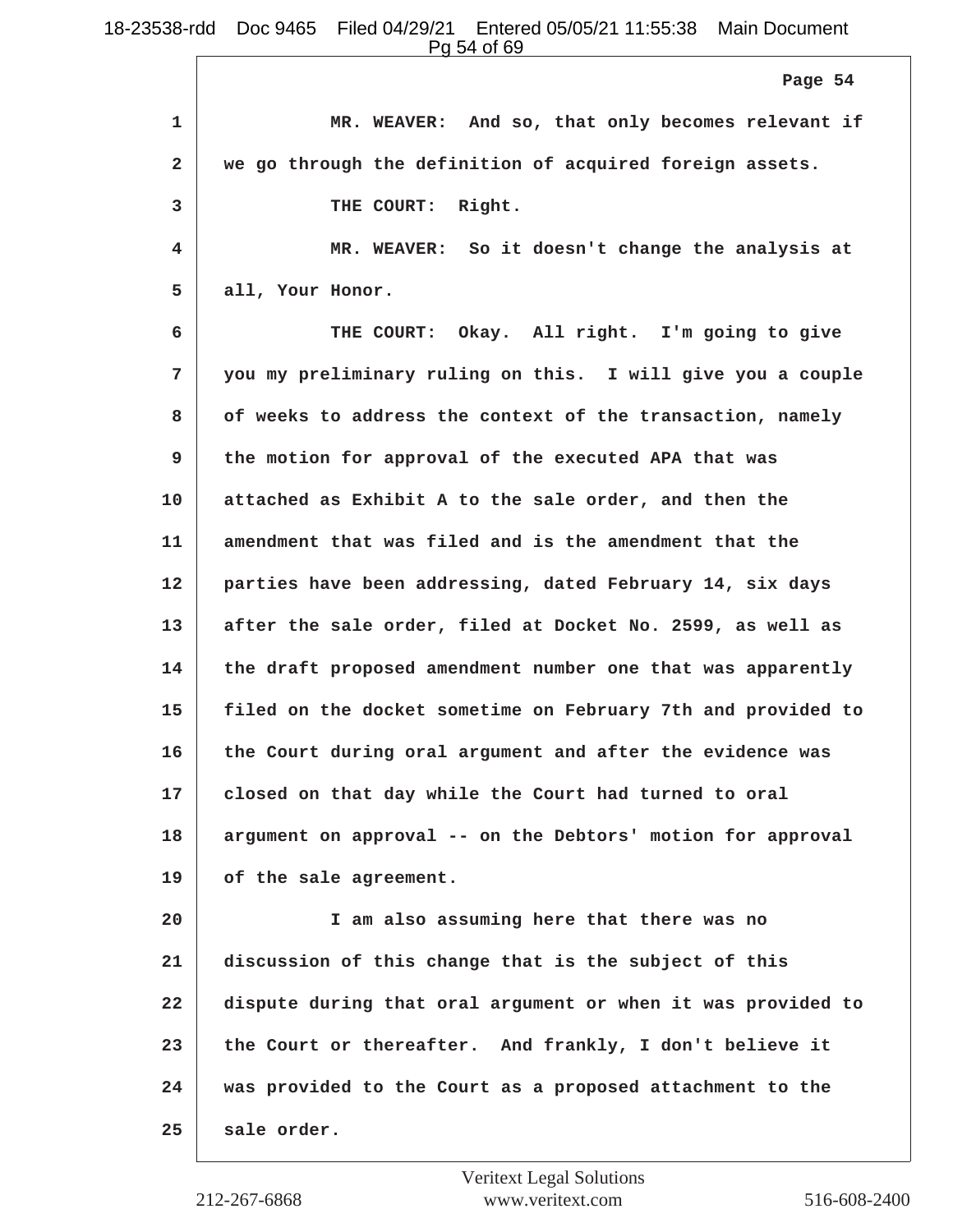**Page 55**

| $\mathbf{1}$   | The parties dispute their intent in entering into            |
|----------------|--------------------------------------------------------------|
| $\overline{2}$ | amendment number one, and more specifically, the amendment   |
| 3              | to Section 2.13 of that amendment, as well as related        |
| 4              | amendments in Section 2.1(dd) and (ee) of the asset purchase |
| 5              | agreement.                                                   |
| 6              | The parties agree on the applicable law for                  |

**7 construing the parties' intent under a contract, namely 8 Delaware law, which is the law that the parties chose for 9 the agreement. The primary objective in construing a 10 contract under Delaware law is to give effect of the intent 11 of the parties. Lorillard Tobacco Co. v. Legacy Foundation, 12 903 A.2d 728, 739 (Del. 2006).**

**13 To determine what contractual parties intended, 14 Delaware courts start with the text of their agreement. 15 Sunline Commercial Carriers, Inc. v. Citgo Petroleum Corp., 16 206 A.3d 836, 846 (Del. 2019). And it's clear under 17 Delaware law that courts interpreting contracts will give 18 effect to the plain meaning of the contract's terms and 19 provisions to best indicate their intent. Lorillard 20 Tobacco, 903 A.2d 739. See also, Osborn Ex Rel. Osborn v. 21 Kemp, 991 A.2d 1153, 1159-60 (Del. 2010). 22 Further, unless there is an ambiguity in the 23 language of the agreement, Delaware courts interpret the**

**24 contract terms according to their plan ordinary meaning.**

**25 Alta Berkeley VI C.V. v. Omneon, Inc., 41 A.3d 318, 385,**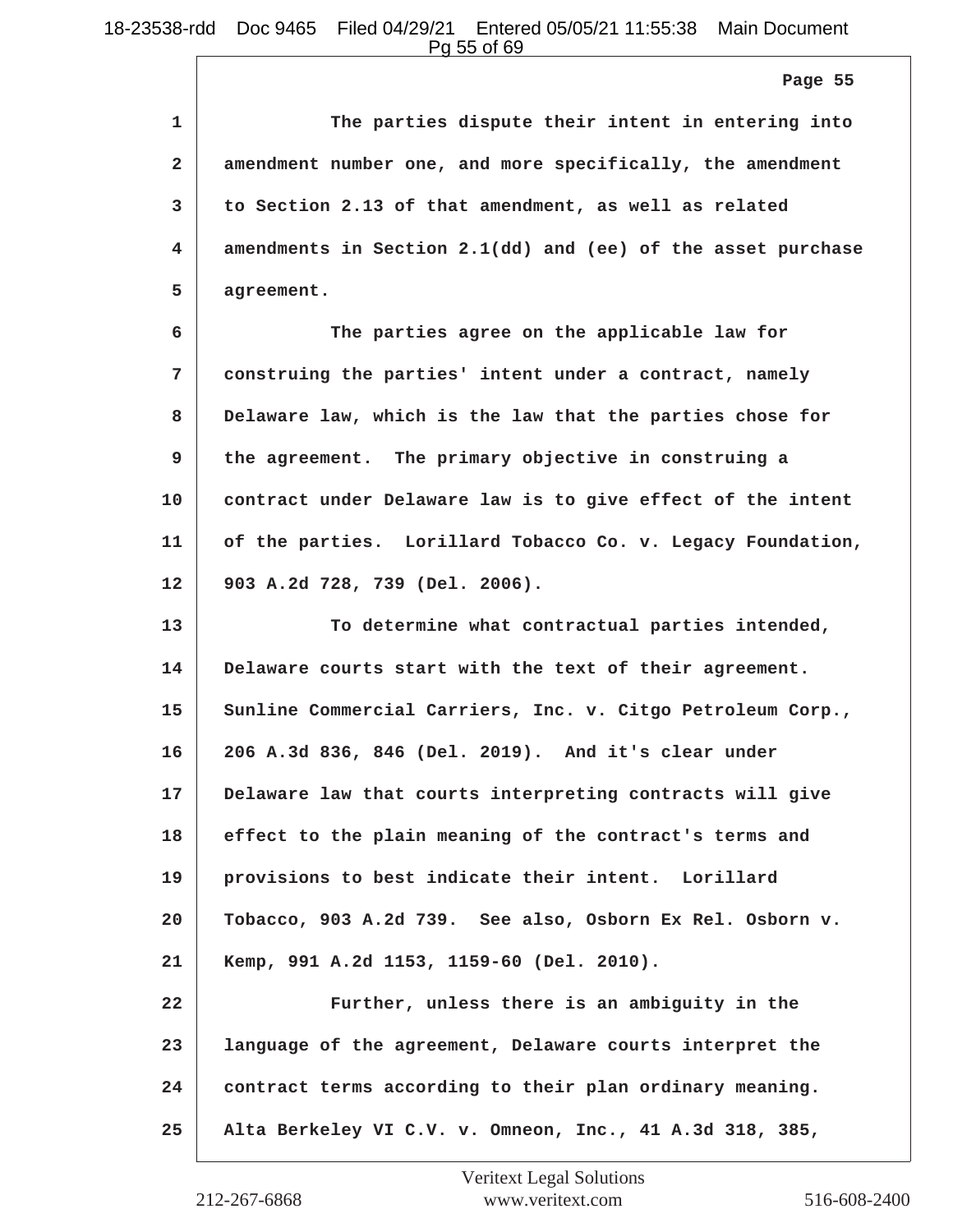Pg 56 of 69

**1 (Del. 2012). In construing that plain meanings, the Court 2 must construe the contract as a whole viewing each part in 3 light of the others, which means that the intent of the 4 parties may not be gathered from tax portions of the 5 contract or from any clause or provision standing by itself 6 and meaning which arises from particular portion of an 7 agreement cannot control the meaning of the entire agreement 8 if such inference runs counter to the agreement's overall 9 scheme or plan. EI Du Pont De Nemours v. Shell Oil Co., 498 10 A.2d 1108, 1113 (Del. 1985). 11 Finally, a contract is not rendered ambiguous 12 simply because the parties do not agree upon its proper 13 construction. Rhone-Poulenc v. American Motorists Insurance Page 56**

**14 Co., 616 A.2d 1192, 1195 (Del. 1992). While a court under 15 Delaware law, as noted just now, should not look to parol 16 evidence or extrinsic evidence if the terms of an agreement 17 are not ambiguous.**

**18 The Court should consider undisputed background 19 facts to place the contractual provision in its historical 20 setting. S.I. Management LP v. Charlebois, C-H-A-R-L-E-B-O-21 I-S, 707 A.2d 3743 (Del. 1998) and Eagle Industries v. 22 DeVilbiss Health Care, 702 A.2d 1228, 1233 (Del. 1997). 23 In the former case, that is the Charlebois case, 24 the setting was important to the Delaware Supreme Court in 25 that the agreement was a multiparty agreement that the Court**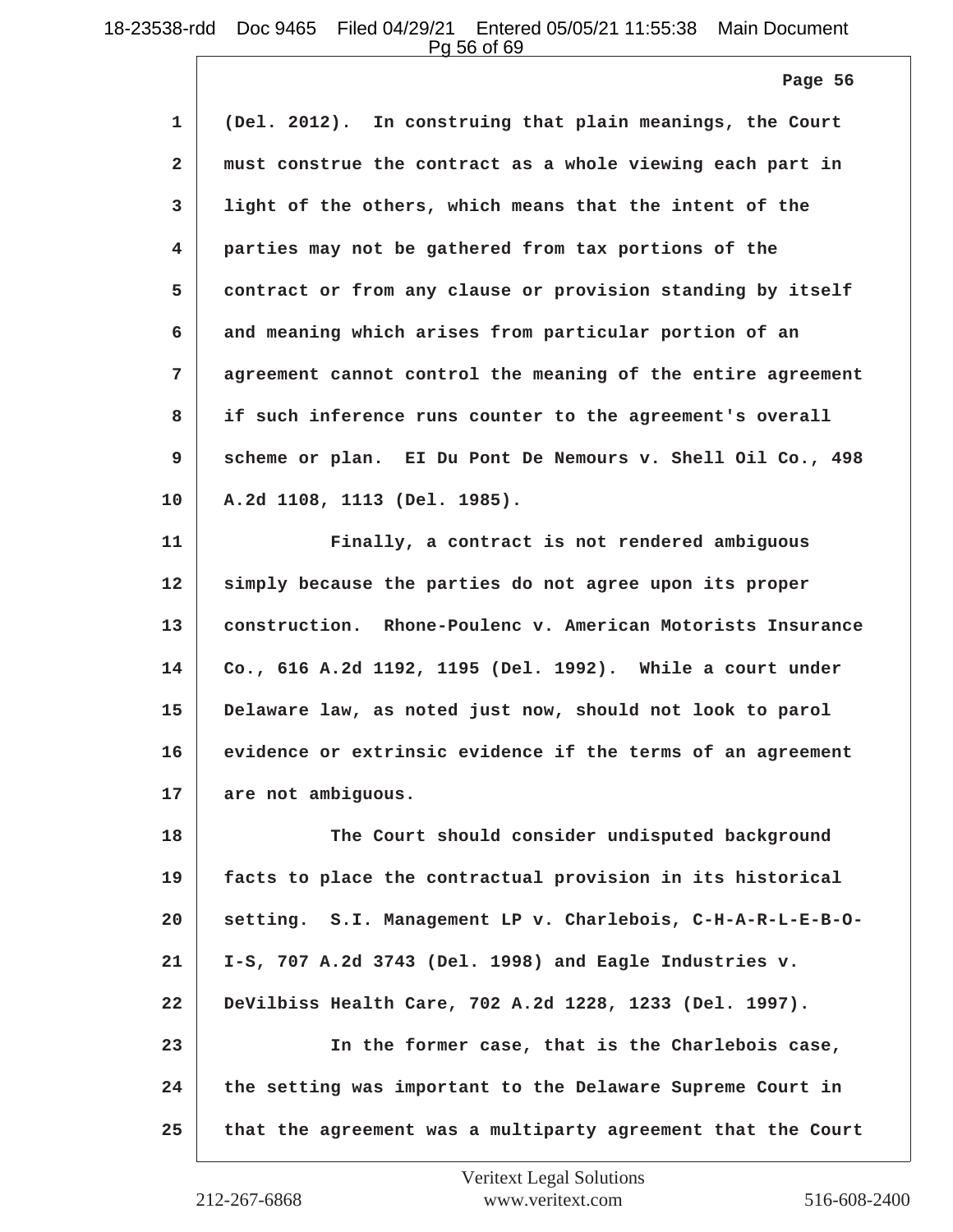Pg 57 of 69

| 1   said should be construed against the general partner to one |
|-----------------------------------------------------------------|
| 2 part of that agreement, given that multiparty nature where    |
| 3 the other parties were limited partners.                      |

**4 That latter point is important here because there 5 is an important bankruptcy law based on the facts as I 6 understand them today on the record of this hearing and the 7 documents on the docket; namely, any transaction out of the 8 ordinary course, including the asset purchase agreement, is 9 not binding on a debtor-in-possession until after notice of 10 hearing and court approval.**

**11 The asset purchase agreement here is no exception 12 is subject to extensive notice, that is the original form of 13 the agreement, and substantial objections, including by the 14 Official Unsecured Creditors' Committee. One reason for 15 that extensive notice and the creditors' committee's 16 scrutiny of the agreement is that the agreement was with an 17 insider of the Debtors, Transform, a company controlled by 18 the controlling equity holder of the Debtors and that would, 19 in large measure, take over the Debtors' employees and 20 management. 21 The Debtors, to protect the estate in light of the 22 foregoing, established a special board committee to 23 negotiate the agreement with Transform and its principal. 24 However, every step of the way, the committee was looking**

**25 over that committee's shoulders, that board committee**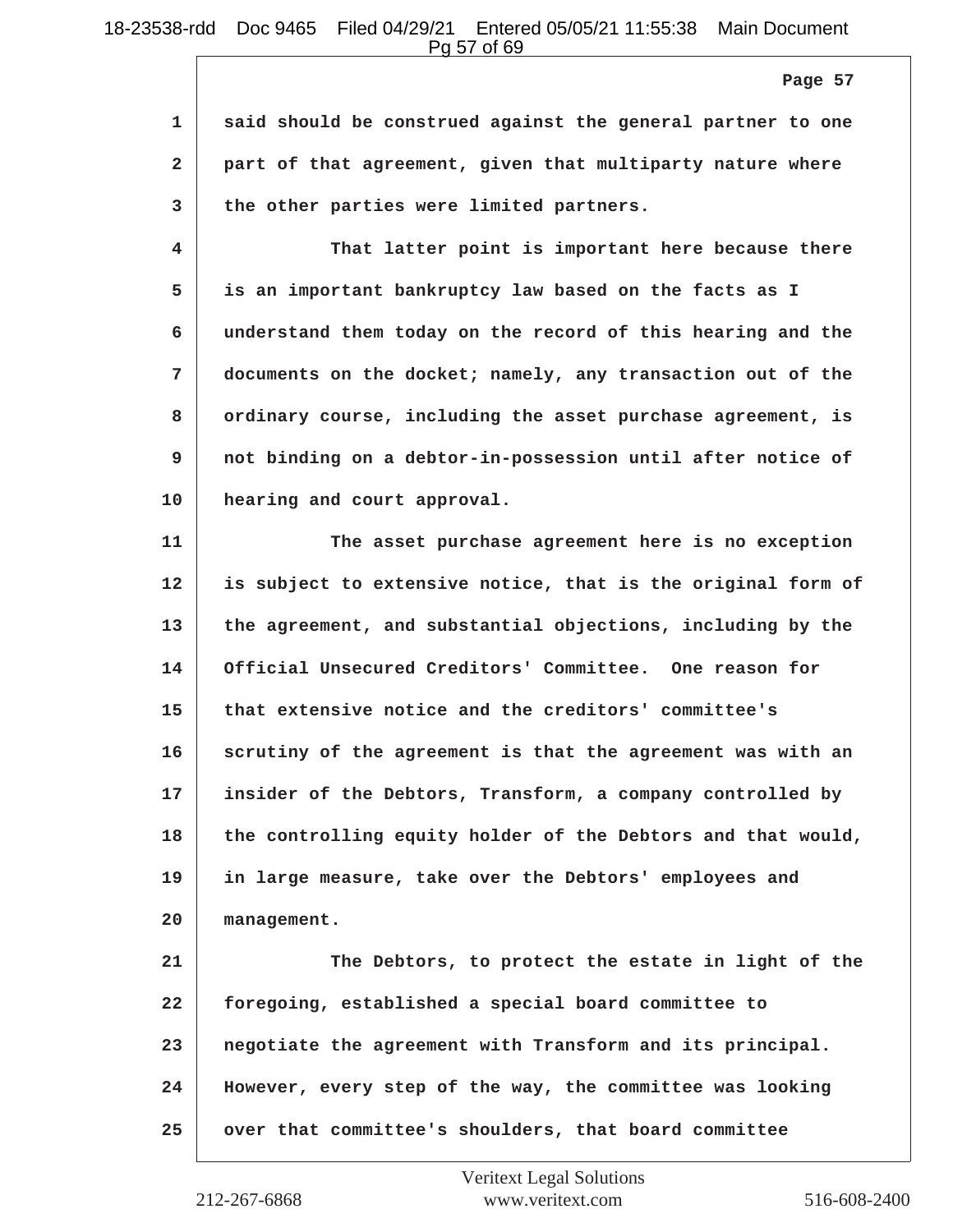**1 shoulders, and casting a skeptical eye on the asset purchase Page 58**

**2 agreement.**

**3 There is no doubt in my mind that Transform's 4 interpretation of the relevant provision to the present 5 dispute, namely Section 2.13 as amended in amendment number 6 one, would materially and adversely to the Debtors' estate 7 modify the agreement that had been noticed for approval and 8 that, at least until the time that a substantially similar 9 version of Docket 2599, namely the executed amendment number 10 one dated February 14, 2019, was filed.**

**11 Again, I am assuming it was filed sometime during 12 the highly contested sale hearing, and I believe never 13 introduced into evidence and only generically as an 14 amendment referenced in oral argument to the Court, did the 15 agreement provide for, under Transform's interpretation of 16 it, the ability of the buyer to retain what would otherwise 17 have been clearly an excluded asset, namely the cash in the 18 foreign subsidiaries bank accounts.**

**19 I believe there is no dispute that the original 20 agreement and the one that was attached to the Court's order 21 approving the Debtors' motion and that agreement as Exhibit 22 A would have provided, based on the interaction of its** 23 Section 2.13 and the definition of the acquired assets in **24 Section 2.1, that the cash in the foreign subsidiaries bank 25 accounts would have been an excluded asset and not had gone**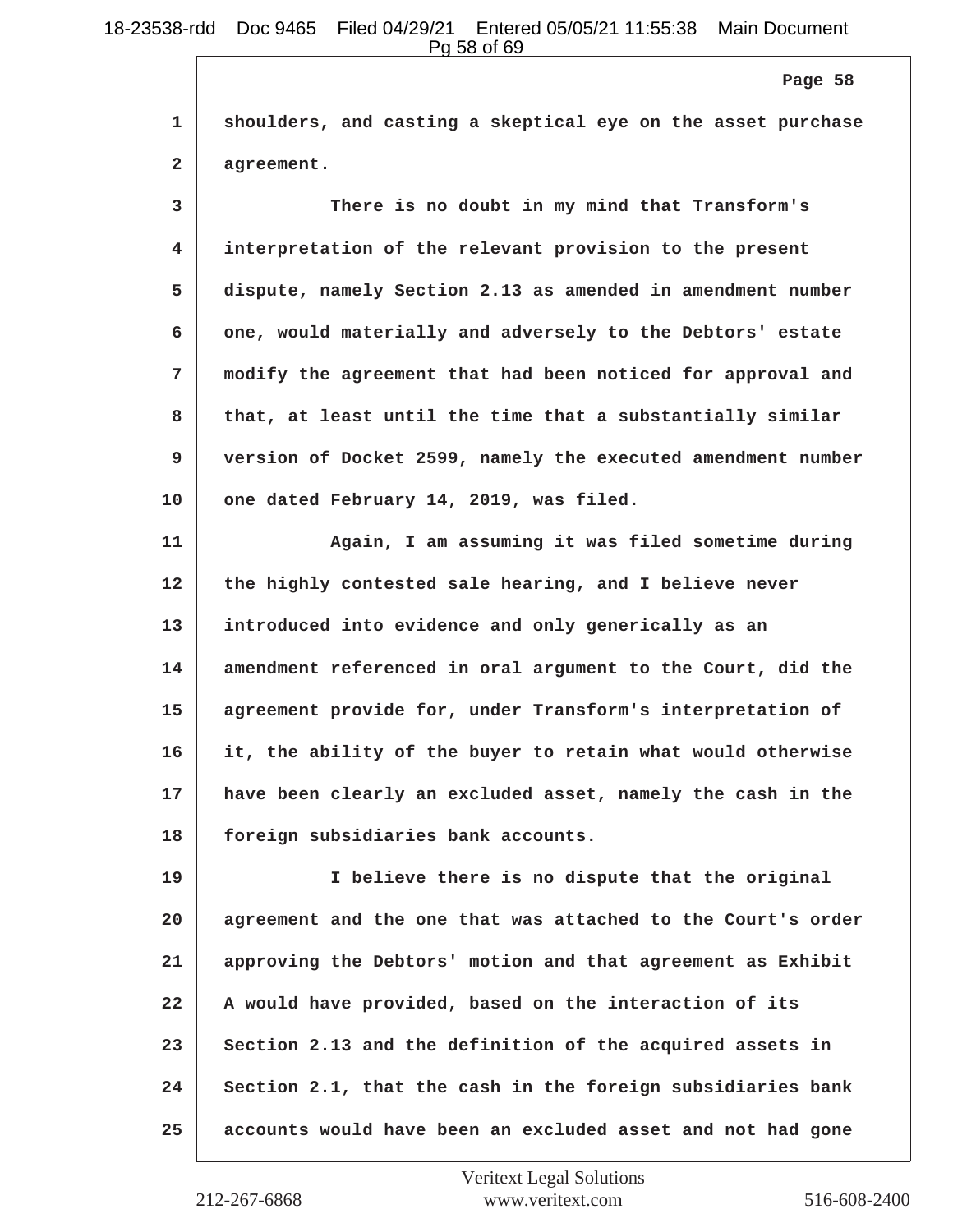Pg 59 of 69

**Page 59**

**1 to Transform. It turns out that it appears that cash is in 2 excess of \$6.3 million or was in excess of \$6.3 million on 3 the closing date of the transaction.**

**4 The parties disagree as to the plain meaning of 5 Section 2.13, and frankly, the arguments of both sides are 6 reasonable counterbalanced against each other. The Debtor 7 contends that given the clear exclusion of the cash in the 8 foreign subsidiaries bank accounts under the original APA, 9 that the option that the Debtors provided in the amendment 10 to transfer instead of the assets of the foreign 11 subsidiaries, but instead the stock of those subsidiaries 12 was intended to exclude or impress upon that transferor the 13 exclusion of the cash in the bank accounts.**

**14 And in addition to the context that I've already 15 described, that was memorialized by the parties' actual 16 language in the added toggle or option provision in 2.13(a), 17 which provided not only that the sellers shall use 18 reasonable best efforts to transfer such equity interests, 19 but also provided which equity interests shall be deemed to 20 be acquired foreign assets, namely shall be deemed to be 21 governed by the definition of acquired foreign assets, which 22 would exclude cash.**

**23 The Debtors also assert that the phrase embodying 24 the option, which states that if at any time prior to the 25 date, that it's 60 days after the closing date, the buyer**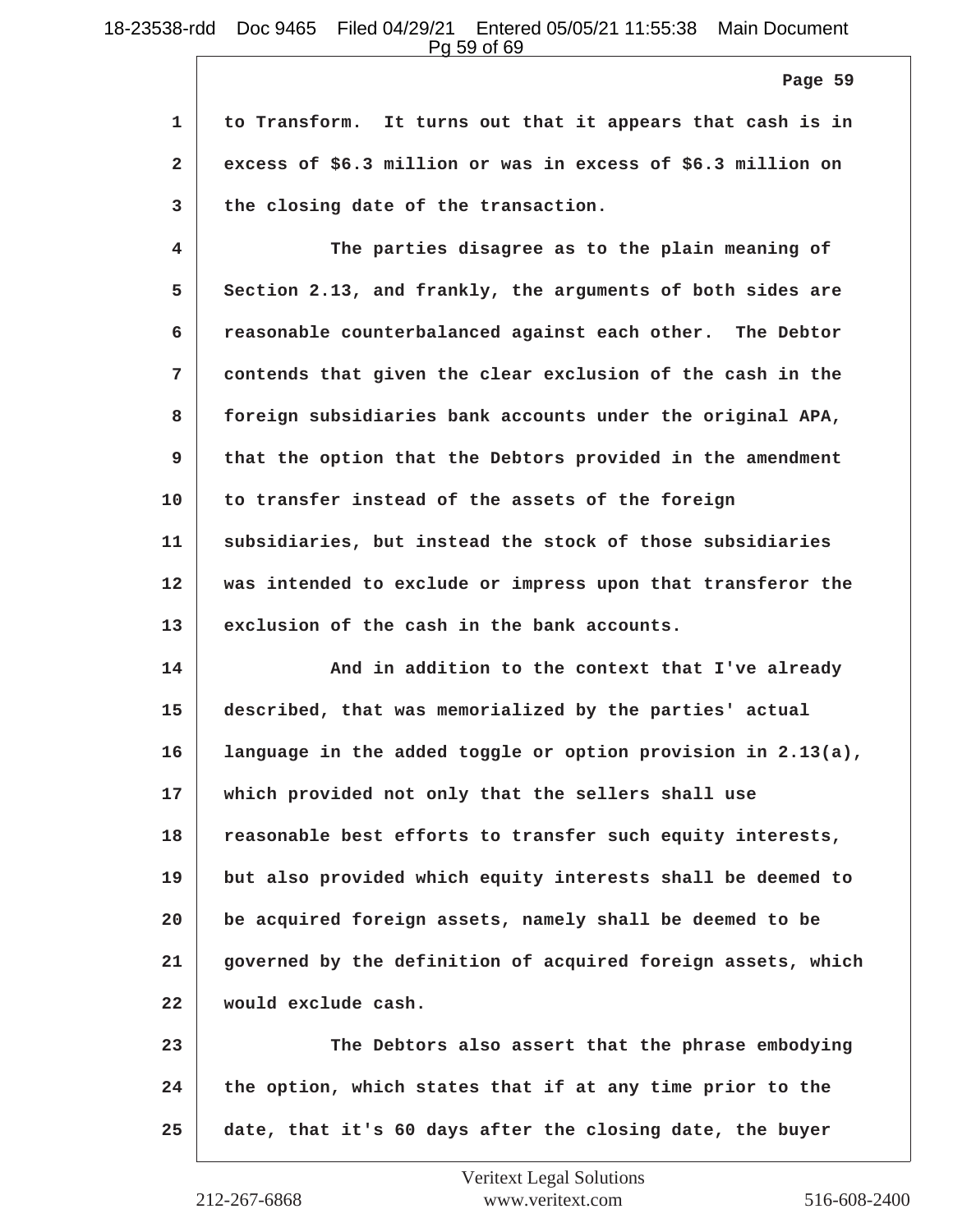Pg 60 of 69

**1 determines in its sole discretion and notice by the seller 2 that may be necessary or desirable to acquire all of the 3 equity interests in the foreign subsidiary in lieu of the 4 acquisition of assets and assumptions and liabilities 5 contemplated by the first sentence of this Section 2.13, 6 i.e., the original provision of 2.13, then the seller shall 7 use reasonable best efforts to transfer such equity 8 interests, and then it adds, "which equity interests shall 9 be deemed to be acquired foreign assets."**

**10 The Debtors assert that the phrase "in lieu of" 11 should be construed as not simply a switch to a very 12 different transaction that would capture the cash for 13 Transform, but instead a transaction that, albeit in 14 different form, would be in place of and substantially 15 consistent with the original and exclusive right of 16 Transform, which was to buy the assets and related 17 liabilities.**

**18 Transform contends to the contrary that in lieu of 19 means simply instead of, and that can be instead of and very 20 different from, as opposed to instead of and similar to 21 except different in form, and that the phrase shall be 22 deemed to be acquired foreign assets merely incorporates the 23 definition of acquired foreign assets as it applies to the** 24 sold equity interest that it has the option to buy under **25 this amendment.**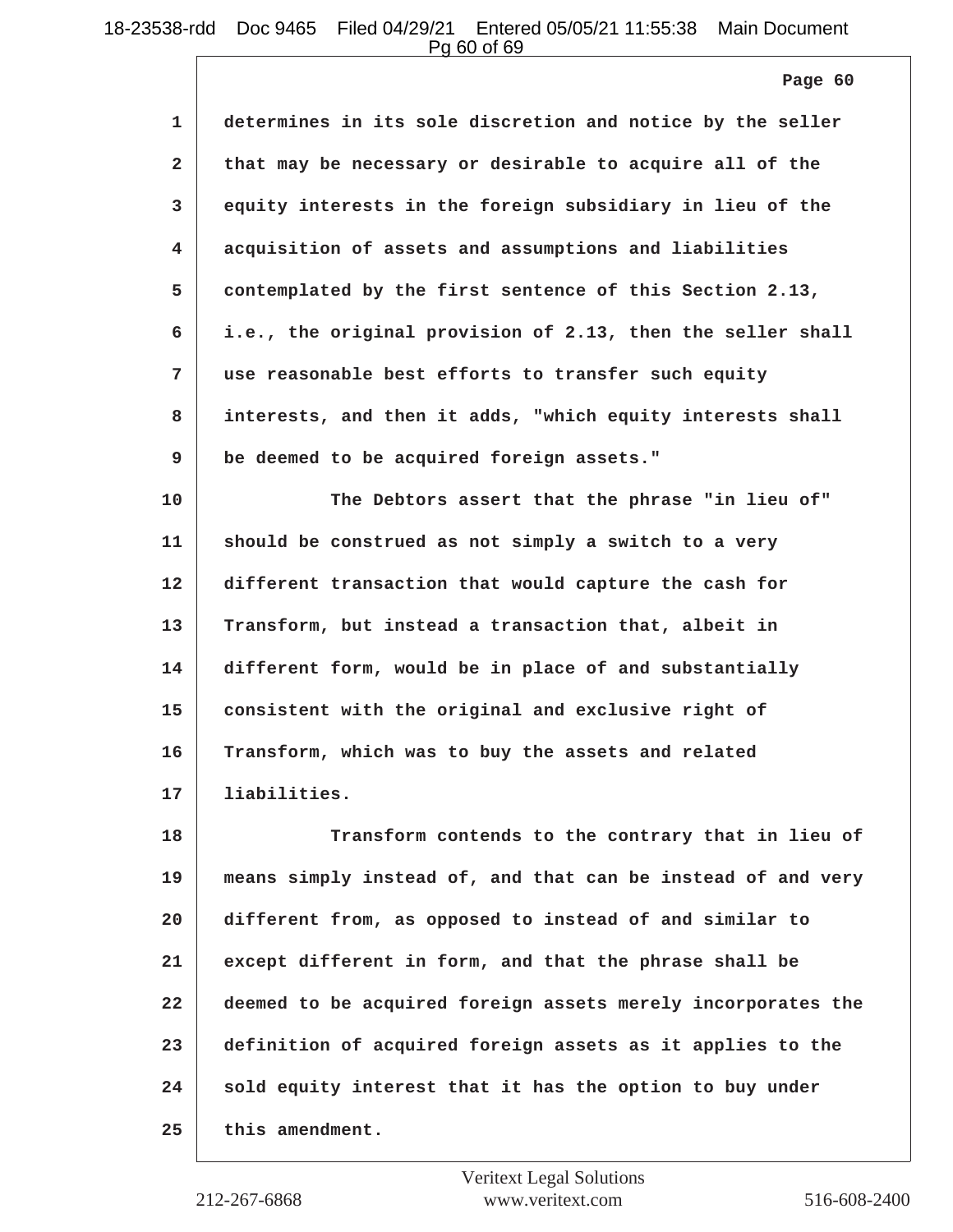Pg 61 of 69

**Page 61**

| 1              | The problem with that interpretation, that latter          |
|----------------|------------------------------------------------------------|
| $\overline{2}$ | interpretation, is that the phrase acquired foreign assets |
| $\mathbf{3}$   | really had not meaning in the original agreement and only  |
| $\overline{4}$ | applies to terms in the amendment which are, in essence,   |
| 5              | self-referential to paragraph 2.13.                        |
| 6              | So while it is generally within the contemplation          |
| 7              | of people that when you buy stock, you get the underlying  |
|                |                                                            |

**9 subject to any claims against that company, of course, which 10 would have priority over the stock.**

**8 assets of the company whose stock has been sold to you,**

**11 The context here would argue a more nuanced 12 reading of this agreement and would accord more weight to 13 the Debtors' interpretation of the phrase, "deemed to be 14 acquired foreign assets," namely, that the parties put that 15 provision in this agreement where they wouldn't have had to 16 otherwise because they intended to exclude from the assets 17 transferred the cash and other excluded assets from the 18 businesses that were transferred.**

**19 Of course, one could have documented this to 20 specifically provided for that and the parties did not do 21 that. And one could have made it clearer than simply using 22 the phrase, "in lieu of," which is often misused simply to 23 reflect any change, even if it's a dramatic change, from 24 what was supposed to be in its stead, although I believe the 25 proper usage of the term contemplates a change in form and**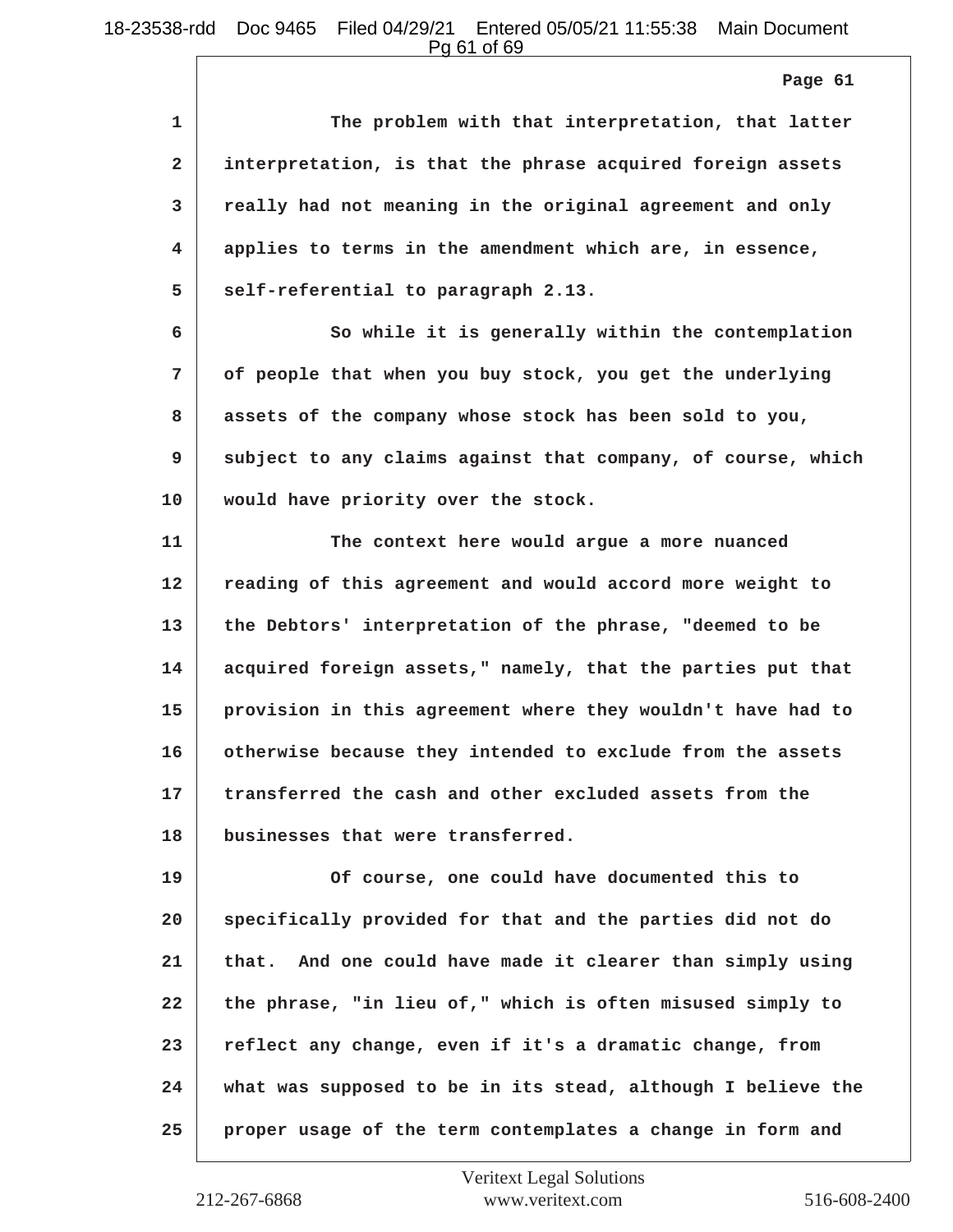**1 not in value, i.e., X in lieu of salary, and they did not do 2 so. 3 However, given the overall context here and, 4 importantly, the fact that it does not appear to me that the 5 material change that would be represented by Transform's 6 reading of this provision was, in fact, ever described to 7 the Court or in any meaningful way before parties in 8 interest and the Court, and indeed was not approved by the 9 Court when it entered into -- I'm sorry -- when it signed 10 and entered the sale approval order, which did not attach 11 the Exhibit B that was supposed to be the amendment and only 12 attached the original agreement, and then provided in 13 paragraph 54 that changes could be to the asset purchase 14 agreement only if they were not material. 15 I find that the Debtors' interpretation is the 16 better interpretation, and that any balance as between the 17 two should be construed against Transform, given the 18 circumstances of the submission of the amendment -- or non-19 submission rather -- to the Court and parties in interest in 20 any way that would highlight the important change that 21 Transform's interpretation would provide for. 22 It is in that context much more logical to assume 23 that the Debtors' interpretation was correct and that it, 24 therefore, believed that the Debtors and Transform therefore Page 62**

```
25 believed that disagreement really did not represent a
```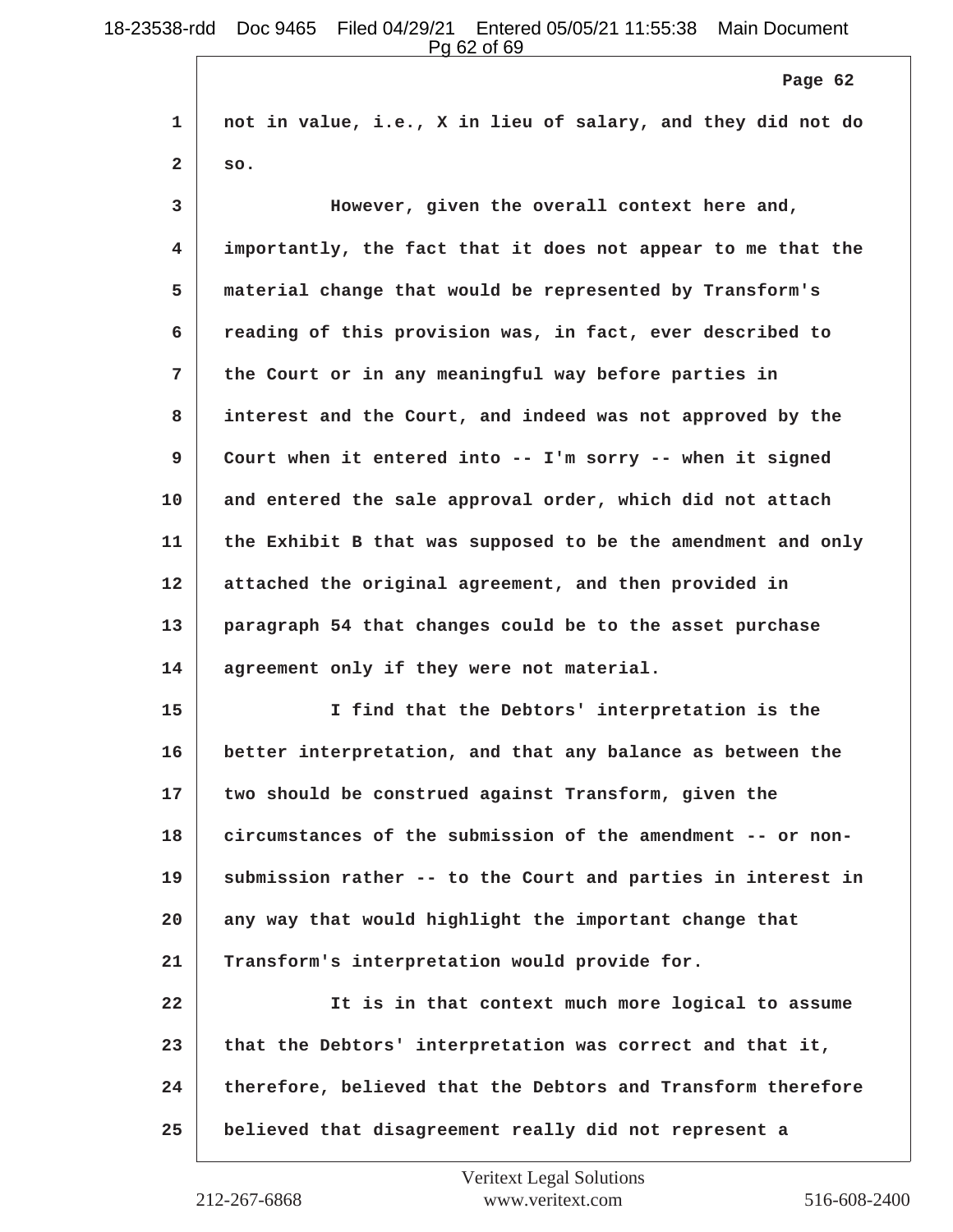Pg 63 of 69

**1 material change from the asset purchase agreement that was 2 attached as Exhibit A to the sale order and that was before 3 the Court and the parties in interest at the sale hearing. 4 Transform has argued that at this point, the 5 Debtors should be equitably estopped from taking their 6 position and/or be deemed to have acquiesced in Transform's 7 interpretation, but I conclude that Delaware law on both of 8 those equitable doctrines would not, in fact, apply here. 9 The doctrine of acquiescence is a doctrine that 10 requires a showing of the acquiescence, which would then be 11 binding on a party in interest, where that party has full 12 knowledge of his rights and material facts at the time and 13 remains inactive for a considerable period of time or freely 14 give recognition to the act or conducts himself in a manner 15 inconsistent with any subsequent repudiation of the act, 16 thereby leading the other party to believe the act has been 17 approved. Cantera v. Marriott Senior Living Services, Inc., 18 1999 WL 18823 at page 8 (indiscernible) Feb. 18, 1999. 19 Here, the facts which are uncontroverted as set 20 forth in the declaration of Mr. Acevedo show that the Debtor 21 did not have the critical fact of the dollar amount of cash 22 in the Debtors' bank accounts -- again, I'm referring to the 23 Acevedo declaration as to the circumstances why they did not 24 have that knowledge -- until well after the stock transfer. 25 And really rather shortly thereafter, albeit with an Page 63**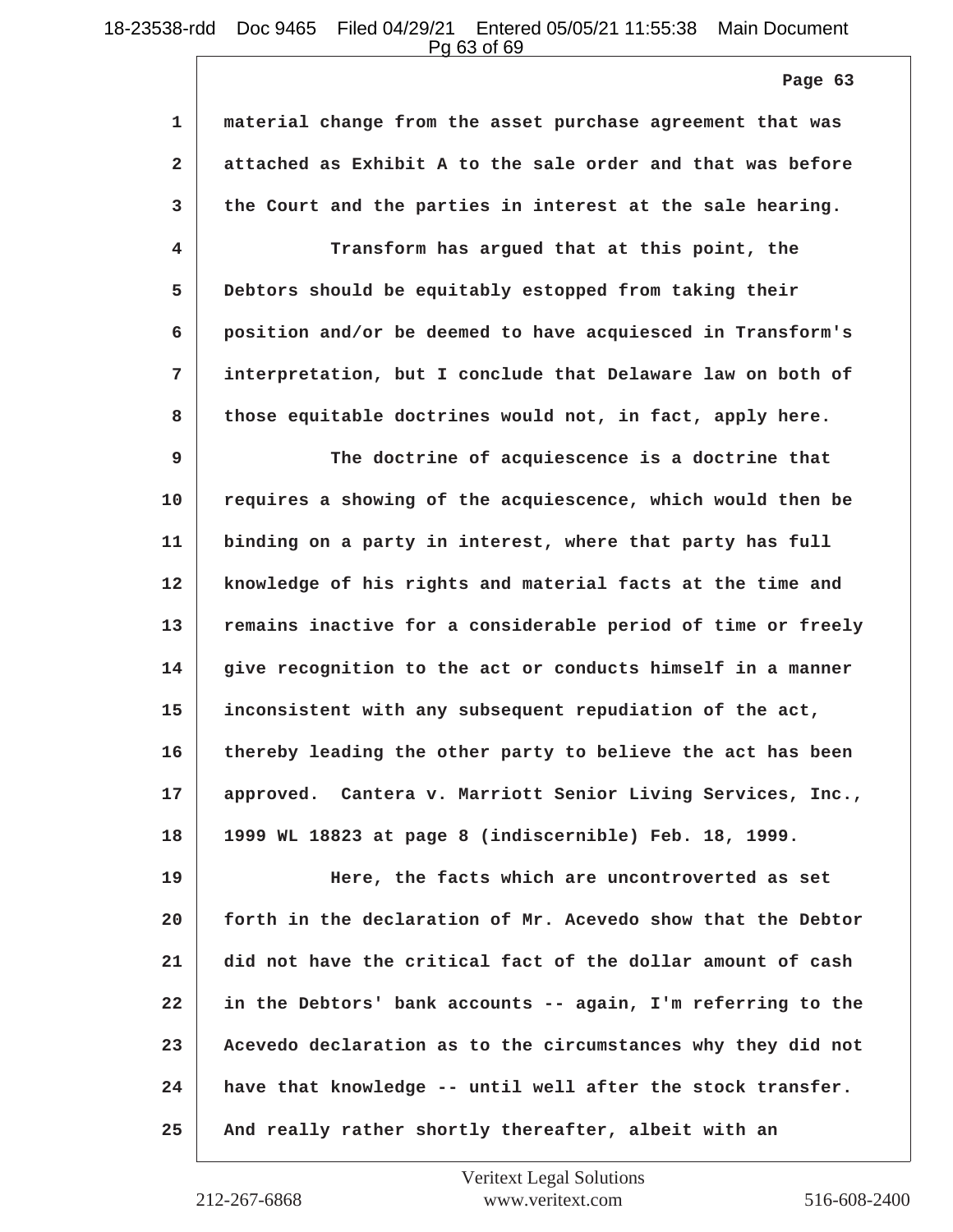Pg 64 of 69

**1 exchange of correspondence where they made demand and tried 2 to resolve the matter without the need for litigation, 3 commenced this litigation. That set of facts does not fit 4 into the acquiescence doctrine in Delaware. 5 Moreover, again given the notice requirements for 6 such a change if Transform's interpretation is correct, the 7 other party, i.e., Transform, should not reasonably have 8 believed that merely the Debtors' inaction, even assuming 9 there was inaction, was sufficient to really think that this 10 material change had received the requisite approvals, i.e., 11 after due notice and Court approval. 12 Similarly, the doctrine of estoppel is applied 13 under the law of Delaware would not apply here. The type of 14 estoppel asserted by Transform is equitable estopped; that 15 has been defined by the Delaware courts as, quote, "A narrow 16 doctrine that is sparingly invoked." Hallisey, H-A-L-L-I-S-17 E-Y v. Arctic Intermediate, LLC (2020 Del. Chancery) Lexis 18 331 at page 8 (Del. Chancery, Oct. 29, 2020). And according 19 to the Hallisey Court, the party asserting equitable 20 estoppel bears the burden of proof, which is clear and 21 convincing evidence. 22 Here, there is not clear and convincing evidence 23 that the elements of equitable estoppel have been 24 established. Those are when a party by its conduct, 25 intentionally or unintentionally, leads another in reliance Page 64**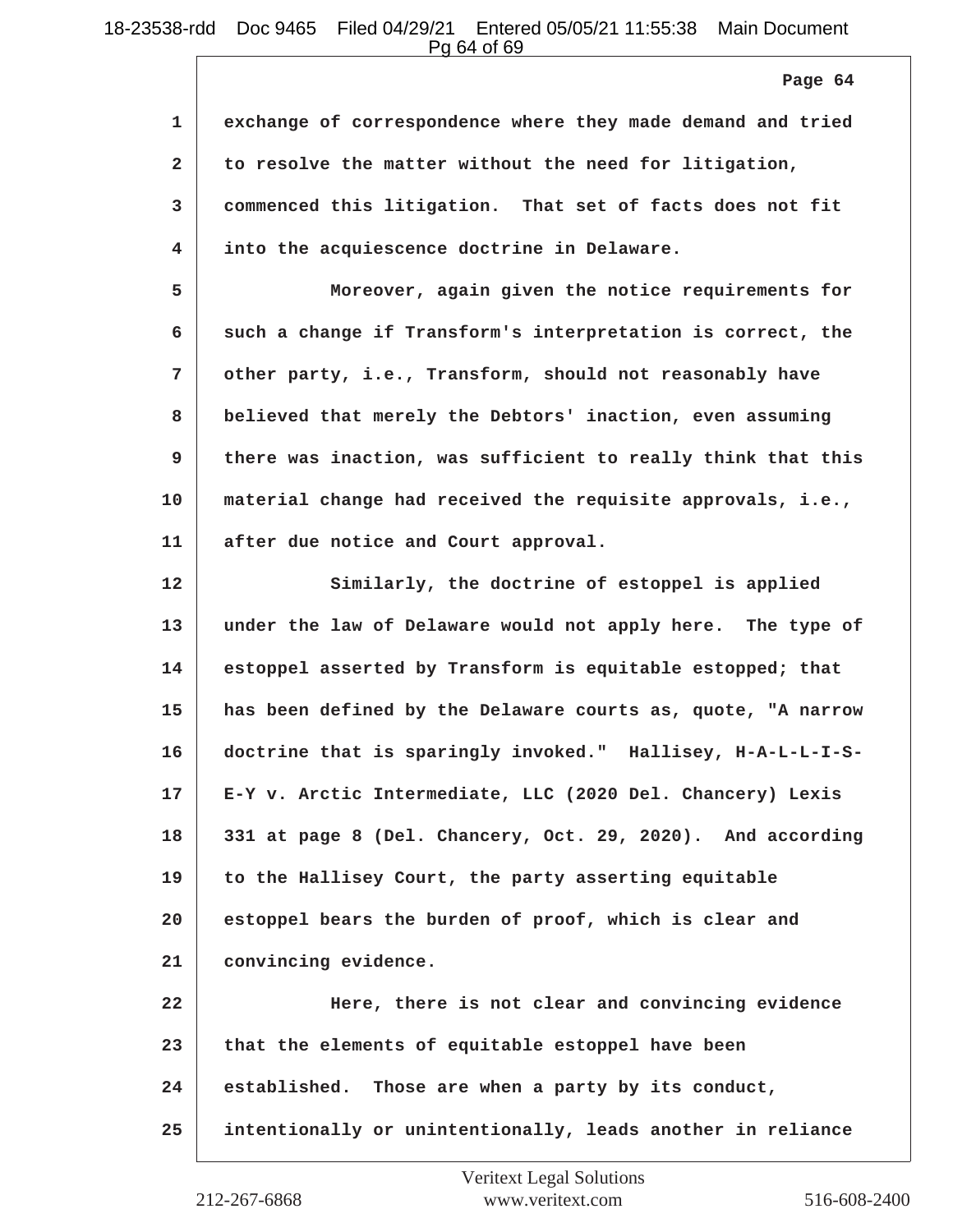Pg 65 of 69

**1 upon that conduct to change position to its detriment. Id, 2 quoting American Family Mortgage Corp. v. Acierno, 1994 3 Delaware Lexis 105 at page 14 (Del. Supreme Court, March 28, 4 1994).**

**5 In addition, courts in Delaware require the party 6 asserting estoppel to show that it, quote, "Lacked knowledge 7 or the means of obtaining knowledge of the truth," in order 8 to prevent parties who were willfully reckless 9 (indiscernible) and blind to the truth and exploiting 10 estoppel to their advantage. HC Companies v. Myers 11 Industries, M-Y-E-R-S, 2017 Del. Chancery 833 at page 14 12 (Del. Chancery, Dec. 5, 2019).**

**13 Here again, I believe the facts and circumstances 14 whereby this amendment was entered into and, frankly, it 15 appears not reasonably put before the Court and parties in 16 interest, would show that Transform lacked -- has failed to 17 show that it lacked knowledge or means of obtaining 18 knowledge of the truth regarding the proper interpretation 19 of this agreement, and that the issue remained open, 20 notwithstanding the stock sale. 21 Indeed, the parties have disputed the consequences 22 of the stock sale in interpreting Section 2.13. The Debtor 23 is stating that the stock sale is not the end of the meaning 24 of the provision, and it also includes a limitation on the 25 stock sale, namely that cash and other excluded assets**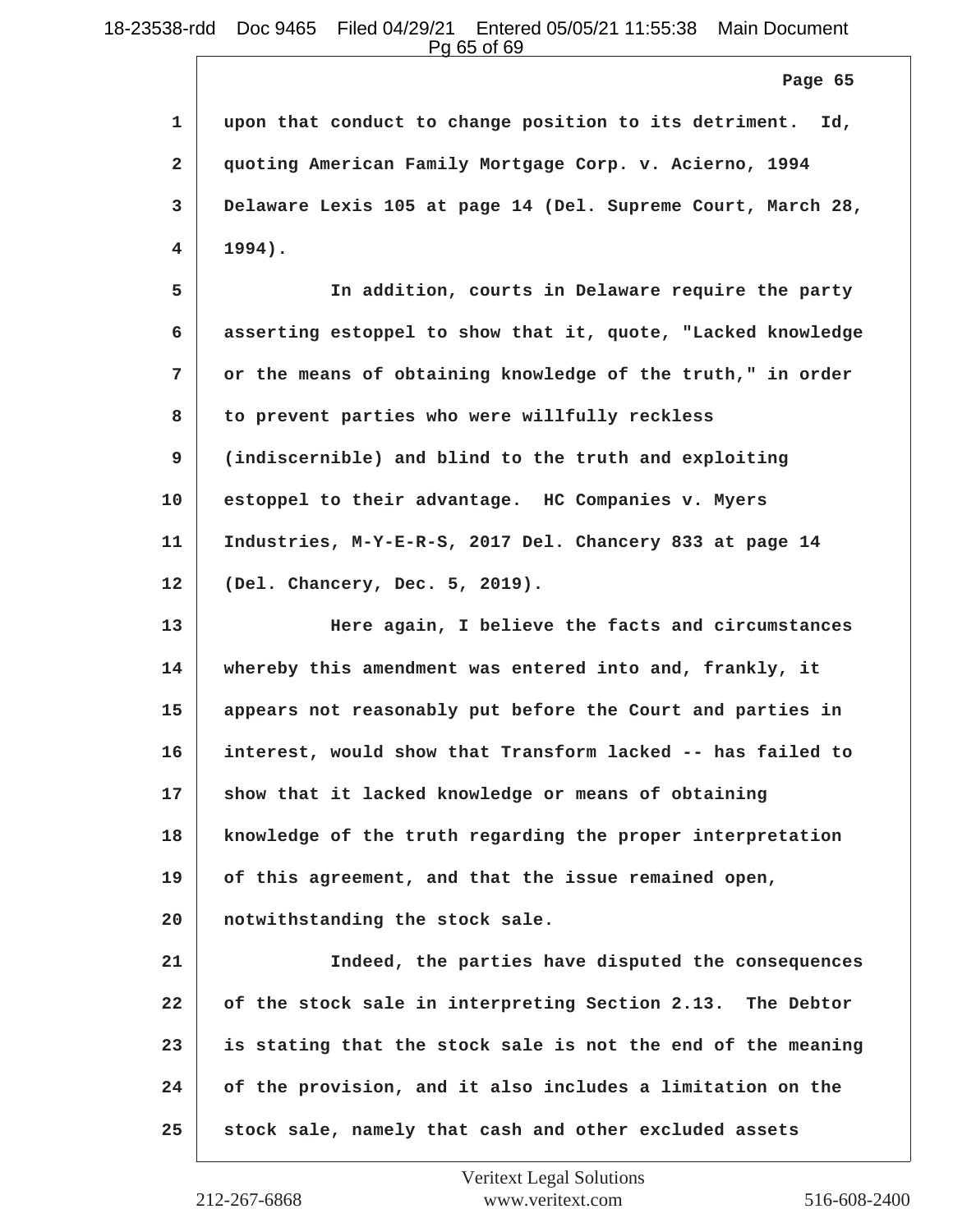Pg 66 of 69

**1 should be carved out of it, which they only relatively 2 recently learned such assets existed; whereas, Transform has 3 said the interpretation ends with -- begins and ends with 4 the stock sale.**

**5** So the conduct, namely the stock sale, to my mind **6 does not constitute leading Transform to rely on that 7 conduct to change its position to its detriment, which it 8 also has not shown for equitable estoppel to be found here.**

**9 I will note that, consistent with the equities 10 however, the Debtors continued to propose that Transform can 11 set off from the cash that it would otherwise have to 12 transfer to the Debtors based on my ruling, that portion of 13 the taxes paid by them post-closing based on their holding 14 the cash. To me, that is a proper equitable result and 15 would be the only portion of equitable estoppel that would, 16 in fact, apply here, and the Debtors have recognized it by 17 permitting that deduction.**

18 So that is my preliminary ruling. I will give **19 Transform two weeks to file any declaration exhibit that I 20 can take judicial notice of and/or a memorandum of law to 21 address the facts and circumstances and legal effect of the 22 Court and parties in interest not being apprised until after 23 the record was closed at the sale hearing, and more 24 specifically, not being apprised of any material change as 25 provided for in amendment number one before the sale order**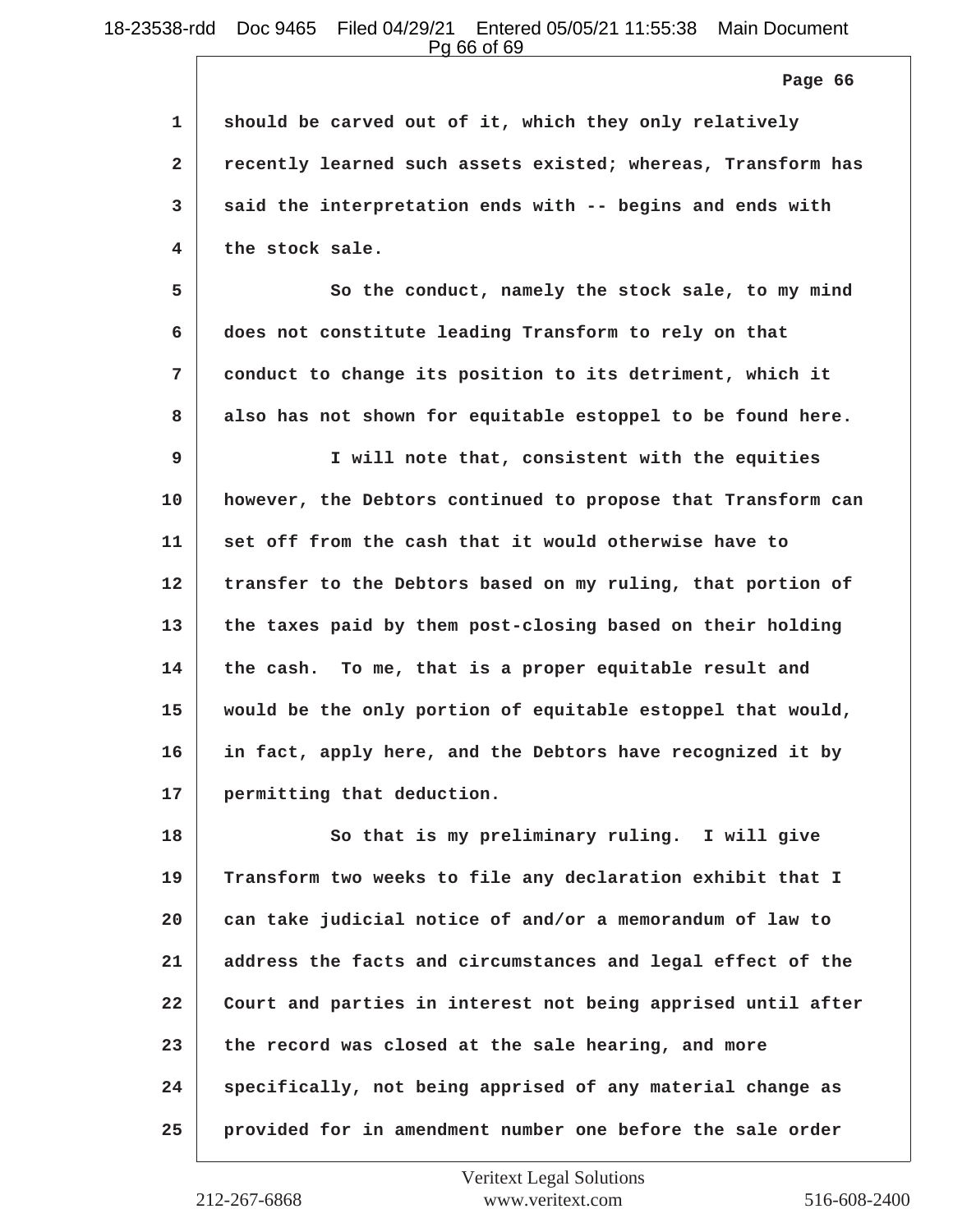Pg 67 of 69

**1 was entered into and the effect of the sale order not 2 actually attaching amendment number one as an exhibit as 3 referenced in the definition of the APA Exhibit B. 4 The Debtors will have a week if they choose to 5 reply to any such pleadings that are filed within the two-6 week deadline, and I'll decide whether I will amend my 7 ruling or instead make it my final ruling. If I make it my 8 final ruling, I will ask the Debtors to submit an order 9 consistent with the relief that they've requested, and 10 direct them not to formally settle the order on counsel for 11 Transform, but to copy them on it so that they could confirm** 12 that it's consistent with my ruling. **13 If I decide to modify my preliminary ruling, I may 14 or may not need a hearing. I may simply, again, direct 15 someone to submit an order. 16** So as far as a deadline is concerned, that would **17 be the close of business on May 11th for any supplemental 18 filing by Transform on that narrow issue and/or fact 19 pattern, and the Debtors would have until May 18th to file 20 and serve a response. Both sent to counsel should email 21 those filings to chambers, and I would also ask you to email 22 a copy of the transcript of today's hearing to chambers. 23 Does anyone have any questions? 24 MS. CROZIER: No, Your Honor, thank you. 25 MR. WEAVER: No, Your Honor. Page 67**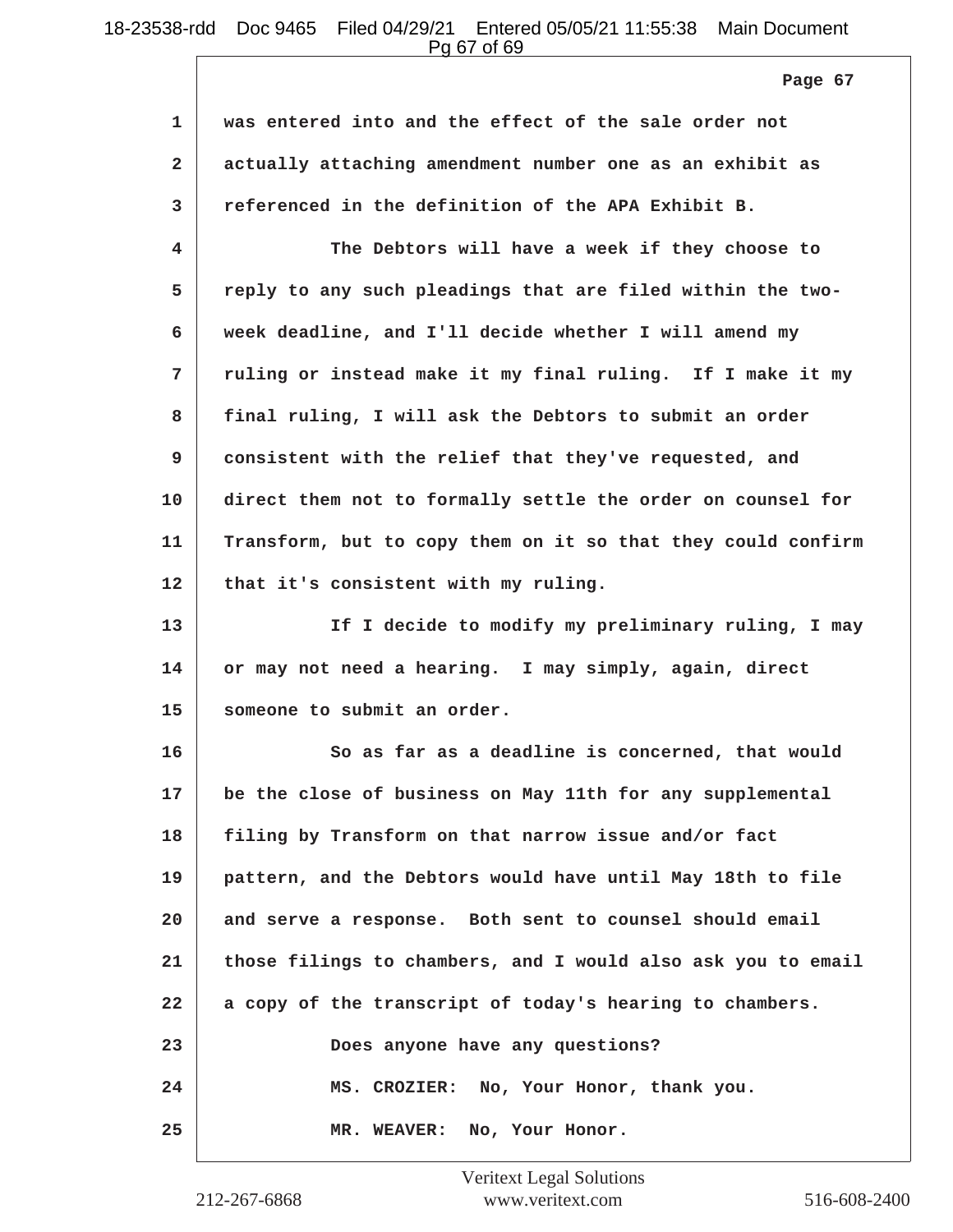$\sqrt{2}$ 

|                         | Page 68                                                      |
|-------------------------|--------------------------------------------------------------|
| $\mathbf{1}$            | THE COURT: All right, very well. So I think that             |
| $\mathbf{2}$            | concludes this morning's hearing, unless anyone has anything |
| 3                       | else that I missed on the agenda. Okay, thank you everyone.  |
| $\overline{\mathbf{4}}$ | I'll go off at this point.                                   |
| 5                       | (Whereupon these proceedings were concluded at               |
| 6                       | $12:20$ PM)                                                  |
| $\overline{7}$          |                                                              |
| 8                       |                                                              |
| 9                       |                                                              |
| $10$                    |                                                              |
| $11\,$                  |                                                              |
| 12                      |                                                              |
| 13                      |                                                              |
| 14                      |                                                              |
| 15                      |                                                              |
| 16                      |                                                              |
| $17$                    |                                                              |
| 18                      |                                                              |
| 19                      |                                                              |
| $20$                    |                                                              |
| ${\bf 21}$              |                                                              |
| 22                      |                                                              |
| 23                      |                                                              |
| 24                      |                                                              |
| 25                      |                                                              |
|                         |                                                              |